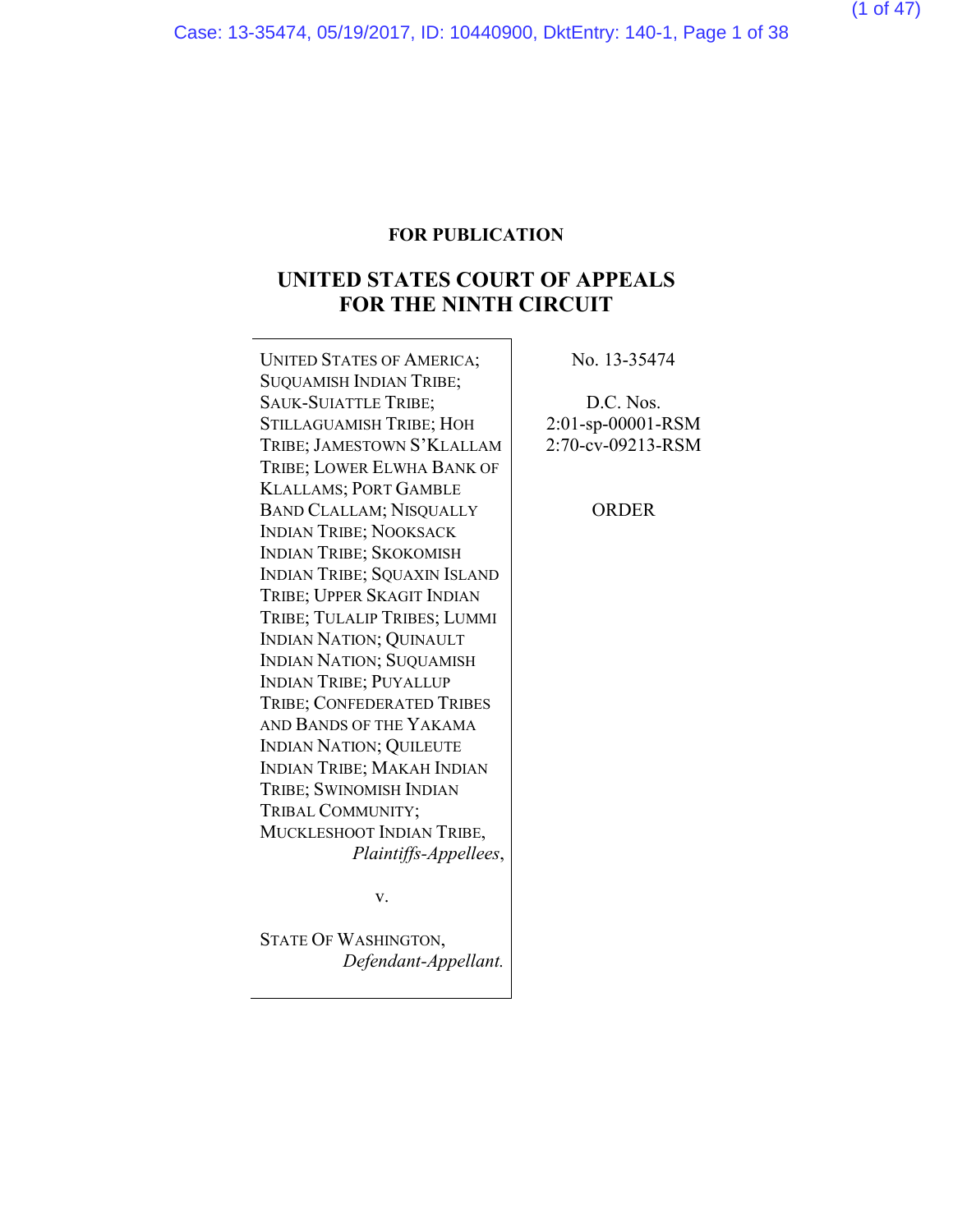Filed May 19, 2017

Before: William A. Fletcher and Ronald M. Gould, Circuit Judges, and David A. Ezra, **\*** District Judge[.](#page-1-0)

Order; Concurrence by Judge W. Fletcher; Opinion Respecting Denial by Judge O'Scannlain; Statement by Judge Hurwitz

#### **SUMMARY[\\*\\*](#page-1-1)**

#### **Tribal Fishing Rights**

The panel denied a petition for a panel rehearing and denied a petition for rehearing en banc on behalf of the court in an action in which the panel affirmed the district court's injunction directing the State of Washington to correct culverts, which allow streams to flow underneath roads, because they violated, and continued to violate, the Stevens Treaties, which were entered in 1854–55 between Indian tribes in the Pacific Northwest and the Governor of Washington Territory.

Concurring in the denial of rehearing en banc, Judges W. Fletcher and Gould stated that the district court properly found that Washington State violated the Treaties by acting

**<sup>\*</sup>** The Honorable David A. Ezra, United States District Judge for the District of Hawaii, sitting by designation.

<span id="page-1-1"></span><span id="page-1-0"></span>**<sup>\*\*</sup>** This summary constitutes no part of the opinion of the court. It has been prepared by court staff for the convenience of the reader.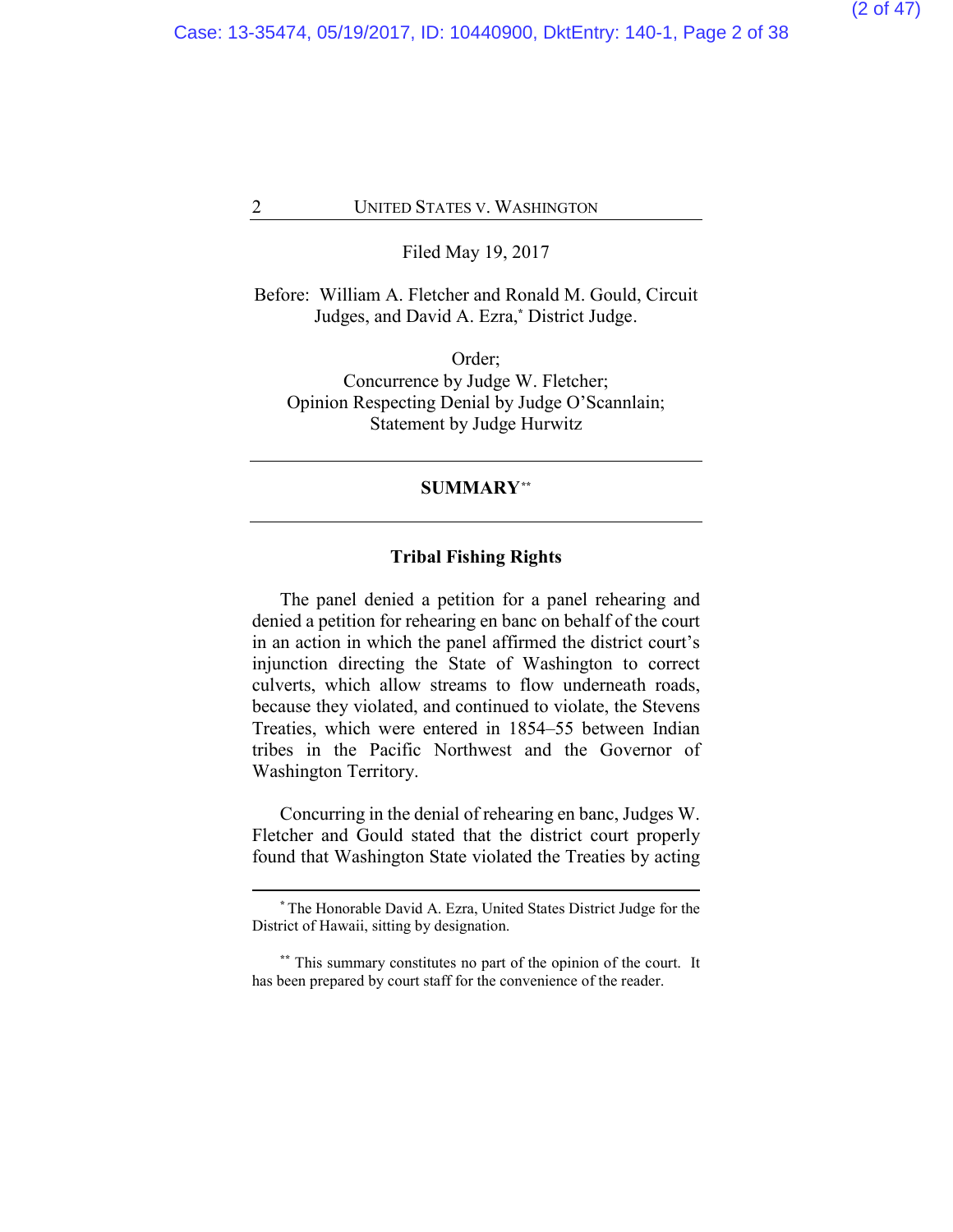affirmatively to build state-owned roads, and to build and maintain salmon-blocking culverts under those roads. The Judges stated that there is ample evidence in the record that remediation of the State's barrier culverts will have a substantial beneficial effect on salmon populations, resulting in more harvestable salmon for the Tribes. As an incidental result, there will also be more harvestable salmon for non-Indians. The Judges noted that the United States requested an injunction requiring remediation of all of the State's barrier culverts within five years. The district court crafted a careful, nuanced injunction, giving the United States much less than it requested. The Judges stated that the district court properly found a violation of the Treaties by the State, and that it acted within its discretion in formulating its remedial injunction.

In an opinion respecting the denial of rehearing en banc, Judge O'Scannlain, joined by Judges Kozinski, Tallman, Callahan, Bea, Ikuta and N.R. Smith, and joined by Judges Bybee and M. Smith as to all but Part IV, stated that the panel opinion's reasoning ignored the Supreme Court's holding in *Washington v. Washington State Commercial Passenger Fishing Vessel Association*, 443 U.S. 658 (1979), and this Circuit's cases, was incredibly broad, and if left unchecked, could significantly affect natural resource management throughout the Pacific Northwest, inviting judges to become environmental regulators. Judge O'Scannlain stated that by refusing to consider the doctrine of laches, the panel opinion further disregarded the Supreme Court's decision in *City of Sherrill v. Oneida Indian Nation of New York*, 544 U.S. 197 (2005), relying instead on outdated and impliedly overruled precedent. Finally, Judge O'Scannlain stated that the panel opinion imposed a poorly-tailored injunction which will needlessly cost the State of Washington hundreds of millions of dollars.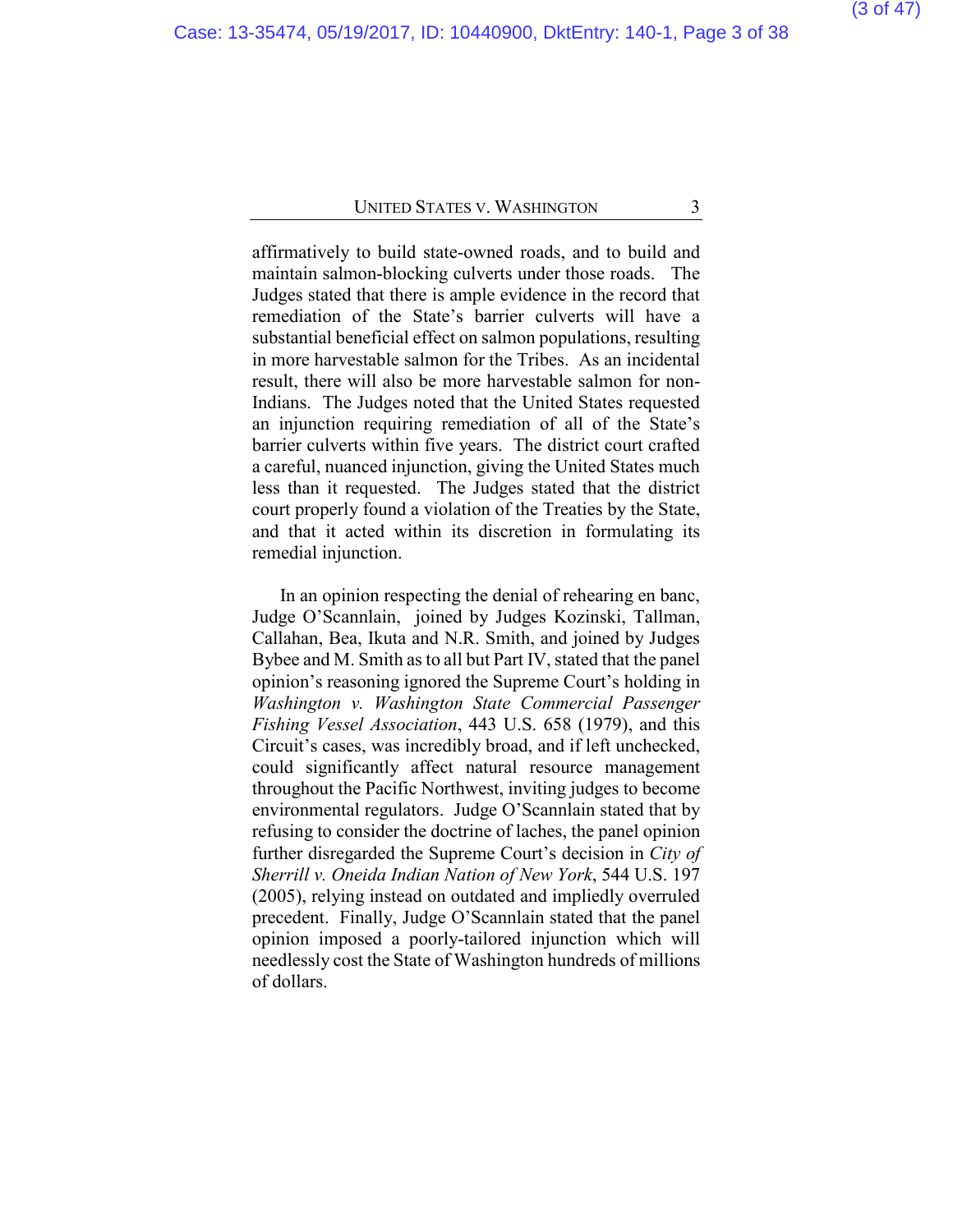In a separate statement, Judge Hurwitz stated the dissent from the denial of rehearing en banc unfortunately perpetuated the false notion that the full court's refusal to exercise its discretion under Federal Rule of Appellate Procedure 35(a) is tantamount to the court "tacitly affirming the panel opinion's erroneous reasoning." Judge Hurwitz stated that, like the denial of certiorari by the Supreme Court, the denial of rehearing en banc simply leaves a panel decision undisturbed.

#### **COUNSEL**

Noah G. Purcell (argued), Solicitor General; Laura J. Watson, Deputy Solicitor General; Robert W. Ferguson, Attorney General; Jessica E. Fogel, Assistant Attorney General; Robert W. Ferguson, Attorney General; Office of the Attorney General, Olympia, Washington; for Defendant-Appellant State of Washington.

John C. Sledd (argued), Jane G. Steadman, Cory J. Albright, Philip E. Katzen, and Riyaz A. Kanji; Kanji & Katzen, PLLC, Seattle, Washington; for Plaintiffs-Appellees.

David C. Shilton (argued), Vanessa Boyd Willard, and Evelyn S. Ying, Attorneys; United States Department of Justice, Environment & Natural Resources Division; Washington, D.C., for Plaintiff-Appellee United States.

Pamela B. Loginsky, Washington Association of Prosecuting Attorneys, Olympia, Washington; Douglas D. Shaftel, Pierce County Deputy Prosecuting Attorney; for Amicus Curiae Washington State Association of Counties.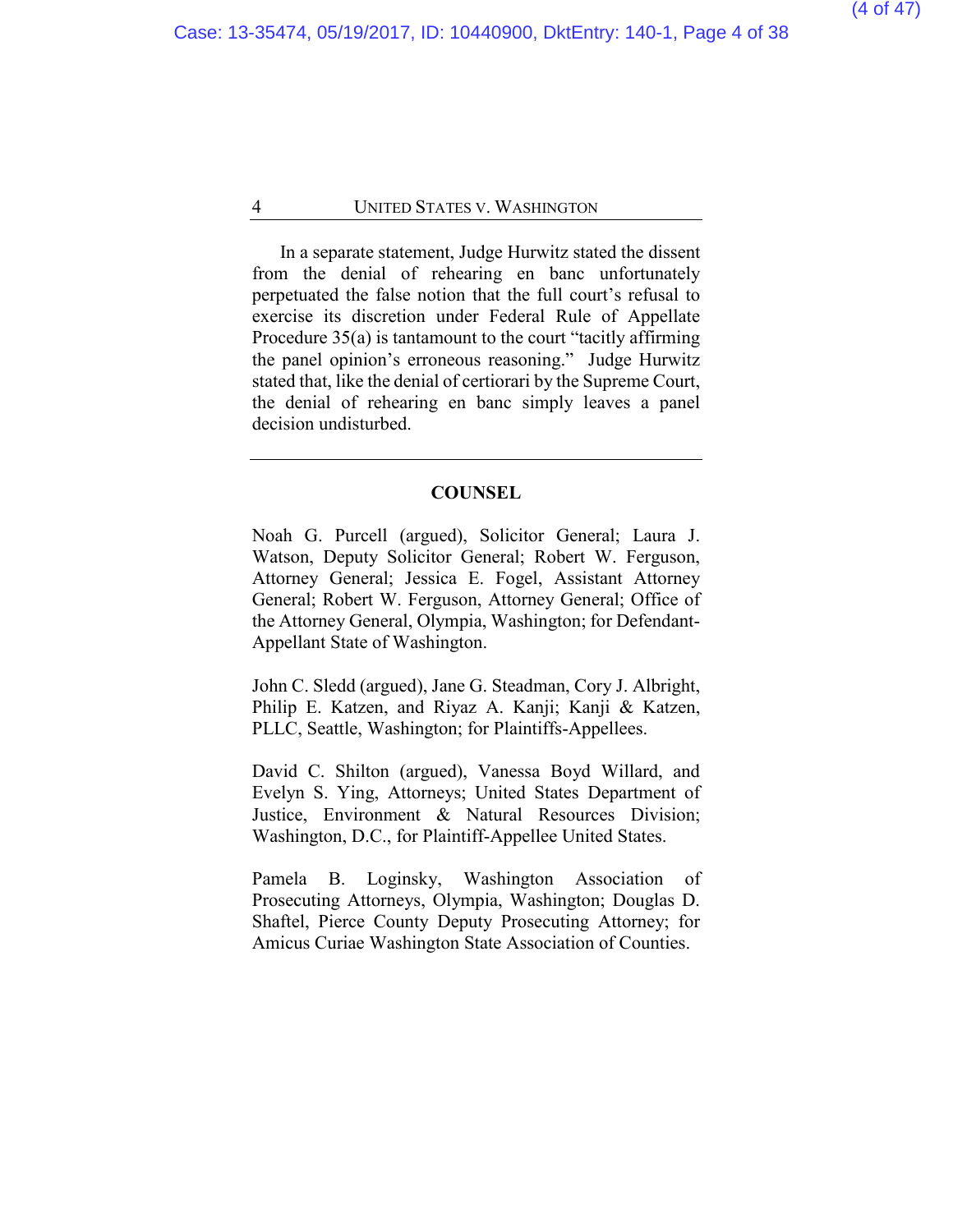Ellen F. Rosenblum, Attorney General; Anna M. Joyce, Solicitor General; Michael A. Casper, Deputy Solicitor General; Stephanie L. Striffler, Senior Assistant Attorney General; Oregon Department of Justice, Salem, Oregon; for Amicus Curiae State of Oregon.

Colette Routel, Associate Professor and Co-Director, Indian Law Clinic, William Mitchell College of Law, Saint Paul, Minnesota, for Amicus Curiae Indian Law Professors.

Amanda W. Goodin and Janette K. Brimmer, Earthjustice, Seattle, Washington, for Amicus Curiae Pacific Coast Federation of Fishermen's Associations and Institute for Fisheries Resources.

Dale Schowengerdt, Solicitor; Timothy C. Fox, Attorney General; United States Attorney's Office, Helena, Montana; for Amicus Curiae State of Montana.

Clay R. Smith, Deputy Attorney General; Clive J. Strong, Chief of Natural Resources; Lawrence G. Wasden, Attorney General; Office of the Attorney General, Boise, Idaho; for Amicus Curiae State of Idaho.

Dominic M. Carollo, Yockim Carollo LLP, Roseburg, Oregon, for Amici Curiae Klamath Critical Habitat Landowners, Modoc Point Irrigation District, Mosby Family Trust, Sprague River Water Resource Foundation Inc., and TPC LLC.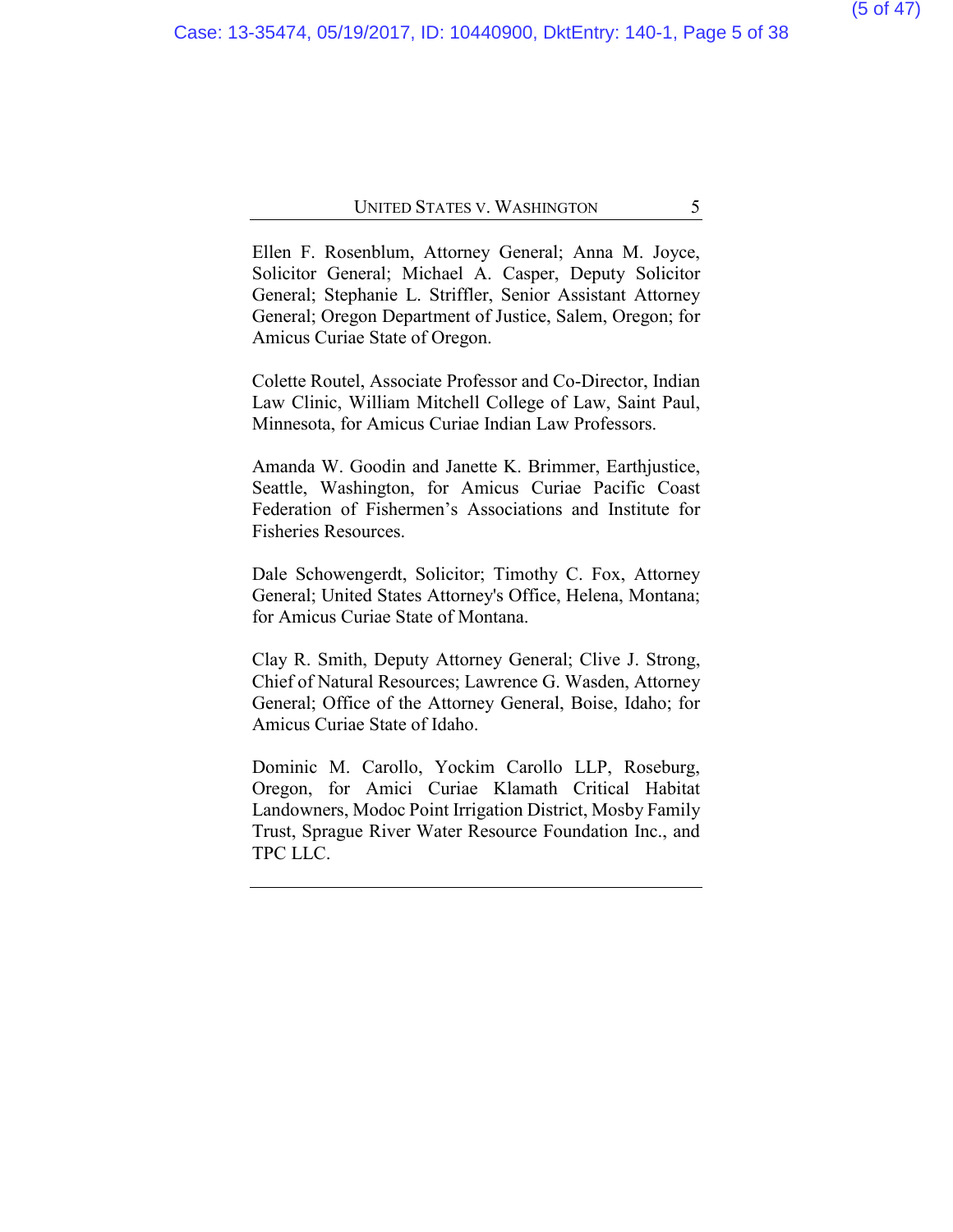#### **ORDER**

The panel, as constituted above, has voted unanimously to deny the petition for panel rehearing. Judges Fletcher and Gould have voted to deny the petition for rehearing en banc, and Judge Ezra so recommends.

A judge of the court called for a vote on the petition for rehearing en banc. A vote was taken, and a majority of the non recused active judges of the court failed to vote for en banc rehearing. Fed. R. App. P. 35(f).

The petition for rehearing and the petition for rehearing en banc, filed August 11, 2016, are **DENIED**.

W. FLETCHER and GOULD, Circuit Judges, concurring in the denial of rehearing en banc:**[\\*](#page-5-0)**

The opinion in this case speaks for itself. *See United States v. Washington*, 853 F.3d 946 (9th Cir. 2017). We write to respond to the views of our colleagues who dissent from the decision of our court not to rehear the case en banc.

In 1854 and 1855, U.S. Superintendent of Indian Affairs and Governor of Washington Territory, Isaac I. Stevens, negotiated a series of virtually identical Treaties with the Indian Tribes that lived around Puget Sound. In return for their agreement to live on reservations, the Tribes were promised equal access to off-reservation fishing "at all usual

<span id="page-5-0"></span>**<sup>\*</sup>** District Judge Ezra was a member of the three-judge panel that decided this case. Because Judge Ezra is not a member of the Ninth Circuit, he does not have the authority to vote on a petition for rehearing en banc.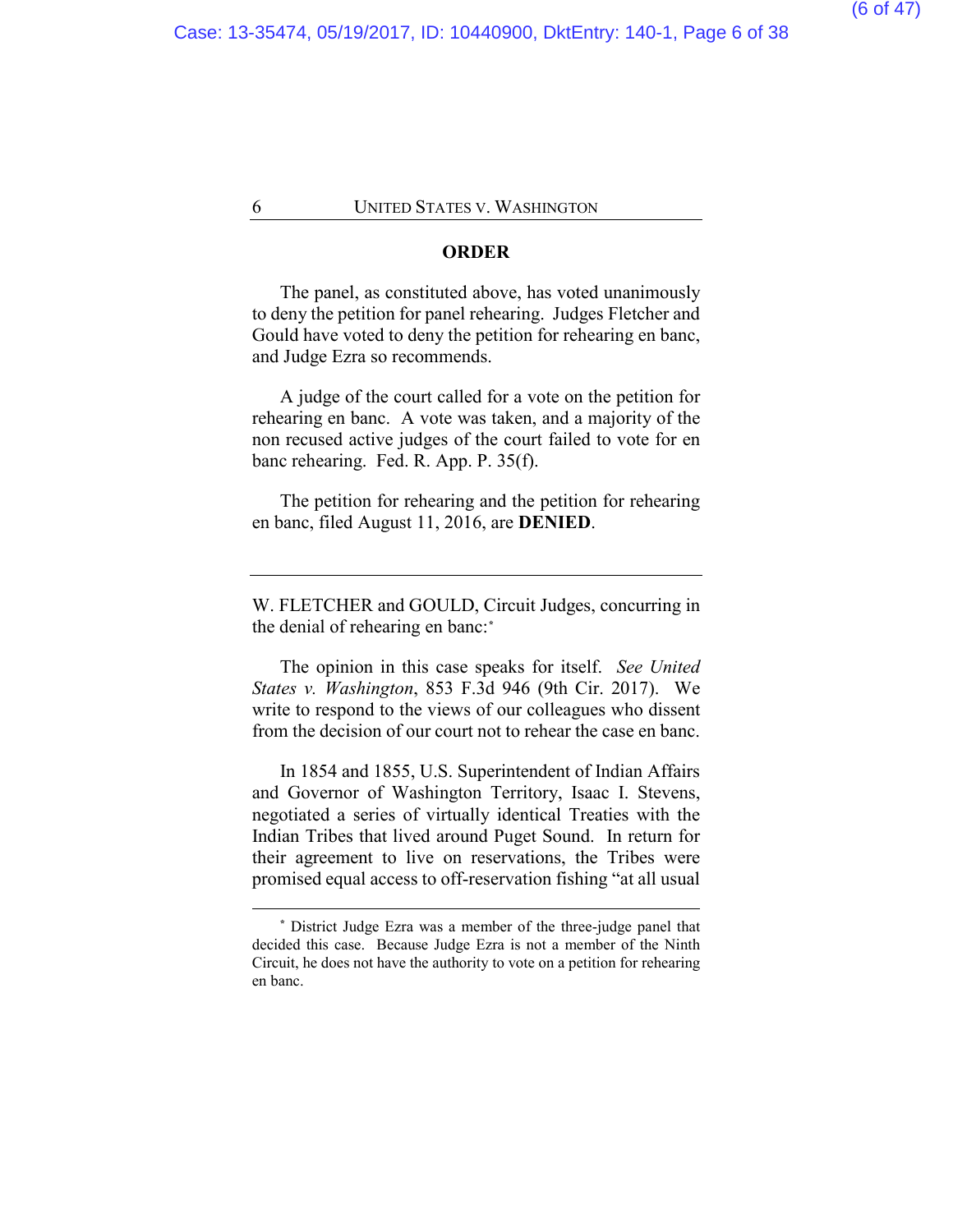and accustomed grounds and stations." The Supreme Court described the importance of the promise:

> During the negotiations, the vital importance of the fish to the Indians was repeatedly emphasized by both sides, and the Governor's promises that the treaties would protect that source of food and commerce were crucial in obtaining the Indians' assent.

*Washington v. Washington State Commercial Passenger Fishing Vessel Ass'n ("Fishing Vessel")*, 443 U.S. 658, 676 (1979).

For more than 100 years, the State of Washington deliberately and systematically prevented the Tribes from engaging in the off-reservation fishing promised under the Treaties. The State eventually came to employ surveillance planes, high powered boats, tear gas, billy clubs and guns against tribal members engaged in off-reservation fishing. In 1970, the United States brought suit against Washington State to enforce the Treaties.

The district court held that the Treaties promised the Tribes fifty percent of the harvestable salmon in any given year. The Supreme Court affirmed, holding that the Tribes had been promised a "moderate living" from fishing, and that they were entitled to fifty percent of the harvest, up to the point where they were able to catch enough salmon to provide a moderate living. *Id.* at 686. The district court entered a detailed injunction which the State strenuously resisted. The Supreme Court affirmed the injunction:

> It is . . . absurd to argue . . . both that the state agencies may not be ordered to implement the decree and also that the District Court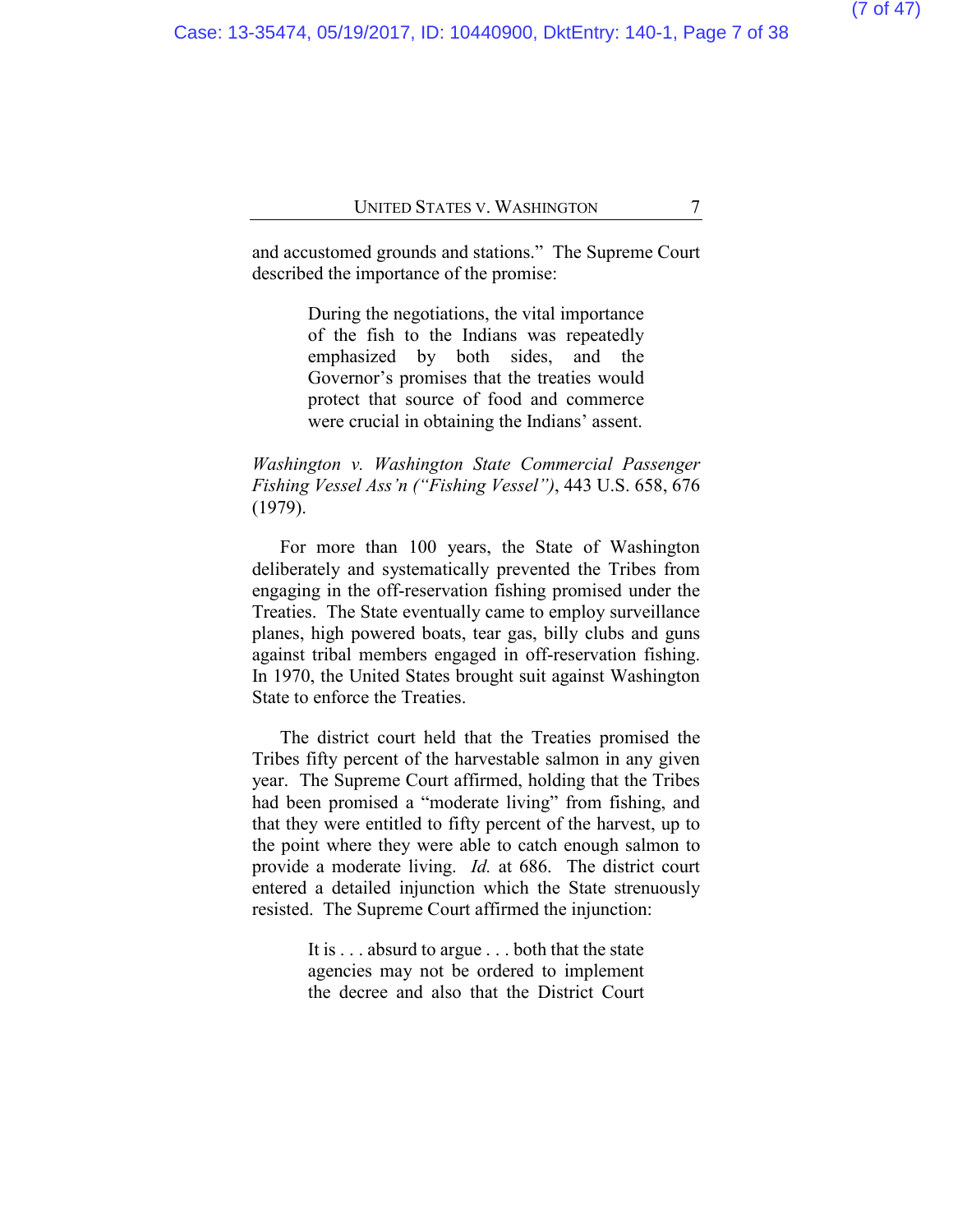may not itself issue detailed remedial orders as a substitute for state supervision.

#### *Id.* at 695.

The current proceeding is a continuation of the suit brought by the United States in 1970.

Salmon are anadromous fish—hatching in fresh water, migrating to the ocean to mature, and returning to fresh water to spawn—so access to spawning grounds is essential to their reproduction and survival. For many years, the Tribes had complained that the State had built roads across salmon-bearing streams, and that it had built culverts under the roads that allowed passage of water but not passage of salmon. The United States instituted the current proceeding in 2001 to require the State to modify its culverts to allow passage of salmon.

The State has fought the proceeding tooth and nail. The State contended, and continues to contend, that it can block every salmon-bearing stream into Puget Sound without violating the Treaties. The district court disagreed and held that the State's affirmative act of building roads with salmon-blocking, or "barrier," culverts violated the Treaties. The district court sought the State's participation and assistance in drafting a remedial injunction, but the State refused to participate. Despite the State's refusal, the district court entered an injunction that was substantially more favorable to the State than the injunction sought by the United States.

The State appealed, objecting to the district court's holding that its affirmative acts in building roads with barrier culverts violated the Treaties. Without conceding that it violated the Treaties, the State also objected to the scope of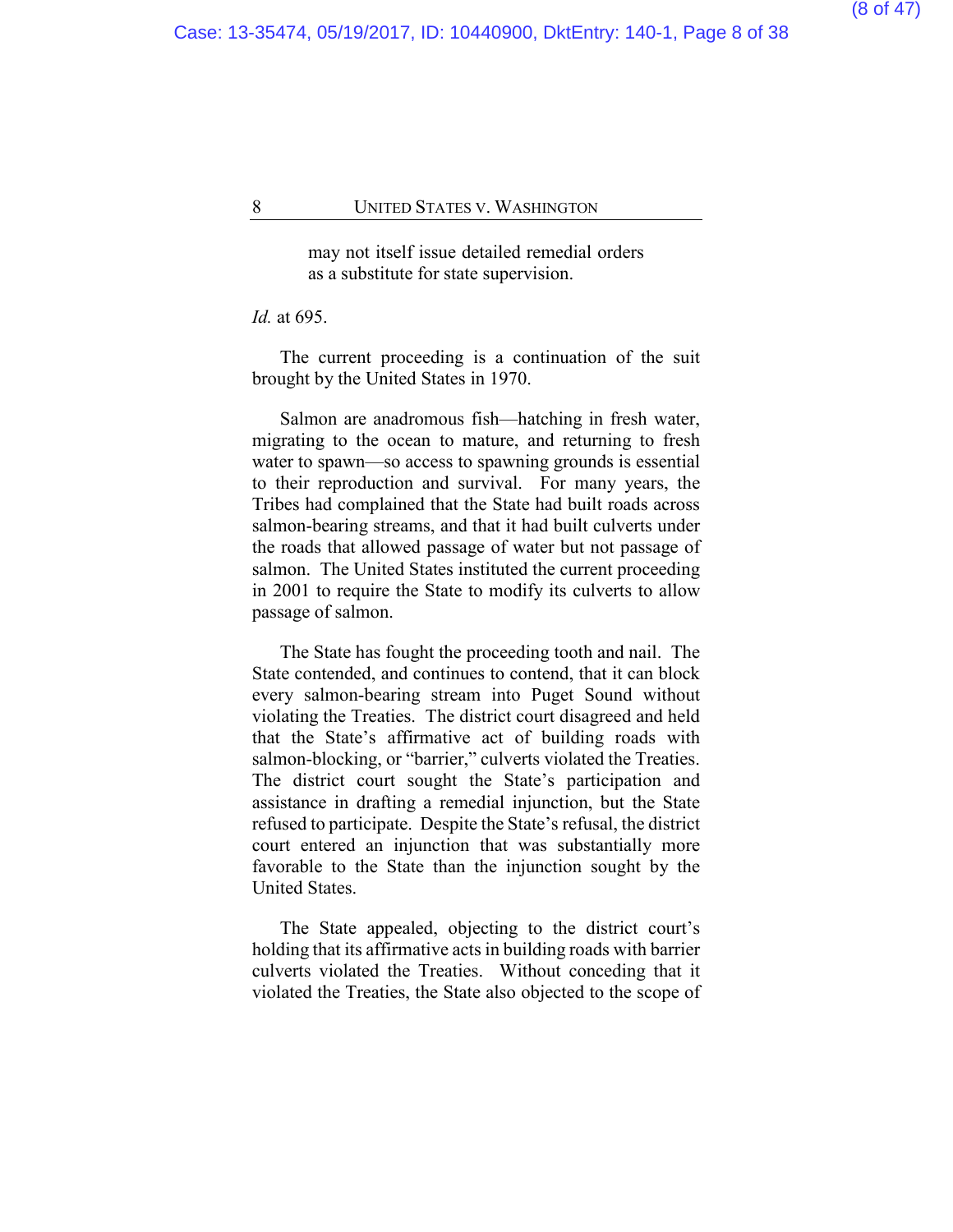the injunction in whose formulation it had declined to participate. We affirmed.

Our dissenting colleagues object to our decision on four grounds. We respond to the objections in turn.

## I. Violation of the Treaties

First, our colleagues contend that we have misread the Supreme Court's 1979 decision in *Fishing Vesssel*. They contend that fifty percent of the harvestable salmon is an absolute "ceiling" on the amount of fish the Tribes have been promised. They contend that the Treaties promised only that the Tribes will get fifty percent of the harvestable salmon, and that Treaties permit the State to take affirmative acts that have the effect of diminishing the supply of salmon below the amount necessary to provide a moderate living. According to our colleagues, if the State acts affirmatively to entirely eliminate the supply of harvestable salmon, the Tribes get fifty percent of nothing.

Our colleagues misread *Fishing Vessel*. The Court recognized that the Treaties promised that the Tribes would have enough salmon to feed themselves. In the words of the Court, the Treaties promised that the Tribes would have enough harvestable salmon to provide a "moderate living." *Fishing Vessel*, 433 U.S. at 686. The Tribes get only fifty percent of the catch even if the supply of salmon is insufficient to provide a moderate living. However, there is nothing in the Court's opinion that authorizes the State to diminish or eliminate the supply of salmon available for harvest.

It is undisputed that at the present time fifty percent of the harvestable salmon in Puget Sound does not provide a moderate living to the Tribes. It is also undisputed that the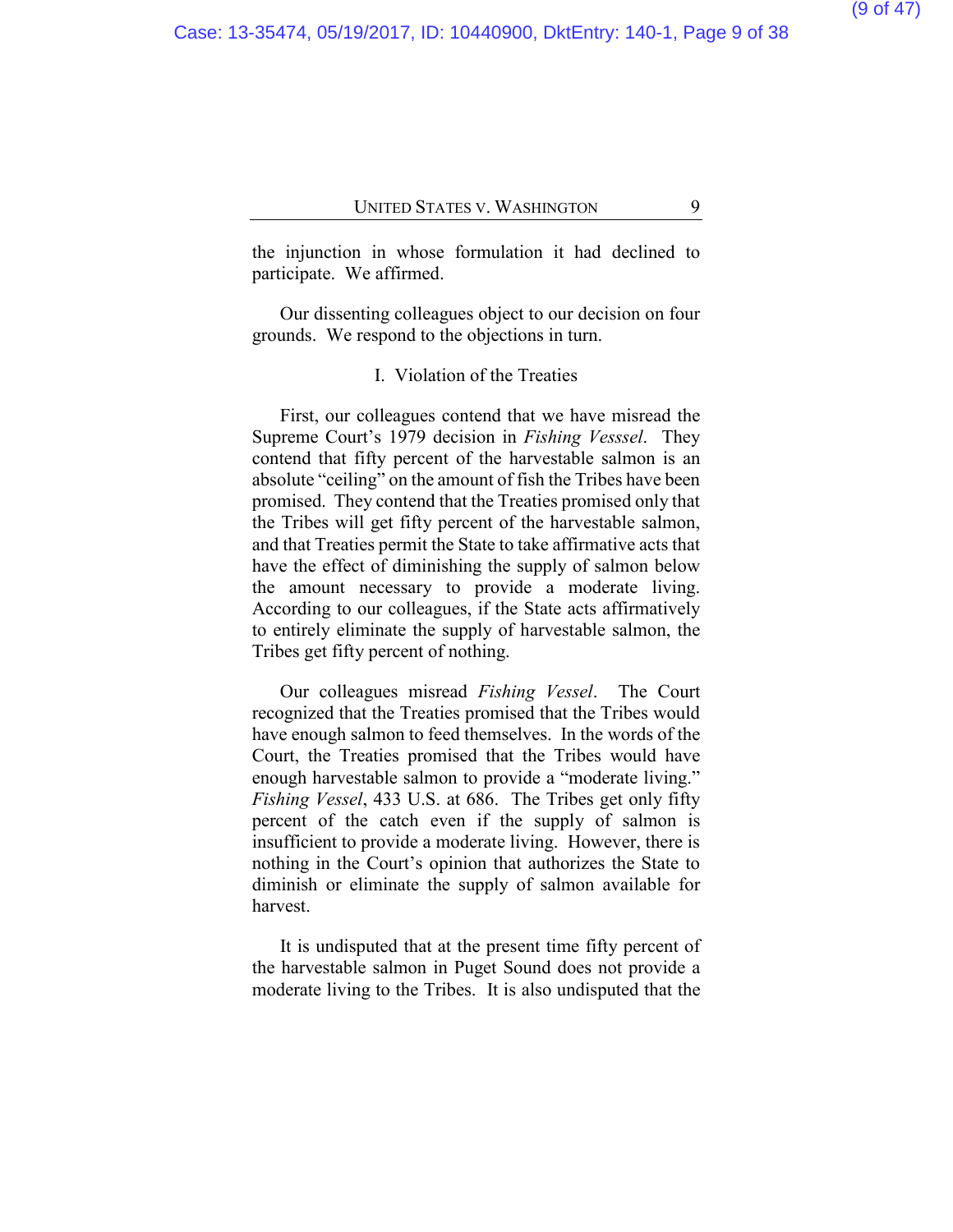State has acted affirmatively to build roads with barrier culverts that block the passage of salmon, with the consequence of substantially diminishing the supply of harvestable salmon. Evidence at trial showed that remediation of the State's barrier culverts will increase the yearly supply of salmon by several hundred thousand adult salmon. Half of the newly produced harvestable salmon will be available to the Tribes. The other half will be available to non-Indians.

Our opinion does not hold that the Tribes are entitled to enough salmon to provide a moderate living, irrespective of the circumstances. We do not hold that the Treaties' promise of a moderate living is valid against acts of God (such as an eruption of Mount Rainier) that would diminish the supply of salmon. Nor do we hold that the promise is valid against all human-caused diminutions, or even against all Statecaused diminutions. We hold only that the State violated the Treaties when it acted affirmatively to build roads across salmon bearing streams, with culverts that allowed passage of water but not passage of salmon.

#### II. Effect and Scope of the Holding

Second, our colleagues contend that our decision may open the door to "a whole host of future suits," and that we do "nothing to cabin [our] opinion." We are not sure what the hypothesized future suits would be. But we are sure that we have not opened the floodgates to a host of future suits.

Because of the Eleventh Amendment, a further suit against Washington State seeking enforcement of the Treaties cannot be brought by the Tribes. Nor can it be brought by non-Indians who would benefit from an increase in harvestable salmon (recall that 50% of any increased salmon harvest will go to non-Indians). Nor can it be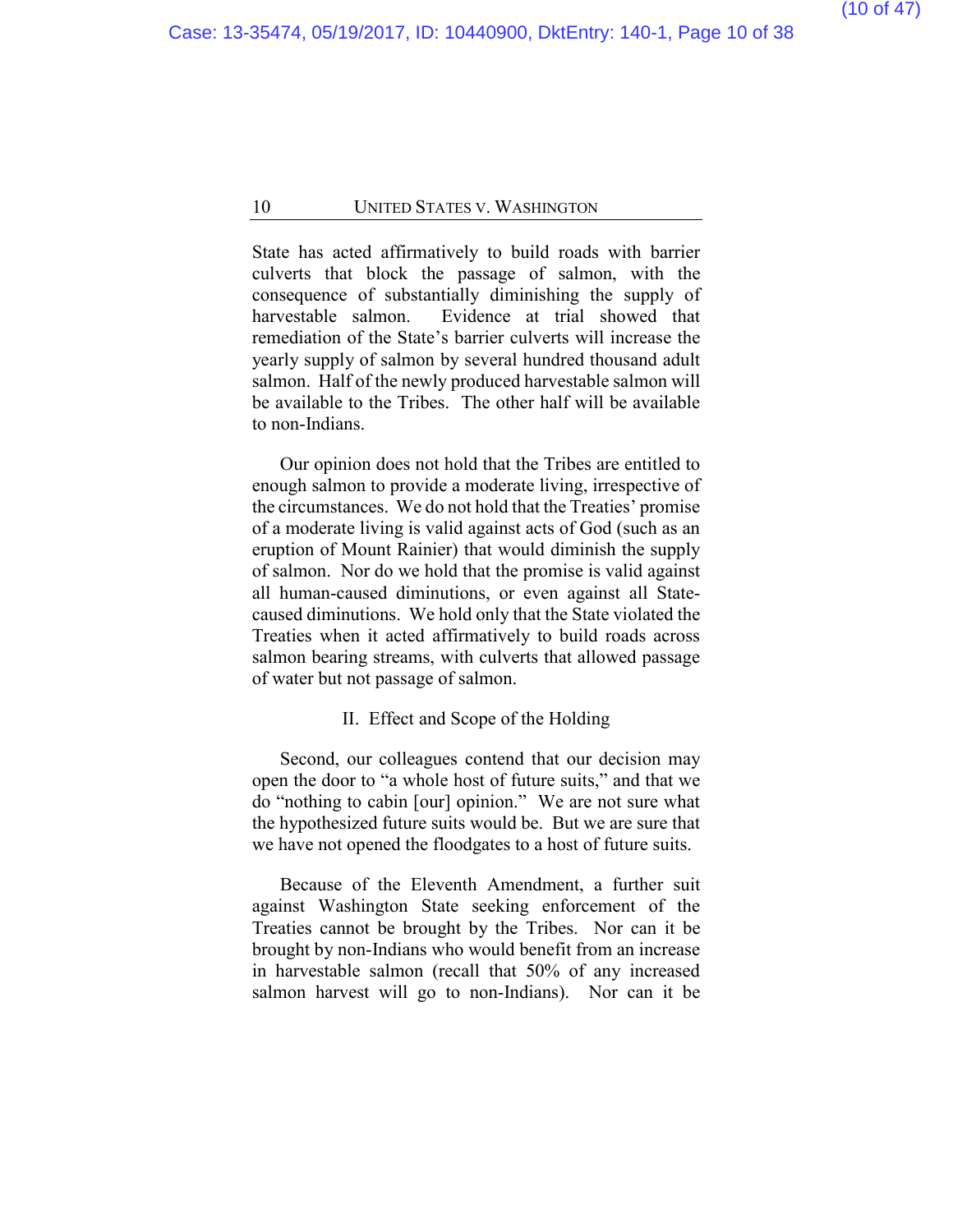brought by environmental groups. The only possible plaintiff is the United States. The United States is a responsible litigant and is not likely to burden the States without justification. The history of this litigation demonstrates that it was no easy thing for the Tribes to persuade the United States to institute proceedings against the state of Washington to seek remediation of the State's barrier culverts, and will be no easy thing for other Northwest tribes to persuade the United States to bring comparable suits against other States.

Our opinion describes the facts of this litigation carefully and in detail, as required by our decision in *United States v. State of Washington*, 759 F.2d 1353, 1357 (9th Cir. 1985) (en banc) ("[T]he measure of the State's [Treaty] obligation will depend for its precise legal formulation on all of the facts presented by a particular dispute."). Cabining our opinion by means other than a careful, detailed description of the facts presented would have entailed positing hypothetical facts in cases not before us and giving an improper advisory opinion. On the facts presented to us, we held that the State violated the Treaties when it acted affirmatively to block salmon-bearing streams by building roads with culverts that protected the State's roads but killed the Tribes' salmon. Other cases with different facts might come out differently, but we did not decide—and should not have decided—such cases.

## III. Laches

Third, our colleagues contend that the United States' suit on behalf of the Tribes is barred by laches. There is an established line of cases holding that the United States cannot, based on laches or estoppel, render unenforceable otherwise valid Indian treaty rights. Our colleagues contend that these cases have been overruled by *City of Sherrill v.*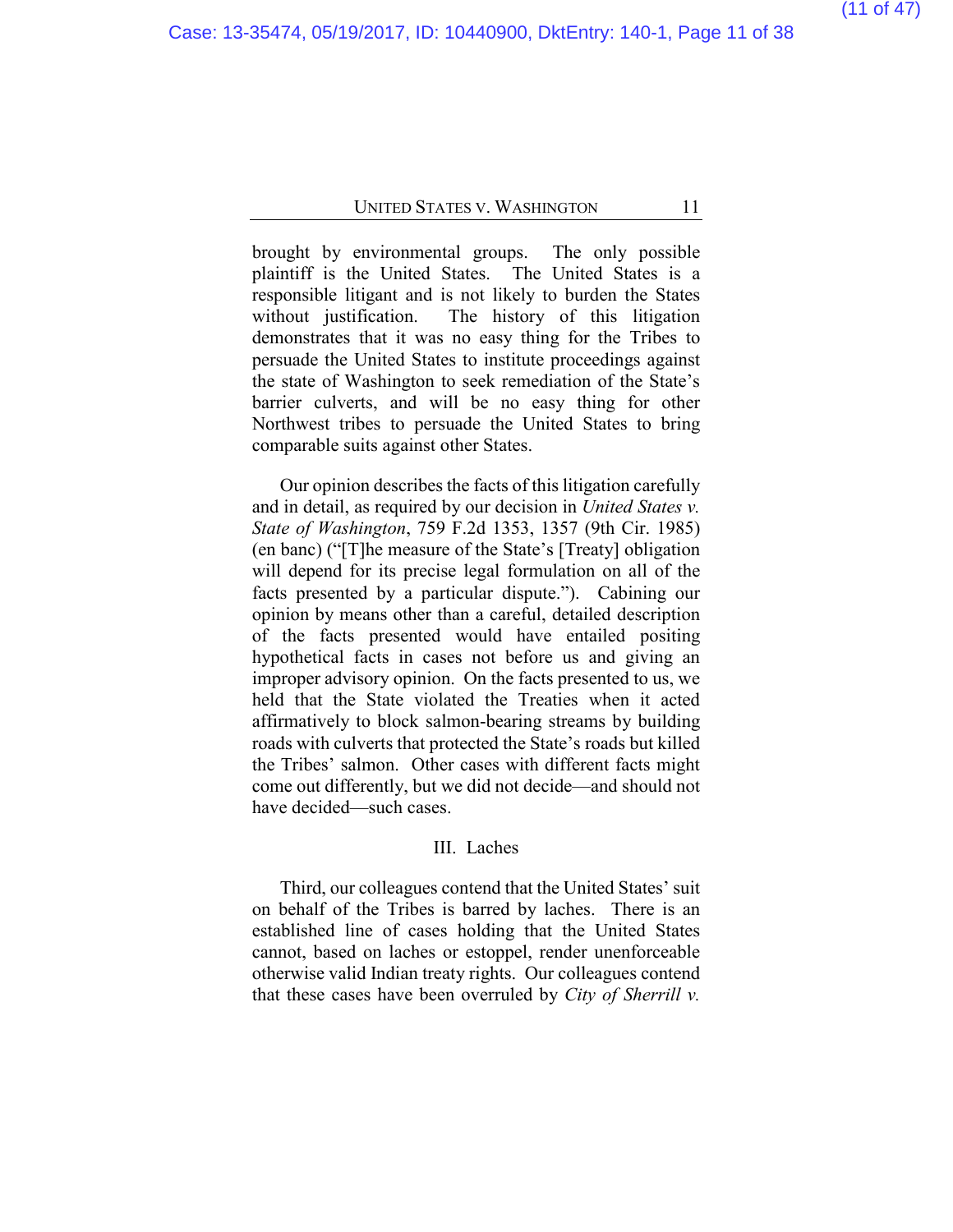*Oneida Indian Nation of N.Y.*, 544 U.S. 197 (2005), and that laches applies here.

This contention is belied by *Sherrill* itself. In 1788, the Oneida Indian Nation ("OIN"), located in New York State, had a reservation of 300,000 acres. By 1920, the OIN had sold off all but 32 acres. In 1985, the Supreme Court held that the sale of OIN lands had been illegal, and that the OIN was entitled to monetary compensation for the sales. *County of Oneida v. Oneida Indian Nation of N.Y*., 470 U.S. 226 (1985). The OIN subsequently bought two parcels of land within the boundaries of its ancestral reservation. The parcels had been sold to a non-Indian in 1807. The OIN asserted that the repurchased parcels were sovereign tribal property and therefore free from local taxation. The Supreme Court disagreed. It wrote, "[T]he Tribe cannot unilaterally revive its ancient sovereignty . . . over the parcels at issue. The Oneidas long ago relinquished the reins of government and cannot regain them through open market purchases from current titleholders." *Sherrill*, 544 U.S. at 203.

The case before us is different from *Sherrill*. The question in our case is not whether, as in *Sherrill*, a tribe can reassert sovereignty over land within the boundaries of an abandoned reservation. The Tribes have not abandoned their reservations. Nor is the question whether, as in *Sherrill*, the Tribes have acted to relinquish their rights under the Treaties. The Tribes have done nothing to authorize the State to construct and maintain barrier culverts. Nor, finally, is the question whether, as in *Sherrill*, to allow the revival of disputes or claims that have long been dormant. Washington and the Tribes have been in a continuous state of conflict over treaty-based fishing rights for well over one hundred years.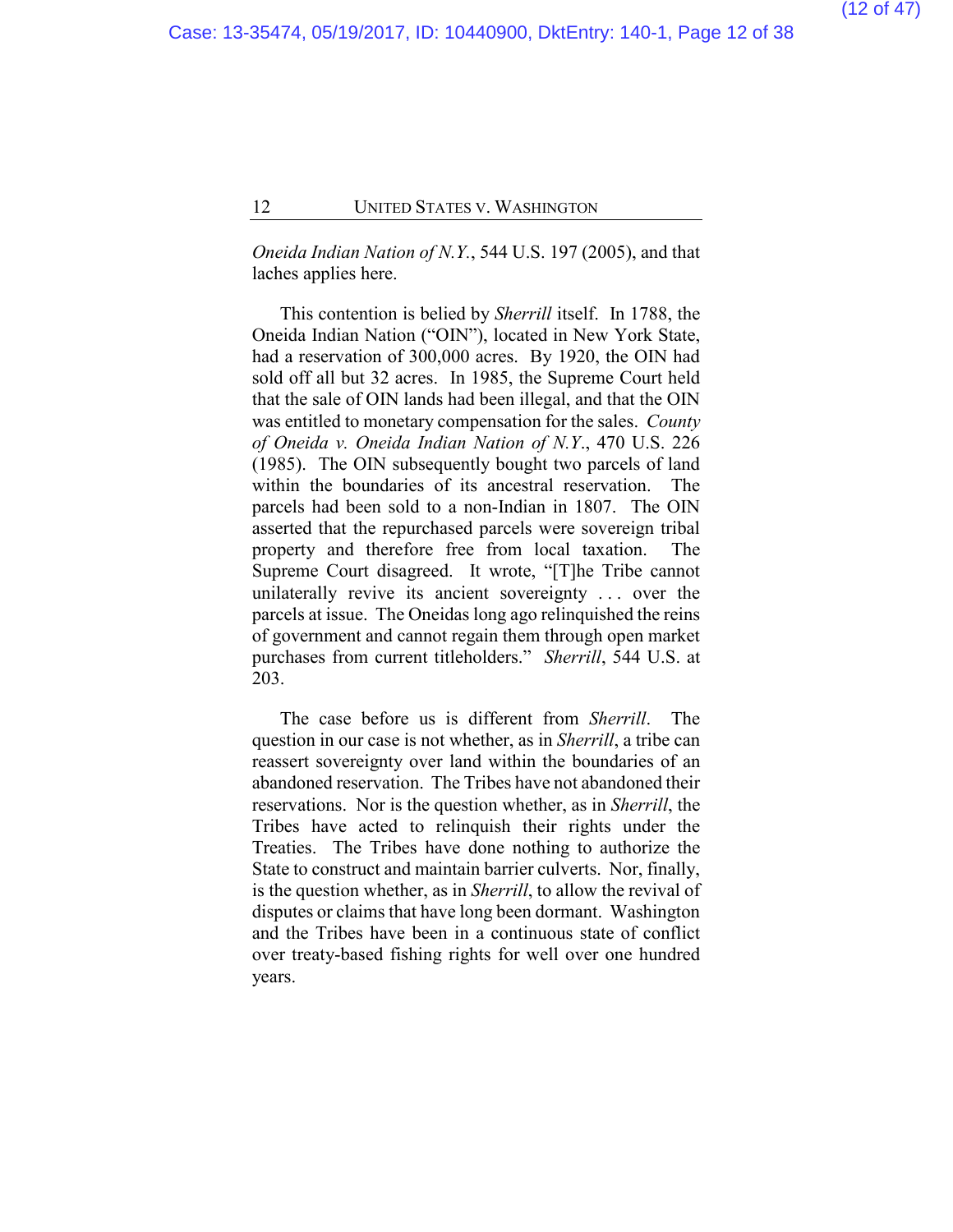#### IV. Breadth of the Injunction

Fourth, our colleagues contend that the injunction is overbroad. The United States requested an injunction that would have required the remediation of all of the State's barrier culverts within five years. The district court declined that request. Instead, it issued a nuanced injunction requiring the remediation of some, but not all, of the barrier culverts within seventeen years.

Briefly stated, the injunction provides as follows. The only seriously debated culverts are those under the control of the Washington State Department of Transportation ("WSDOT"). The court ordered the State to prepare a list of all of WSDOT barrier culverts within the area covered by the Treaties. In Paragraph 6 of the injunction, the court ordered WSDOT to provide, within seventeen years, fish passage for each barrier culvert with more than 200 linear meters of accessible salmon habitat upstream to the first natural passage barrier. In Paragraph 7, the court ordered WSDOT to replace existing barrier culverts above which there was less than 200 linear meters of upstream accessible salmon habitat only at the "end of the useful life" of the culverts, or sooner "as part of a highway project." In Paragraph 8, the court allowed WSDOT to defer correction of some of the culverts described in Paragraph 6. Deferred culverts can account for up to ten percent of the total accessible upstream habitat from the culverts described in Paragraph 6. WSDOT can choose which culverts to defer, after consulting with the United States and the Tribes. Culverts deferred under Paragraph 8 need only be replaced on the more lenient schedule specified in Paragraph 7.

The injunction thus divided WSDOT barrier culverts into two categories. High priority category culverts must be remediated within seventeen years. Low priority category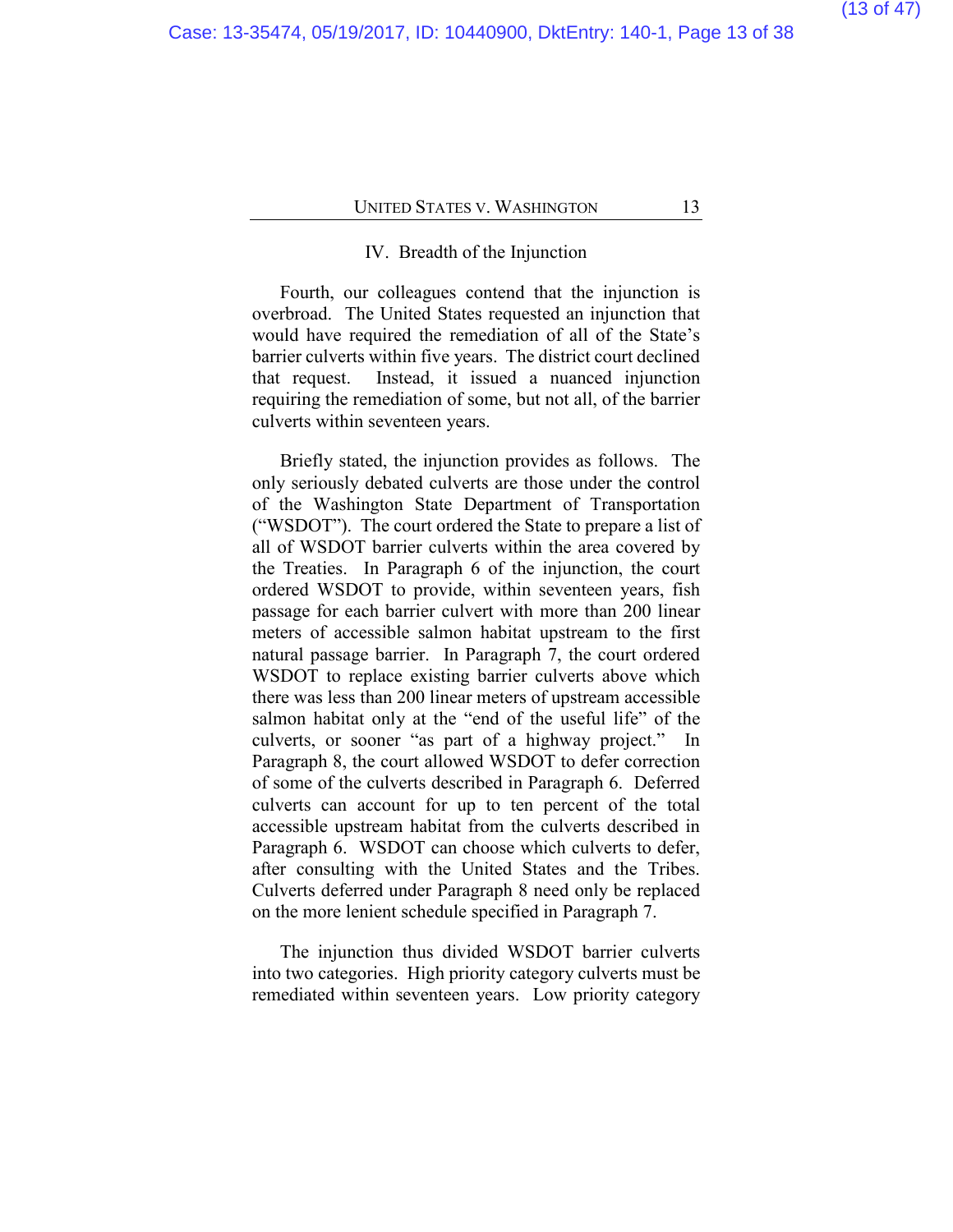culverts must be remediated only at the end of the natural life of the existing culvert, or in connection with a highway project that would otherwise require replacement of the culvert. Deferred culverts in the high priority category (culverts blocking a total of ten percent of the accessible upstream habitat above all the high priority culverts) can be remediated on the schedule of low priority culverts.

In identifying the State's barrier culverts and sorting them into the two categories, the district court focused on the amount of available upstream spawning habitat before encountering a natural barrier. Culverts with more than 200 linear meters of accessible upstream habitat are in the high category; culverts with less than 200 meters are in the low category. The court ignored the existence of man-made barriers, including those downstream of the State's barrier culverts. In so doing, the court followed the methodology of the State in identifying and prioritizing culverts that should be remediated. The State could have objected to the court's reliance on its own methodology, but it did not do so.

There were good reasons for the district court to ignore, for purposes of its injunction, the existence of downstream barriers. The most obvious reason is the following: The State identified a total of 817 state-owned barrier culverts, including both high and low priority culverts. On streams where there are both state and non-state barrier culverts, there are 1,590 non-state culverts. Of those, 1,370 are upstream of the state culverts; only 220 are downstream. Of those 220 downstream culverts, 152 allow partial passage of salmon; only 68 entirely block passage.

Even if we were to make the assumption that all 817 of the identified barrier culverts are high priority culverts (which they clearly are not), state-provided documents introduced at trial showed that roughly 230 of them—more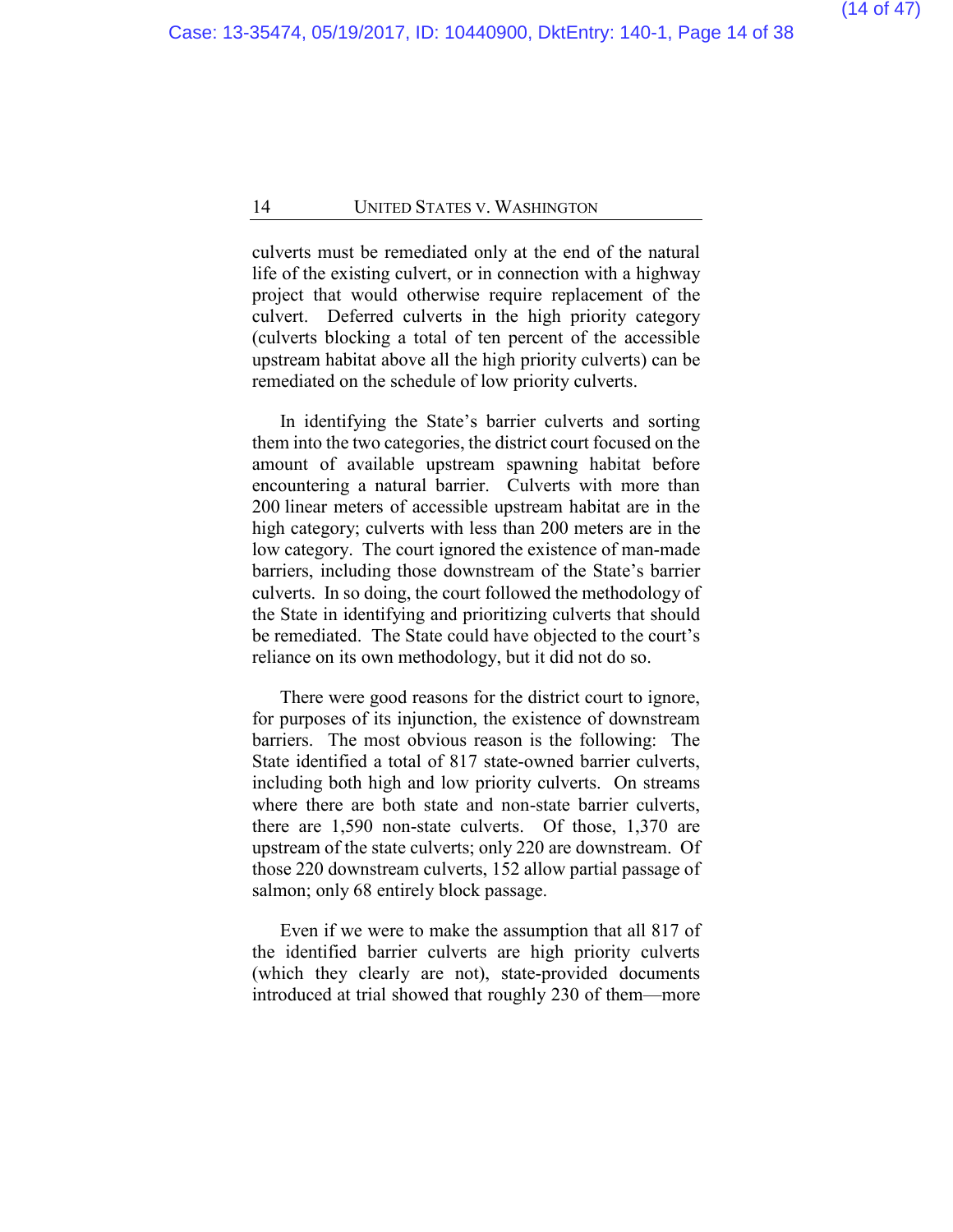than all of the 220 non-state downstream culverts combined—need not be remediated within seventeen years. They may be deferred and need be remediated only at the end of their natural life or in connection with an independently undertaken highway project. Further, Washington law already imposes some obligation on the part of owners of non-state barrier culverts to repair or replace them, at their own expense, to allow fish passage.

Our dissenting colleagues emphasize the high cost of complying with the injunction. Our colleagues, like the State, exaggerate the cost. The State claimed in its brief to us that compliance with the injunction will cost a total of \$1.88 billion. Our colleagues highlight that figure at the beginning of their dissent. There is no plausible basis for the State's claim of \$1.88 billion. We analyze the evidence in detail in our opinion, to which we refer the reader. For present purposes, it is sufficient to note, as we point out in our opinion, that "Washington's cost estimates are not supported by the evidence." *United States v. Washington*, 853 F.3d at 976.

\* \* \*

In sum, the district court properly found that Washington State violated the Treaties by acting affirmatively to build state-owned roads, and to build and maintain salmonblocking culverts under those roads. By allowing passage of water, the culverts protect the State's roads. But by not allowing passage of fish, the culverts kill the Tribes' salmon. There is ample evidence in the record that remediation of the State's barrier culverts will have a substantial beneficial effect on salmon populations, resulting in more harvestable salmon for the Tribes. As an incidental result, there will also be more harvestable salmon for non-Indians. The United States requested an injunction requiring remediation of all of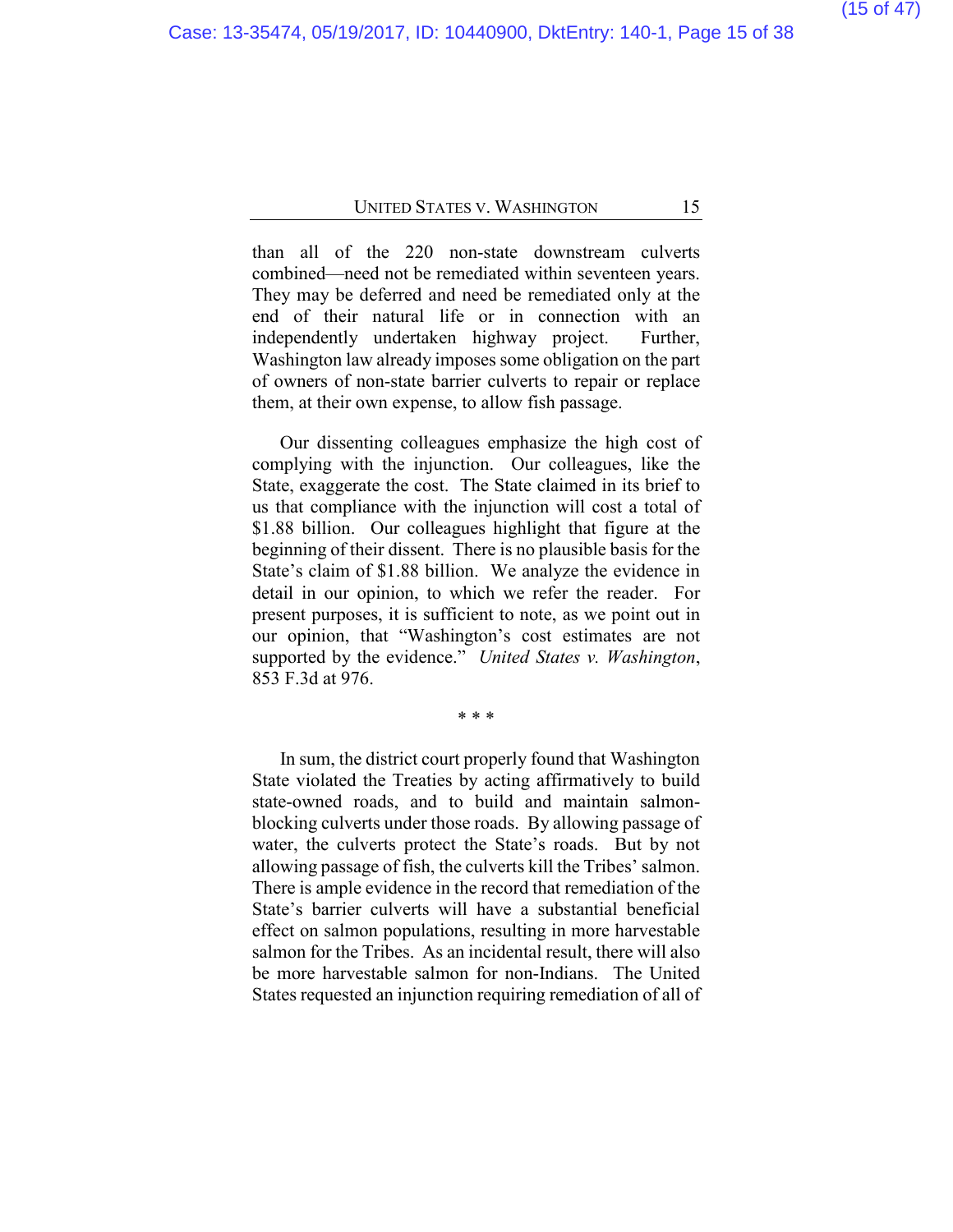the State's barrier culverts within five years. The district court crafted a careful, nuanced injunction, giving the United States much less than it requested. We unanimously concluded that the district court properly found a violation of the Treaties by the State, and that it acted within its discretion in formulating its remedial injunction.

O'SCANNLAIN, Circuit Judge,**[\\*](#page-15-0)** with whom KOZINSKI, TALLMAN, CALLAHAN, BEA, IKUTA, and N.R. SMITH, Circuit Judges, join, and with whom BYBEE and M. SMITH, Circuit Judges, join as to all but Part IV, respecting the denial of rehearing en banc:

Fashioning itself as a twenty-first century environmental regulator, our court has discovered a heretofore unknown duty in the Stevens Indian Treaties of 1854 and 1855. The panel opinion in this case enables the United States, as a Treaty signatory, to compel a State government to spend \$[1](#page-15-1).88 billion<sup>1</sup> to create additional salmon habitat by

**<sup>\*</sup>** As a judge of this court in senior status, I no longer have the power to vote on calls for rehearing cases en banc or formally to join a dissent from failure to rehear en banc. *See* 28 U.S.C. § 46(c); Fed. R. App. P. 35(a). Following our court's general orders, however, I may participate in discussions of en banc proceedings. *See* Ninth Circuit General Order 5.5(a).

<span id="page-15-1"></span><span id="page-15-0"></span>**<sup>1</sup>** According to the State's estimate. There is a dispute about the actual cost of the injunction, but even using the more conservative estimates on which the district court relied, the cost of replacing all 817 culverts ranges from \$538 million to \$1.5 billion (the average cost of replacing a culvert was \$658,639 to \$1,827,168). *See United States v. Washington*, 853 F.3d 946, 976 (9th Cir. 2017) ("*Washington V*").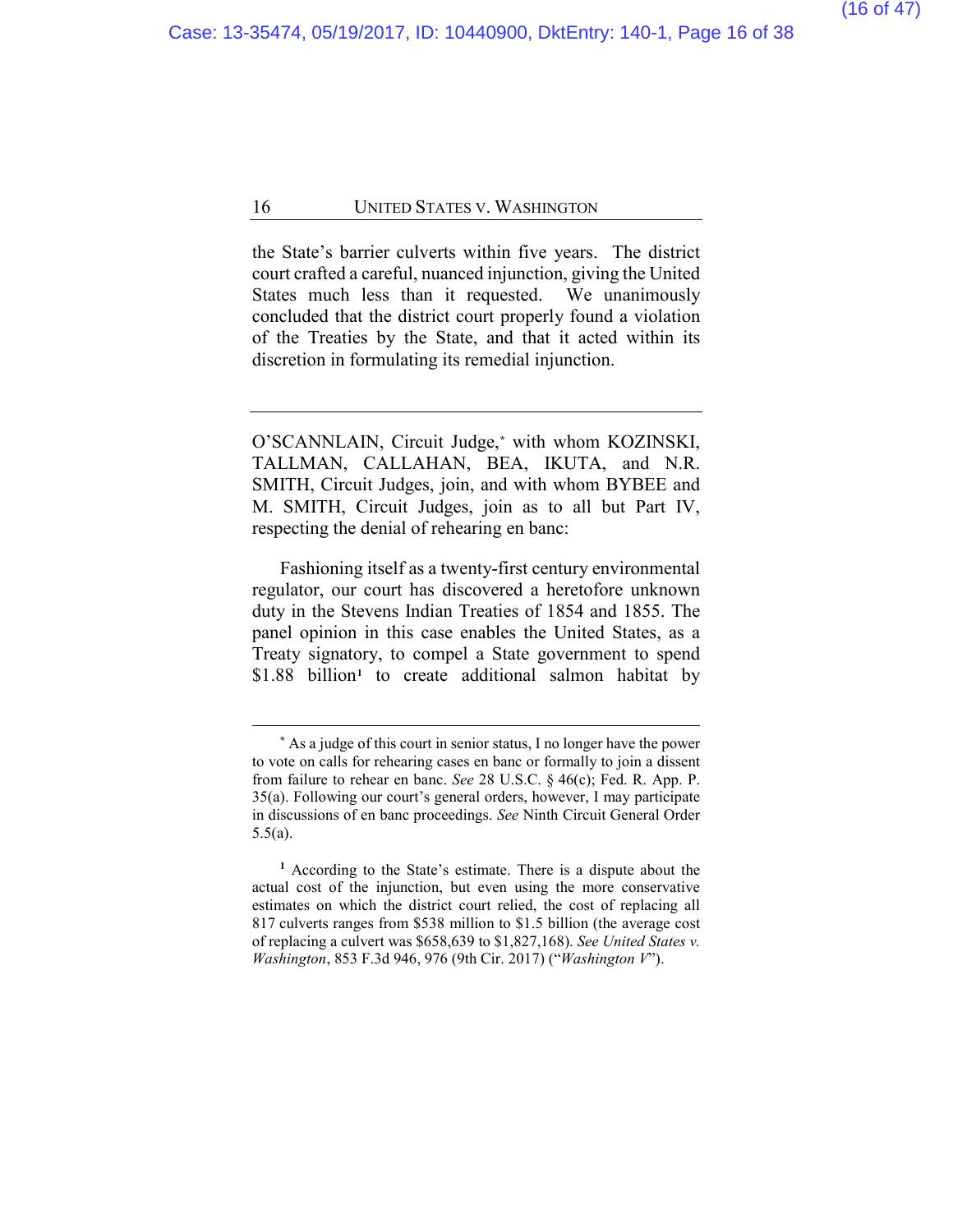removing or replacing culverts**[2](#page-16-0)** under state-maintained highways and roads, wherever found. Pacific Northwest salmon litigation has been ongoing for almost fifty years,**[3](#page-16-1)** has been before our court multiple times, and has been up to and down from the Supreme Court. Nonetheless, it apparently *just* occurred to the Tribes, the United States, and our court that in order to fulfill nineteenth century federal treaty obligations, the State of Washington must now be required to remove physical barriers which might impede the passage of salmon. *See Washington V*, 853 F.3d at 966.

Given the significance of this case—both in terms of dollars and potential precedential effect—it seemed the ideal candidate for en banc review and, hopefully, correction on the merits. But rather than reining in a runaway decision, our court has chosen to do nothing—tacitly affirming the panel opinion's erroneous reasoning.

With utmost respect, I believe our court has made a regrettable choice.

#### I

In reaching its conclusion, the panel opinion makes four critical errors.

**<sup>2</sup>** A culvert is "[a] tunnel carrying a stream or open drain under a road or railway." *Culvert*, OxfordDictionaries.com, https://en.oxforddictionaries.com/definition/culvert (last visited April 29, 2017).

<span id="page-16-1"></span><span id="page-16-0"></span>**<sup>3</sup>** Five iterations of the *United States v. Washington* litigation, including this case, which is referred to as *Washington V*, are mentioned herein and are referred to as *Washington I*, *Washington II*, etc.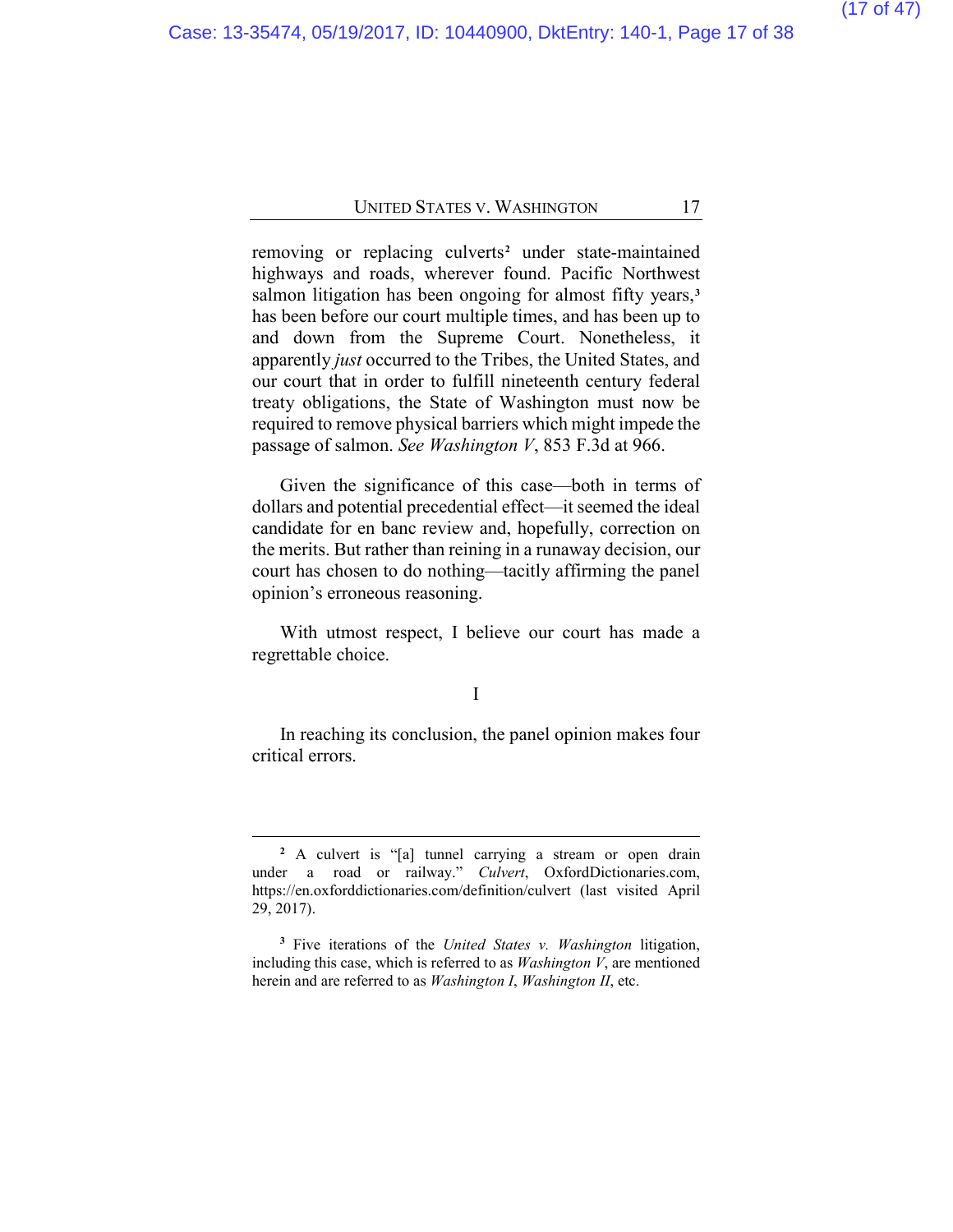First, it misreads *Washington v. Washington State Commercial Passenger Fishing Vessel Association*  ("*Fishing Vessel*"), 443 U.S. 658 (1979), as requiring Washington to ensure that there are a certain "number of fish" available for the Tribes, "sufficient to provide a 'moderate living.'" *Washington V*, 853 F.3d at 965 (quoting *Fishing Vessel*, 443 U.S. at 686).

Second, by holding that culverts need to be removed because they negatively impact the fish population, the panel opinion sets up precedent that could be used to challenge activities that affect wildlife habitat in other western states, which led Idaho and Montana to join Washington in requesting rehearing. The panel opinion fails to articulate a limiting legal principle that will prevent its holding from being used to attack a variety of development, construction, and farming practices, not just in Washington but throughout the Pacific Northwest.

Third, the panel opinion contravenes *City of Sherrill v. Oneida Indian Nation of New York*, 544 U.S. 197 (2005), by refusing to apply the doctrine of laches to the United States.

Fourth, the panel opinion upholds an injunction that is overbroad—requiring the State to spend millions of dollars on repairs that will have no immediate effect on salmon habitat.

#### II

The Stevens Treaties**[4](#page-17-0)** provide that "[t]he right of taking fish, at all usual and accustomed grounds and stations, is

<span id="page-17-0"></span>**<sup>4</sup>** The Treaties are a series of Senate-ratified agreements between the United States and various Indian tribes that were negotiated in the 1850s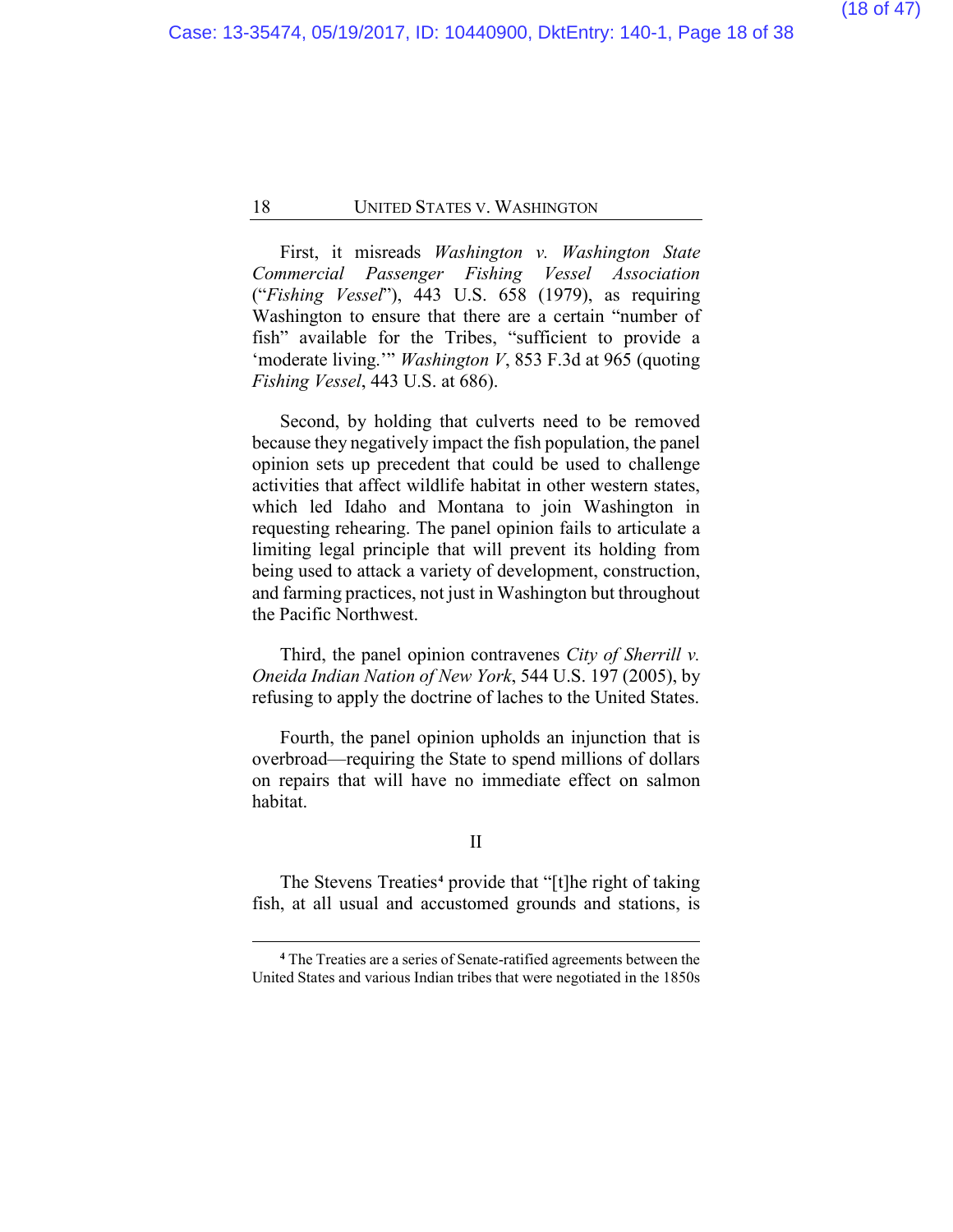further secured to said Indians, in common with all citizens of the Territory." *Fishing Vessel*, 443 U.S. at 674. The precise contours of this guarantee remain hotly contested but were most fully addressed by the Supreme Court's opinion in *Fishing Vessel*.

A

The panel opinion reads language in *Fishing Vessel* as requiring that there be enough fish to provide a "moderate living" for the Tribes. *See Washington V*, 853 F.3d at 965– 66. It is true that the Court stated that "Indian treaty rights to a natural resource [i.e. fish]. . . secures so much as, but no more than, is necessary to provide the Indians with a livelihood—that is to say, a moderate living." *Fishing Vessel*, 443 U.S. at 686. In isolation, this statement might be read as guaranteeing the Tribes a certain number of fish, but only if one ignores the rest of the opinion. In *Fishing Vessel*, the Supreme Court adopted the United States' position that the Treaties entitled the Tribes "either to a 50% share of the 'harvestable' fish" passing through their fishing grounds "or to their needs, *whichever was less*." *Id.* at 670 (emphasis added); *see also id.* at 685–86.

by Isaac Stevens, then-federal Governor and Superintendent of Indian Affairs of the Washington Territory (pre-statehood), under which the Tribes agreed to give up land in exchange for monetary payments. *Fishing Vessel*, 443 U.S. at 661–62, 666. The Treaties contained clauses reserving the Tribes' right to fish on ceded land. *See, e.g.*, Treaty of Medicine Creek, 10 Stat. 1132 (1854). Beginning with U.S. District Court Judge George Boldt's decision in 1974, *United States v. State of Washington*, 384 F. Supp. 312 (W.D. Wash. 1974) ("*Washington I*"), the contours of these fishing rights have been the subject of extensive litigation before the district court, our court, and the Supreme Court and tumultuous protests by the people impacted by these decisions.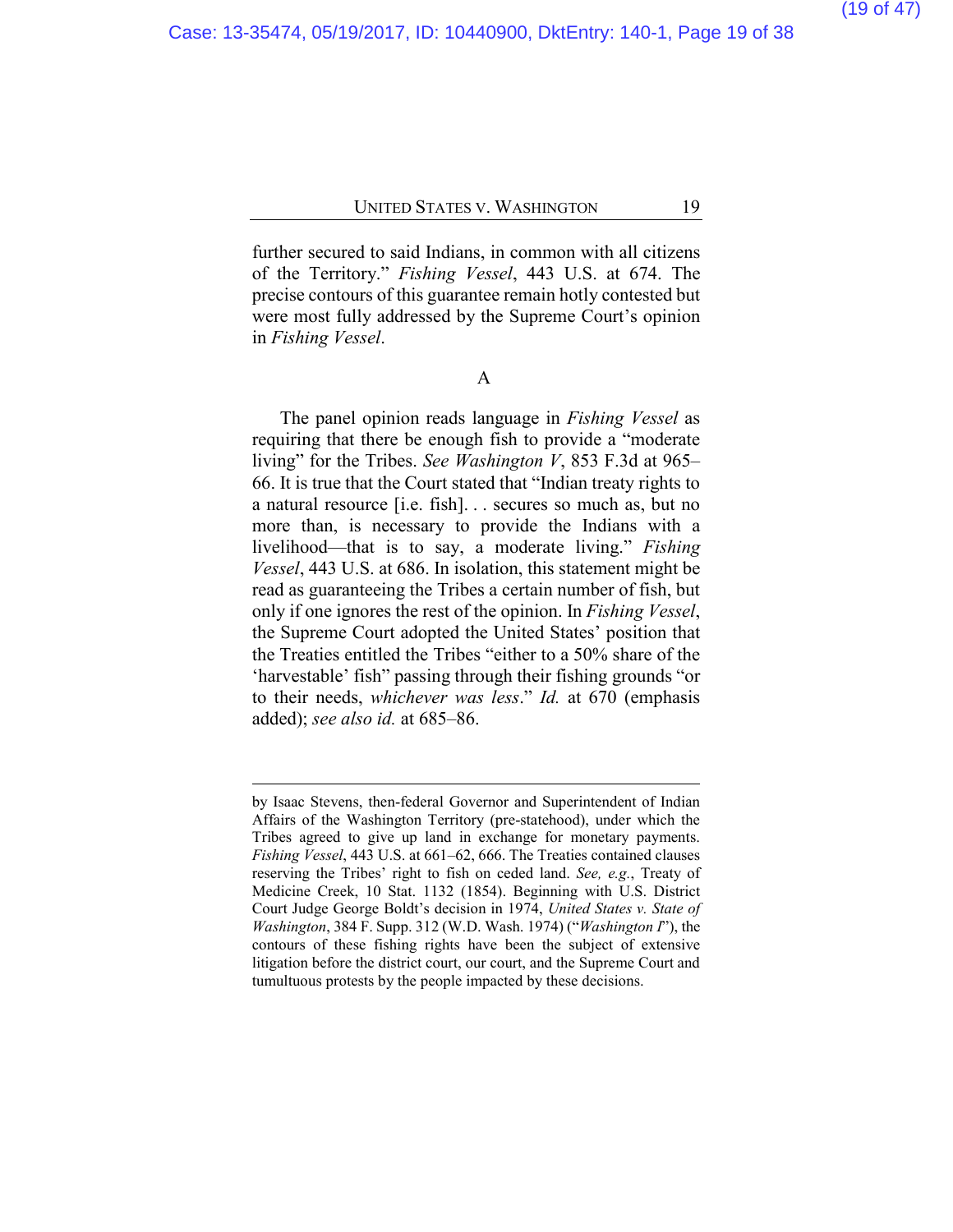Thus, notwithstanding the significance of fish to the Tribes, the Court recognized that "some ceiling should be placed on the Indians' apportionment to prevent their needs from exhausting the entire resource and thereby frustrating the treaty right of 'all [other] citizens of the Territory.'" *Id.* at 686. The Court ruled that 50% of the available fish was the appropriate limit. *See id.* ("[T]he 50% figure imposes a maximum ... allocation.") ("The maximum possible allocation to the Indians is fixed at 50%."); *id.* at 686 n.27 ("Because the 50% figure is only a ceiling, it is not correct to characterize our holding as 'guaranteeing the Indians a specified percentage' of the fish.").

Such ceiling makes intuitive sense. With or without preexisting barriers, the population of fish varies dramatically from year to year and season to season. In a year with a low run of fish, absent a ceiling, the Tribes' needs could easily predominate, leaving few fish for other citizens. Thus, to protect the rights of all parties to the Treaties, the Court imposed a 50% ceiling.

Since the fish population varies, however, the presence of the ceiling necessarily entails that the Tribes may not always receive enough fish to provide a "moderate living." Indeed, the Court emphasized that the Treaties secured to the Tribes "a fair share of the *available* fish," rather than a certain *number* of fish. *Id.* at 685 (emphasis added). The total number of fish that the Tribes receive indubitably will vary with the run of fish. *See id.* at 679 (observing that the Treaties "secure the Indians' right to take a share *of each run*  of fish that passes through tribal fishing areas" (emphasis added)); *id.* at 687 (discussing the "50% allocation of an entire run that passes through ... customary fishing grounds").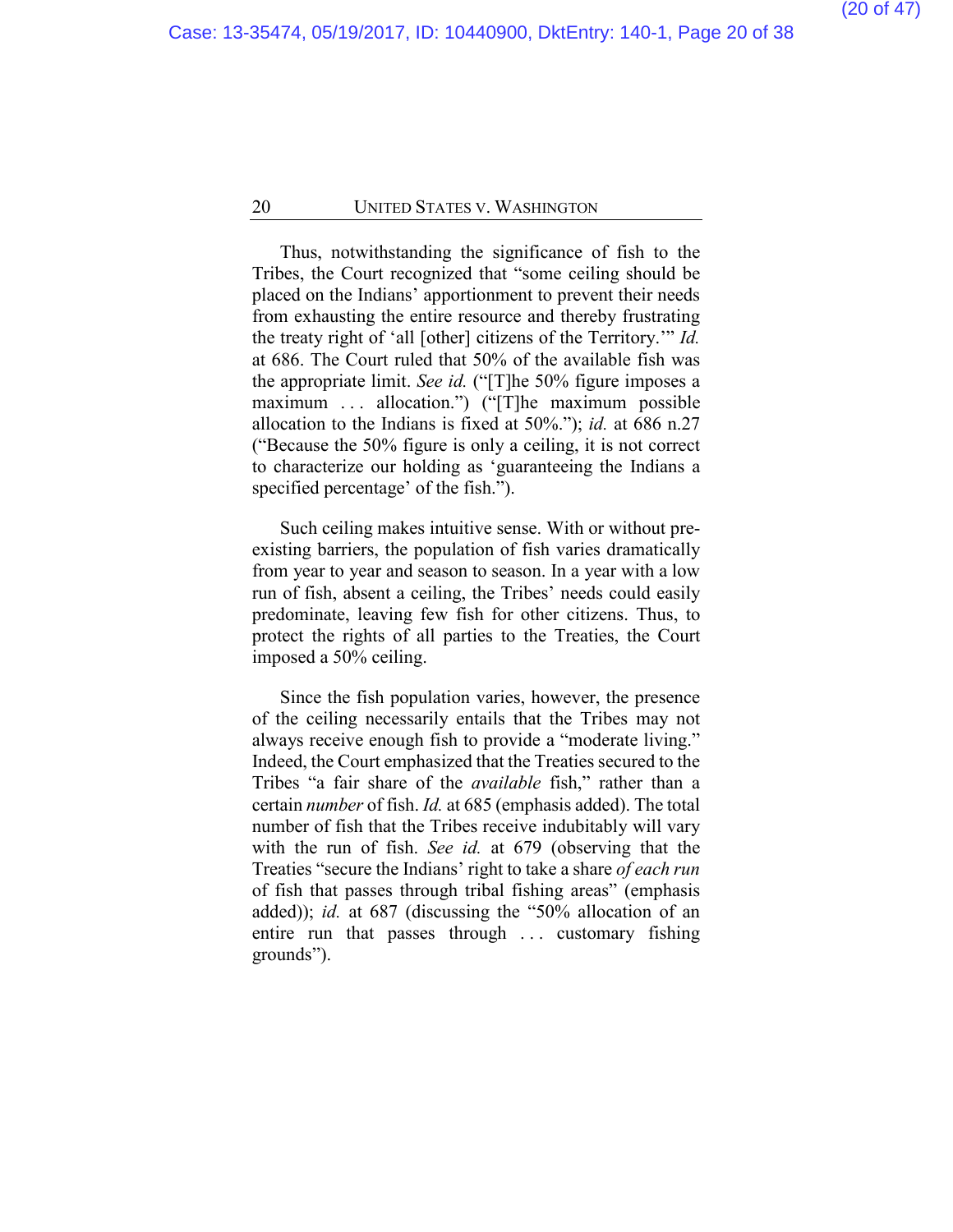Thus, by imposing a percentage ceiling tied to the relevant run rather than a fixed numerical floor, the Court rejected the proposition that the Tribes were entitled to a certain number of fish. Indeed, "while the maximum possible allocation to the Indians is fixed at 50%, the minimum is not; the latter will, upon proper submissions to the District Court, be modified in response to changing circumstances."**[5](#page-20-0)** *Id.* at 686–87. Our court has confirmed this holding multiple times.

In *United States v. Washington*, 759 F.2d 1353, 1359 (9th Cir. 1985) ("*Washington III*"), our en banc court explained:

> [T]he Supreme Court in *Fishing Vessel did not hold that the Tribes were entitled to any particular minimum allocation of fish*. Instead, *Fishing Vessel* mandates an allocation of 50 percent of the fish to the Indians, subject to downward revision if moderate living needs can be met with less. The *Tribes have a right to at most one-half of the harvestable fish in the case area*.

*Id.* (emphasis added). Likewise in *Midwater Trawlers Cooperative v. Department of Commerce*, 282 F.3d 710, 719 (9th Cir. 2002), we observed that under *Fishing Vessel*, the Makah Tribe was entitled "to one-half the harvestable surplus of Pacific whiting that passes through its usual and

<span id="page-20-0"></span>**<sup>5</sup>** Such changing circumstances include the Tribes finding "other sources of support that lead it to abandon its fisheries." *Id.* at 687. Washington does not present this contention, but arguably the tribal economy has changed dramatically since the enactment of the Stevens Treaties, leading the Tribes to rely less on fish for their subsistence.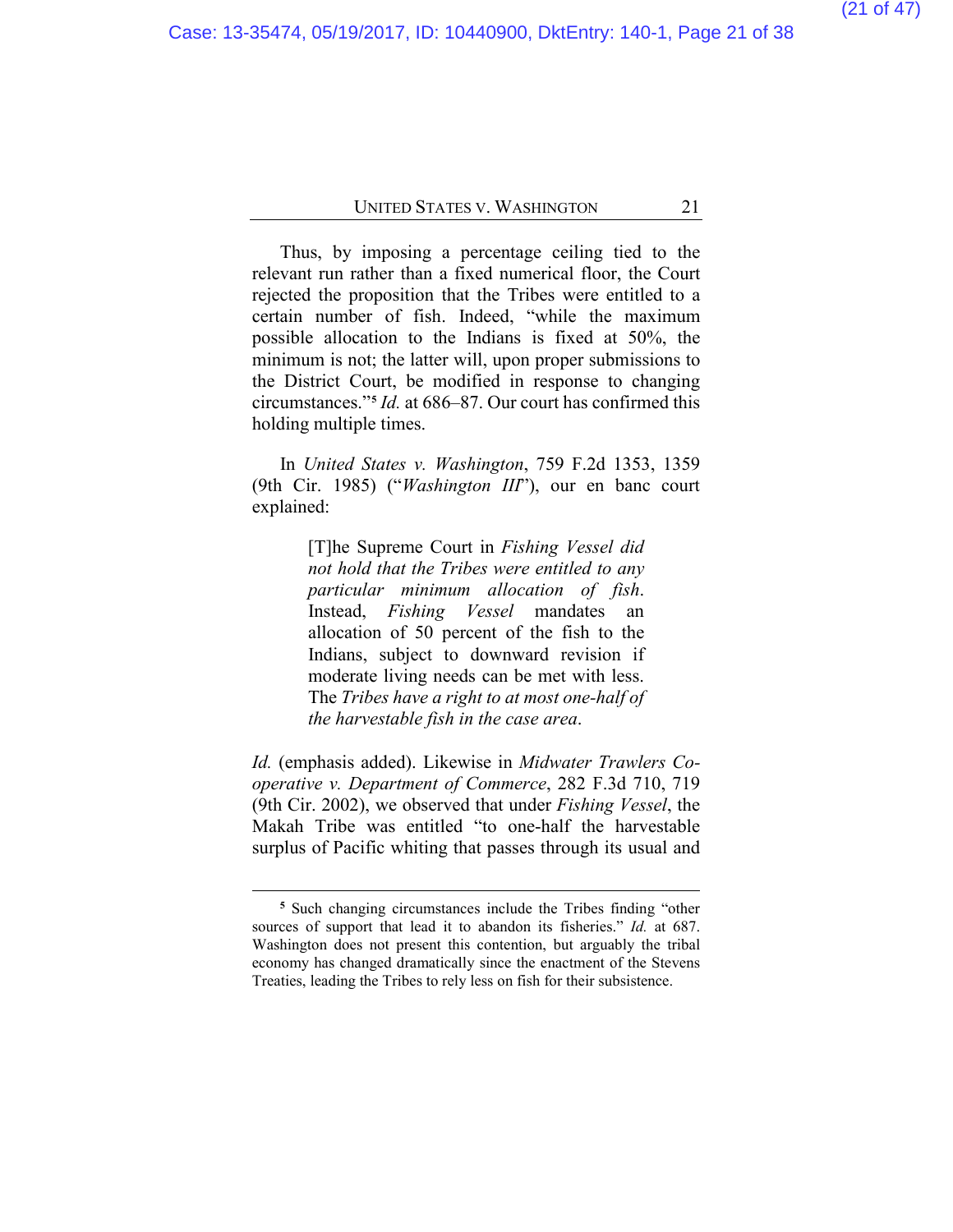accustomed fishing grounds, or that much of the harvestable surplus as is necessary for tribal subsistence, *whichever is less*." *Id.* (emphasis added). Most recently in *Skokomish Indian Tribe v. United States*, 410 F.3d 506, 513 (9th Cir. 2005), our en banc court again described *Fishing Vessel* as holding that the Tribes were "entitled to an equal measure of the harvestable portion of each run that passed through a 'usual and accustomed' tribal fishing ground, adjusted downward if tribal needs could be satisfied by a *lesser amount*." *Id.* (emphasis added) (quoting *Fishing Vessel*, 443 U.S. at 685–89).

By holding that the Treaties guarantee "that the *number*  of fish would always be sufficient to provide a 'moderate living' to the Tribes," *Washington V*, 853 F.3d at 965 (emphasis added), the panel opinion turns *Fishing Vessel* on its head. It imposes an affirmative duty upon the State to provide a certain quantity of fish, which reads out the 50% ceiling entirely.

Instead, the panel opinion ignores the 50% ceiling, effectively adopting the position urged by the Tribes in *Fishing Vessel* that "the treaties had reserved a pre-existing right to as many fish as their commercial and subsistence needs dictated." 443 U.S. at 670. Yet, as explained, the Supreme Court has already rejected this approach, following instead the United States' position that the Tribes were guaranteed the *lesser* of their needs or 50% of the available run. *See id.* at 670, 685. Likewise, our court has rejected interpretations of *Fishing Vessel* that would entitle the Tribes to a "particular minimum allocation of fish." *Washington III*, 759 F.2d at 1359. The panel opinion's holding misconstrues not only the Supreme Court's decision in *Fishing Vessel* but also our decisions in *Washington III*, *Midwater Trawlers*, and *Skokomish Indian Tribe*.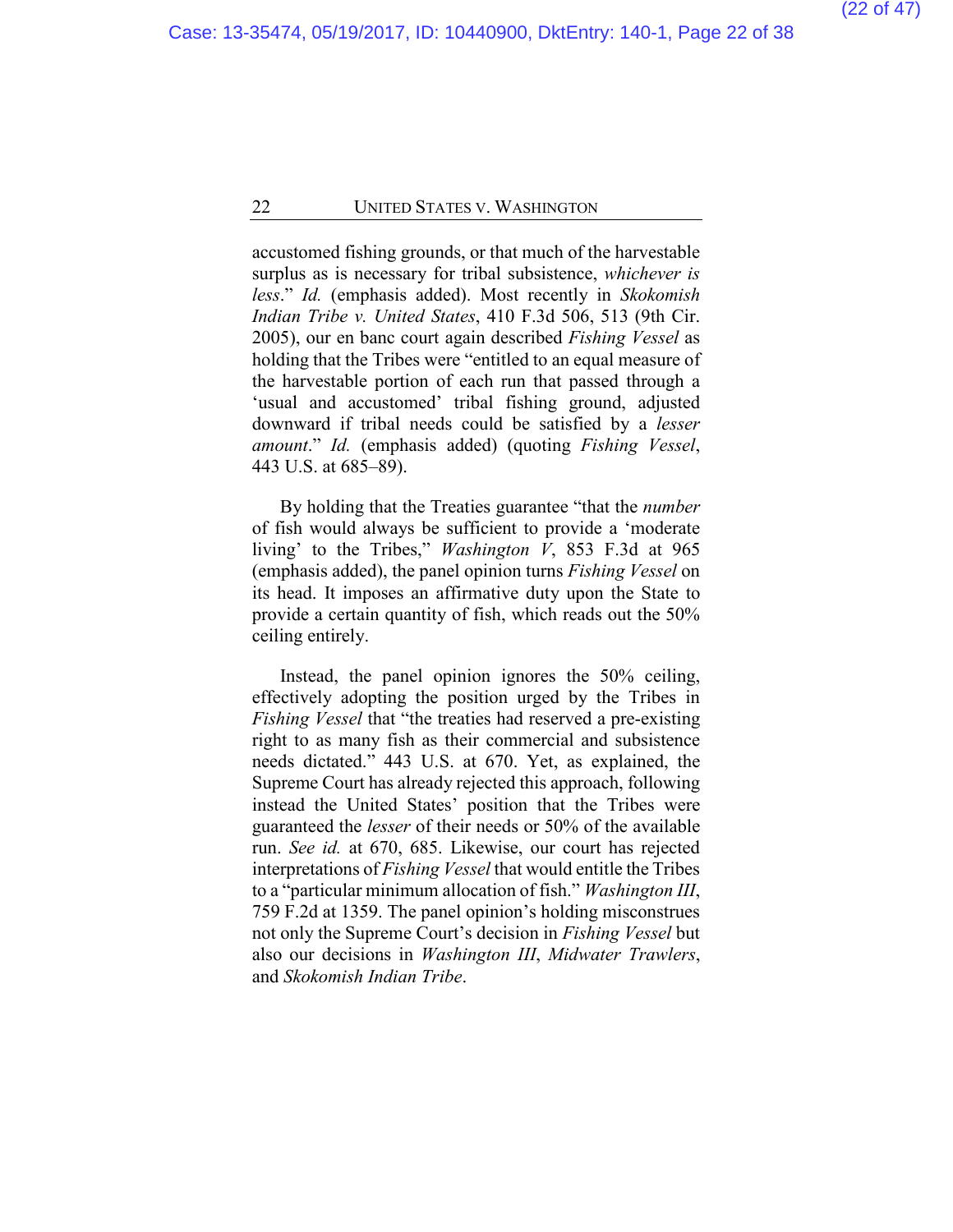B

To reach its conclusion, the panel points to various statements allegedly made by Governor Stevens to the Tribes at the time the Treaties were negotiated in the 1850s. *Washington V*, 853 F.3d at 964–65. As the Supreme Court observed in *Fishing Vessel*, however, "[b]ecause of the great abundance of fish and the limited population of the area, it simply was not contemplated that either party would interfere with the other's fishing rights." 443 U.S. at 668. Indeed, the Supreme Court considered the very same statements in *Fishing Vessel* yet still chose to impose a 50% cap on the Tribes' share of available fish. *See id.* at 666–68 & nn. 9 & 11.**[6](#page-22-0)** Such cap necessarily means that the Tribes are not always guaranteed enough fish to meet their needs. If the Supreme Court considered Stevens' statements and declined to find that the Tribes were entitled to a certain minimum quantity of fish, it eludes me how a panel of our court can reach the opposite conclusion by relying on these statements now. The panel opinion utterly fails to grapple with the 50% cap imposed by *Fishing Vessel*.

The panel opinion further cites to the Supreme Court's opinion in *Winters v. United States*, 207 U.S. 564, 576–77 (1908), and our opinion in *United States v. Adair*, 723 F.2d 1394, 1409, 1411 (9th Cir. 1983), as supporting its conclusion that the Stevens Treaties guarantee the Tribes a specific quantity of fish. Yet, neither *Winters* nor *Adair* is factually relevant. Each involved the question of whether certain tribes were entitled to various water rights on their reservations under the treaties creating the reservations.

<span id="page-22-0"></span>**<sup>6</sup>** In fact, the panel opinion quotes *Fishing Vessel* for some of these statements. *See Washington V*, 853 F.3d at 964–65.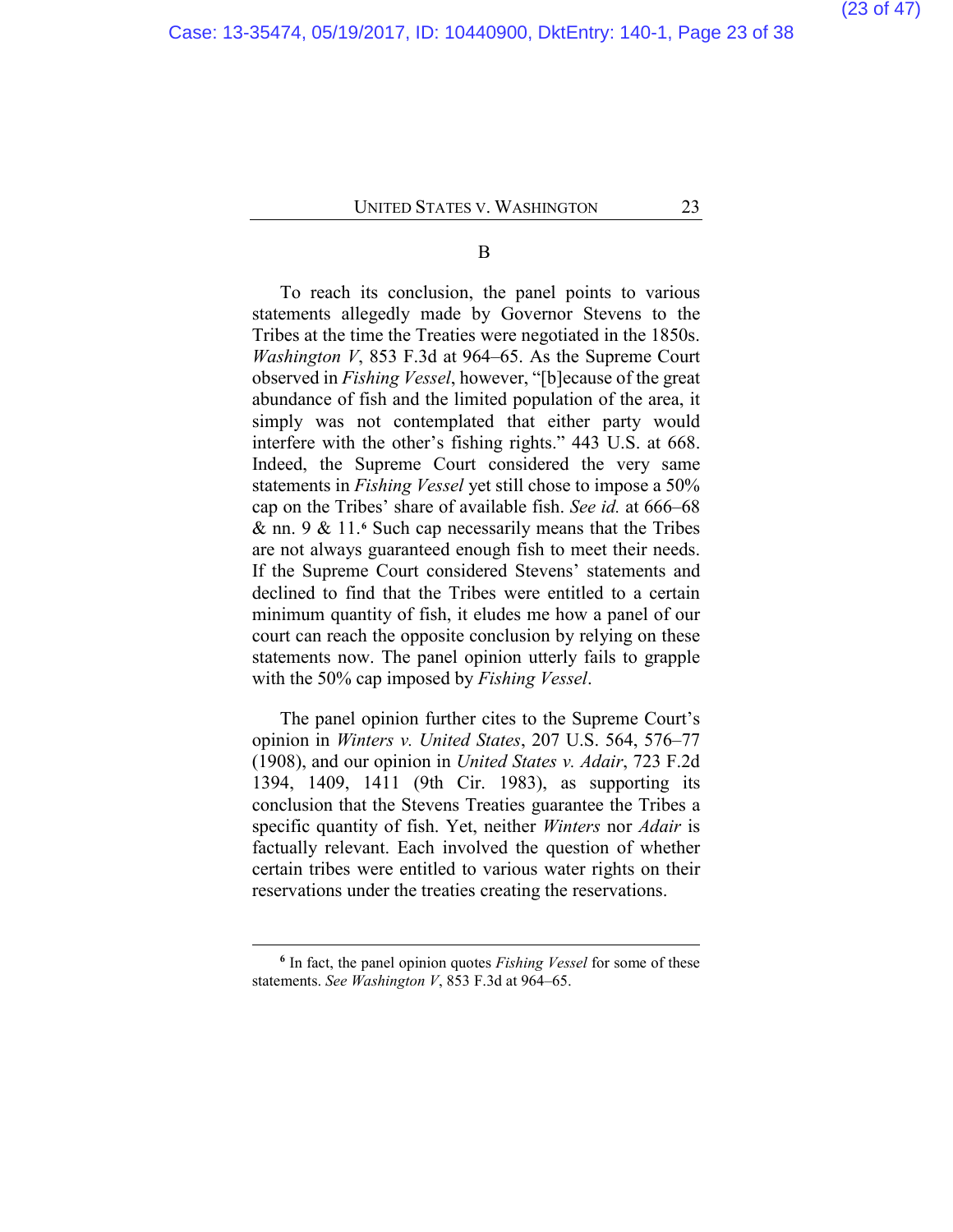In *Winters*, the Supreme Court held that the lands ceded to create the Fort Belknap Indian Reservation necessarily included the water rights accompanying such lands. *See* 207 U.S. at 565, 576–77. Likewise in *Adair*, we held "that at the time the Klamath Reservation was established, the [United States] and the Tribe intended to reserve a quantity of the water flowing through the reservation." 723 F.2d at 1410. Thus, both cases stand for the somewhat unremarkable proposition that in the context of Native American reservations, water rights accompany land rights.

It is true that both cases found water rights that were not explicitly detailed in the text of the treaties. Nonetheless, if we read these cases broadly to mean that we *can and should* infer a whole host of rights not contained in the four corners of tribal treaties, the possibilities are endless. Since the Supreme Court made it plain in *Fishing Vessel* that the Tribes are not entitled to a certain numerical amount of fish, we certainly should not rely on *Winters* and *Adair* to hold otherwise.

#### III

Even if one agrees with the panel opinion that the Tribes are entitled to a specific quantity of fish, however, it does not necessarily mean that the installation and maintenance of culverts run afoul of the Treaties. But assuming that they do, it is far from clear that the drastic remedy of removal or repair should be required.

#### A

Before reaching its conclusion that the State violated the Treaties, the panel opinion devotes minimal treatment to showing (1) that tribal members would engage in more fishing if there were more salmon and (2) that removing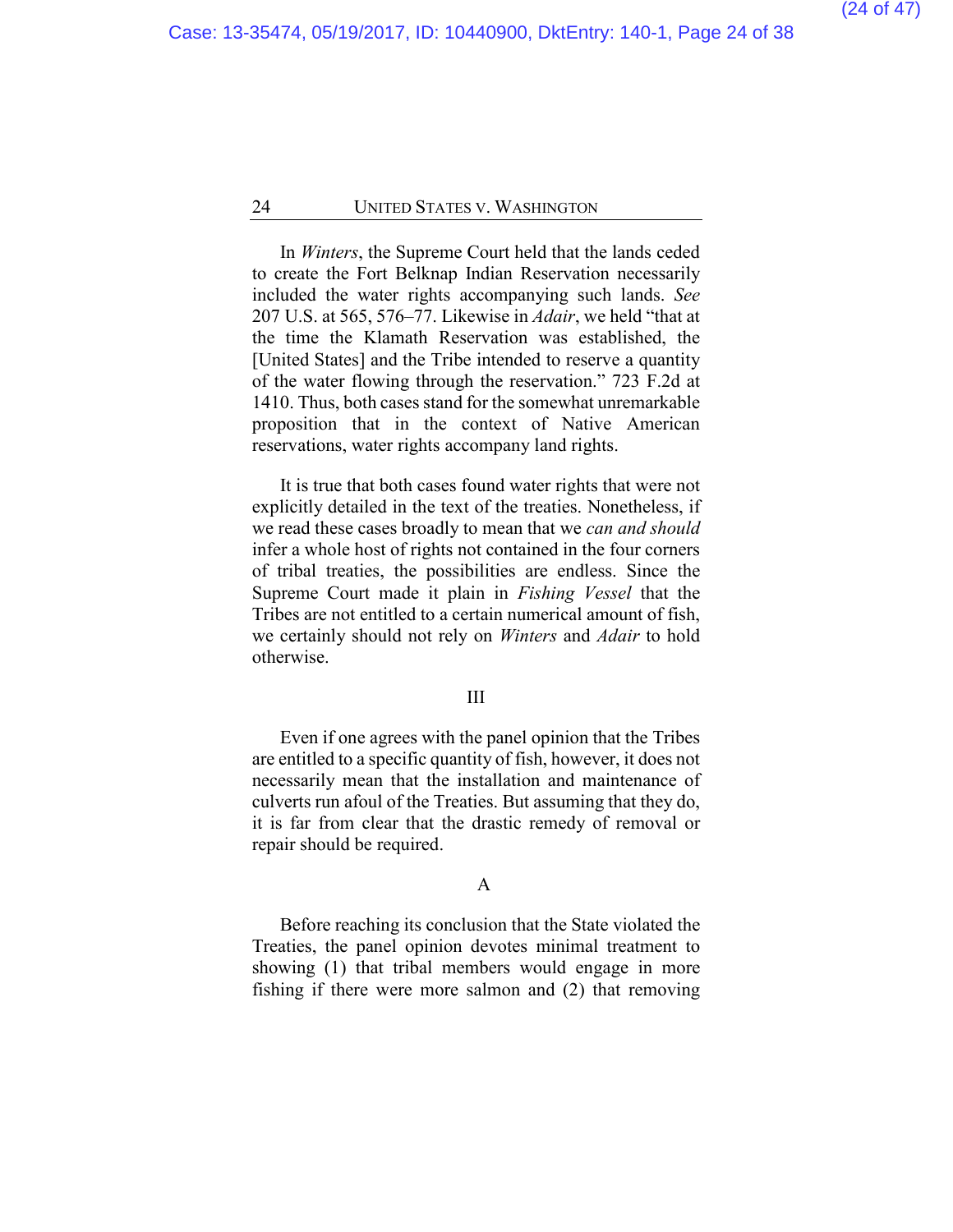culverts would increase this salmon population. *See Washington V*, 853 F.3d at 966 (devoting three paragraphs to these issues).**[7](#page-24-0)** The panel opinion acknowledges that the State of Washington was not intentionally trying to impact the fish population when it installed culverts under state highways and other roads.**[8](#page-24-1)** *Id.* Nonetheless, the panel opinion concludes that because there was evidence that culverts affect fish population, and because the fish population is low, the State violated the Treaties by building and maintaining its culverts. *See id.*

This overly broad reasoning lacks legal foundation. There are many factors that affect fish population and multiple fish populations that are low.**[9](#page-24-2)** Is any surface physical activity, wherever found, that negatively affects

**<sup>7</sup>** The panel opinion provides more factual support for the proposition that culverts adversely affect the population of salmon in considering the injunction, *see Washington V*, 853 F.3d at 972–75, but at that point it had already found that the Treaties were violated.

<span id="page-24-0"></span>**<sup>8</sup>** The concurrence makes the extravagant assertion that I maintain that the Treaties allow the State to act "affirmatively to entirely eliminate the supply of harvestable salmon." What utter nonsense! I said no such thing! In building and maintaining the culverts, the State was not acting affirmatively to destroy the salmon population—any negative effects were incidental—as the panel opinion acknowledged. *See Washington V*, 853 F.3d at 966. Far from seeking to eliminate the salmon population, the State recognizes that it is a treasured resource and has spent millions of dollars on programs specifically designed to preserve, to protect, and to enhance the salmon population.

<span id="page-24-2"></span><span id="page-24-1"></span>**<sup>9</sup>** *See, e.g.*, Washington Department of Fish & Wildlife, Washington's Native Char, http://wdfw.wa.gov/fishing/char/ (noting that the bull trout population is "low and in some cases declining").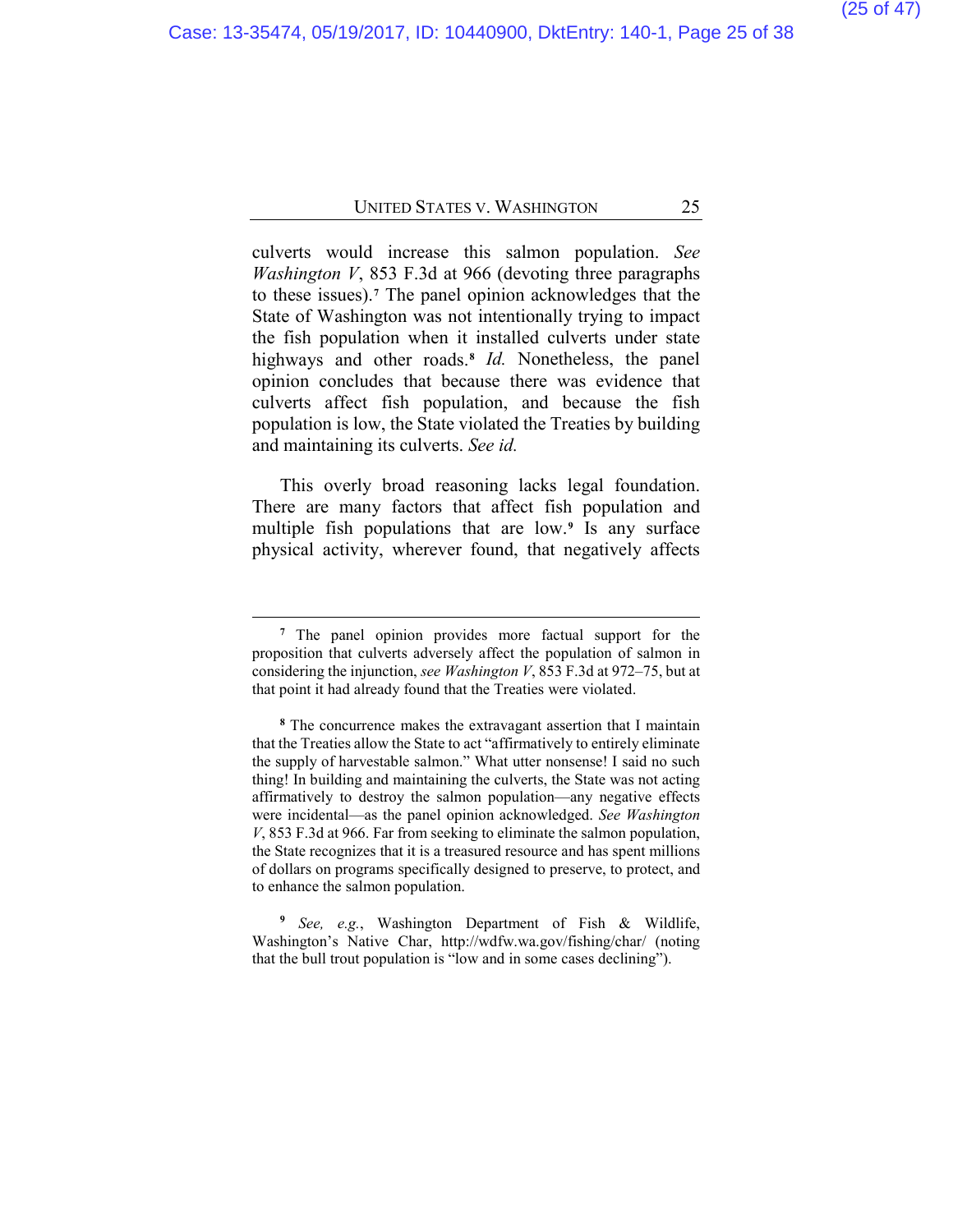fish habitat an automatic Treaty violation? If so, the panel's opinion could open the door to a whole host of future suits.

While such speculation may sound far-fetched, in actuality, it is already occurring. Legal commentators have noted that plaintiffs could use the panel's decision to demand the removal of dams and attack a host of other practices that can degrade fish habitat (such as logging, grazing, and construction).**[10](#page-25-0)** The panel does nothing to cabin its opinion. Nor does it provide any detail for how to determine if a fish population has reached an appropriate size, making further remedial efforts unnecessary.

#### B

Furthermore, the future reach of this decision extends far beyond the State of Washington. As the amici observe, the same fishing rights are reserved to tribes in Idaho, Montana, and Oregon. Further, the Stevens Treaties also guarantee the Tribes the privilege of hunting. *See Fishing Vessel*, 443 U.S. at 674. There seems little doubt that future litigants will argue that the population of various birds, deer, elk, bears, and similar animals, which were traditionally hunted by the Tribes, have been impacted by Western development. If a court subsequently concludes that hunting populations are covered by the reasoning of this decision, the potential impact of this case is virtually limitless.

#### $\mathcal{C}$

Yet, our court has already held that the Stevens Treaties cannot be used to attach broad "environmental servitudes"

<span id="page-25-0"></span>**<sup>10</sup>** *See, e.g.*, Michael C. Blumm, *Indian Treaty Fishing Rights and the Environment: Affirming the Right to Habitat Protection and Restoration*, 92 Wash. L. Rev. 1, 29–31 (2017).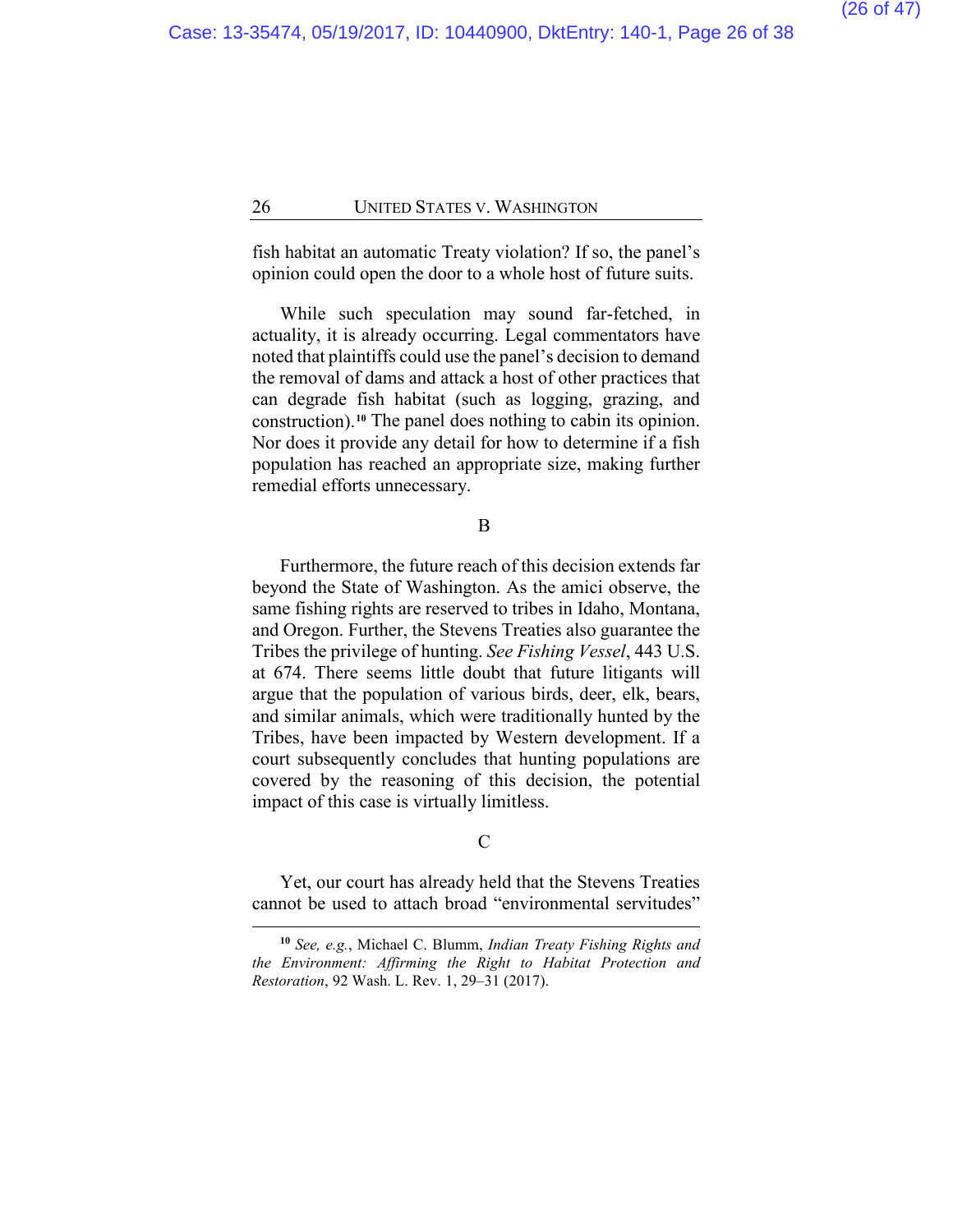to the land. *See United States v. Washington*, 694 F.2d 1374, 1381 (9th Cir. 1982) (coining the term "environmental servitude"), *vacated on reh'g*, *Washington III*, 759 F.2d at 1354–55 (but reaching similar result). Thus, in *Washington III*, our en banc court vacated a declaratory judgment from the district court which held "that the treaties impose upon the State a corresponding duty to refrain from degrading or authorizing the degradation of the fish habitat to an extent that would deprive the treaty Indians of their moderate living needs." 759 F.2d at 1355, *vacating United States v. Washington*, 506 F. Supp. 187, 208 (W.D. Wash. 1980) ("*Washington II*"). While the panel's opinion here deals with the specific issue of culverts, its reasoning is not so confined; it effectively imposes the same boundless standard upon the State—preventing habitat degradation—that we rejected in *Washington III*.

#### D

Once a court has decided that there has been a violation, it must address the remedy. The panel opinion acknowledges "that correction of barrier culverts is only one of a number of measures that can usefully be taken to increase salmon production."**[11](#page-26-0)** *Washington V*, 853 F.3d at 974. And, the panel opinion further concedes "that the benefits of culvert correction differ depending on the culvert in question." *Id.* Yet, if culverts are only one "measure" that could affect the salmon population, what about the other measures? Why is it appropriate to require the State to correct culverts rather

<span id="page-26-0"></span>**<sup>11</sup>** Indeed, the State argues that while the culverts have been in place, the fish harvest has fluctuated dramatically from "nearly 11 million fish in 1985" to "900,000 fish" in 1999, and then back to "over 4 million fish by 2003." Such evidence tends to suggest that culverts are not a primary driver of fish population.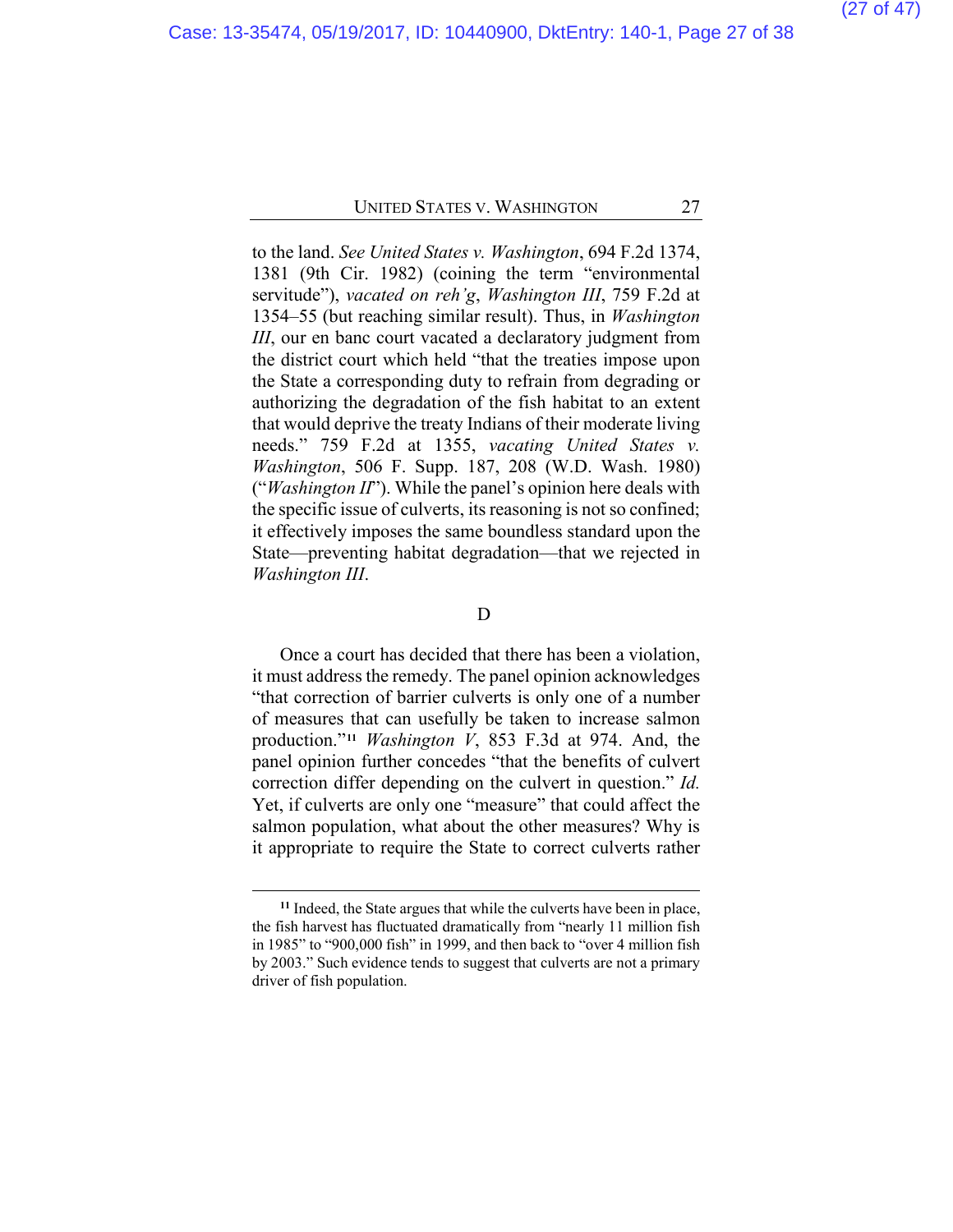than something else? Since, at some level, almost all urban growth can impact fish populations, should the State be required to reverse decades of development in an effort to increase the number of fish? Is the answer that any activity that amounts to a Treaty violation must be halted or removed? The panel opinion offers no cost-benefit analysis, or any other framework, to guide future courts on what is an appropriate remedial measure (and what is *not*).**[12](#page-27-0)**

In effect, the panel's decision opens a backdoor to a whole host of potential federal environmental regulationmaking. And, it invites courts, who have limited expertise in this area, to serve as policymakers.

But the issues at the heart of this suit—development versus wildlife habitat, removal versus accommodation are properly left to the political process. Judges are illequipped to evaluate these questions. We deal in closed records and have difficulty obtaining and evaluating on-theground information—for example, which culverts it would be most cost-effective to remove over the next seventeen years.

Here, the State recognizes that "[s]almon are vital to Washington's economy, culture, and diet." Prior to the injunction, the State was already working to address problematic culverts, and the State has spent "hundreds of

<span id="page-27-0"></span>**<sup>12</sup>** It seems highly likely that if the panel opinion had engaged in such cost-benefit analysis, there would be more cost-effective ways to remedy the alleged Treaties violation. For example, a 1997 state report estimated that if the State replaced the culverts maintained by the Washington State Department of Transportation (which controls a majority of culverts), it would result in an annual increase of 200,000 salmon. *Washington V*, 853 F.3d at 970. It might be cheaper to stock an additional 200,000 salmon into Washington's streams each year.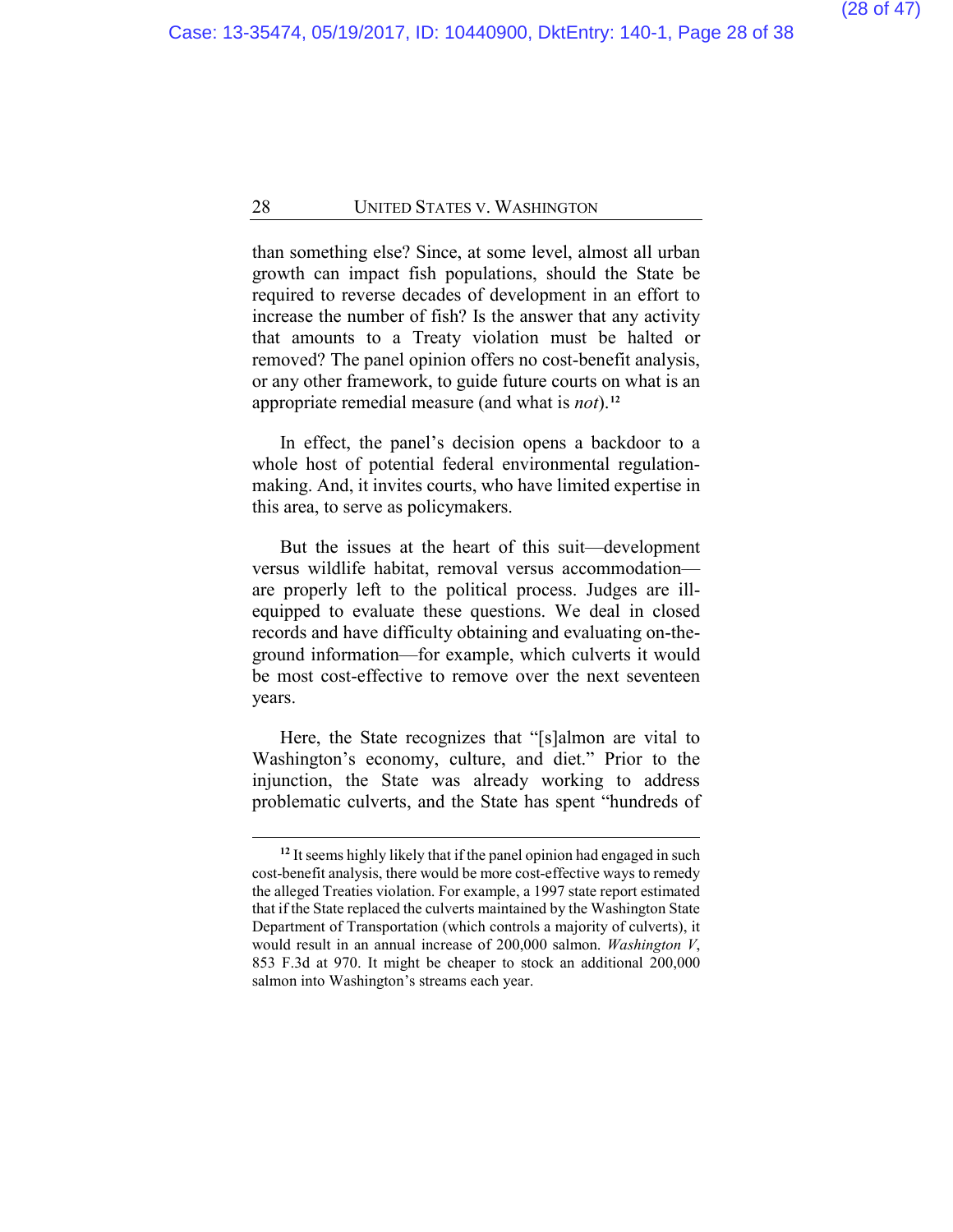millions of dollars" on programs designed "to preserve and restore salmon runs." There is no justification for interfering with the State's existing programs.

#### IV

Notably, the panel opinion does not prohibit the State from installing future culverts. Instead, it orders the State to correct existing culverts. *See Washington V*, 853 F.3d at 979–80. Yet, according to the State, it was the federal government, now bringing suit in its capacity as trustee for the Tribes, which "*specified the design* for virtually all of the culverts at issue." Further, these culverts have been in place for many decades. According to the State, "Washington's state highway system has been essentially the same size since the 1960's," and thus presumably many culverts predated this litigation, which has been ongoing for almost fifty years. Apparently, however, no one thought that the culverts might be a problem until 2001 when the Tribes filed a request for determination that such pre-existing barriers were infringing the Treaties. *See Washington V*, 853 F.3d at 954.

Given the United States' involvement in designing the culverts and its long acquiescence in their existence, one might suppose that an equitable doctrine such as laches would bar suit by the United States. Indeed, "[i]t is well established that laches, a doctrine focused on one side's inaction and the other's legitimate reliance, may bar longdormant claims for equitable relief." *City of Sherrill*, 544 U.S. at 217.

According to the panel opinion, however, "[t]he United States cannot, based on laches or estoppel, diminish or render unenforceable otherwise valid Indian treaty rights." *Washington V*, 853 F.3d at 967. The panel opinion cites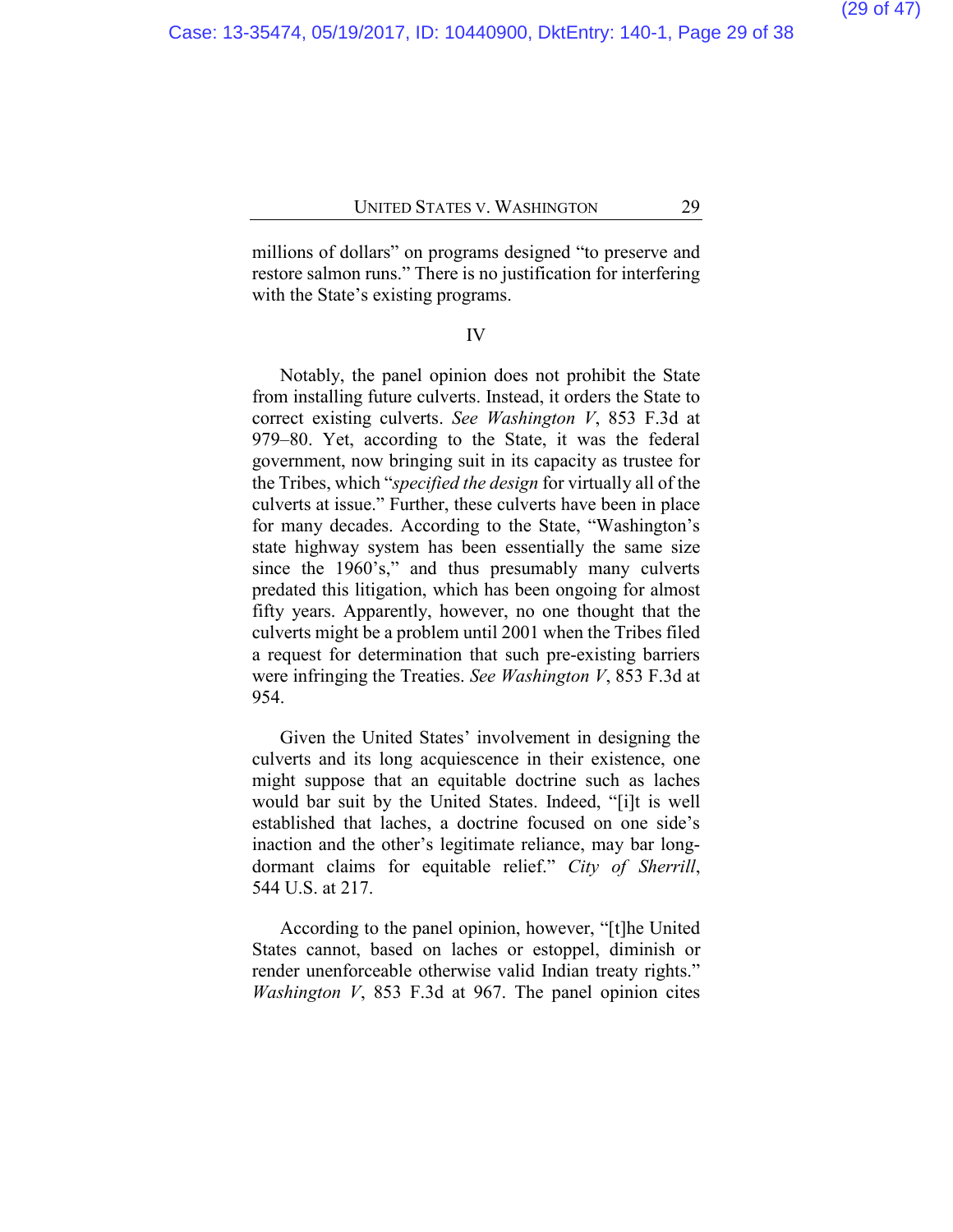several cases for this proposition, including the 1923 opinion of *Cramer v. United States*, 261 U.S. 219, 234 (1923) (holding that a government agent's unauthorized acceptance of leases of tribal land could not bind the government or tribe), and *United States v. Washington*, 157 F.3d 630, 649 (9th Cir. 1998) ("*Washington IV*") ("[L]aches or estoppel is not available to defeat Indian treaty rights."). *See Washington V*, 853 F.3d at 967.

Yet, the panel opinion's rejection of laches contravenes the Supreme Court's subsequent 2005 decision in *City of Sherrill*, 544 U.S. at 221. That case involved an attempt by the Oneida Indian Nation to reassert sovereignty over newlypurchased land that had once belonged to the Nation but had been sold in contravention of federal law (although with the apparent acquiescence of federal agents) approximately two hundred years before. *Id.* at 203–05, 211. In particular, the Nation sought to avoid local regulatory control and taxation of its newly-purchased parcels. *Id.* at 211.

The Supreme Court analogized the situation to a dispute between states, explaining that "long acquiescence may have controlling effect on the exercise of dominion and sovereignty over territory." *Id.* at 218. The Court further "recognized the impracticability of returning to Indian control land that generations earlier passed into numerous private hands." *Id.* at 219. Therefore, the Court concluded, "the Oneidas' long delay in seeking equitable relief against New York or its local units, and developments in the city of Sherrill spanning several generations, evoke the doctrines of laches, acquiescence, and impossibility, and render inequitable the piecemeal shift in governance this suit seeks unilaterally to initiate." *Id.* at 221.

Thus, *Sherrill* indicates that our court's previous holding in *Washington IV*, 157 F.3d at 649, that laches cannot be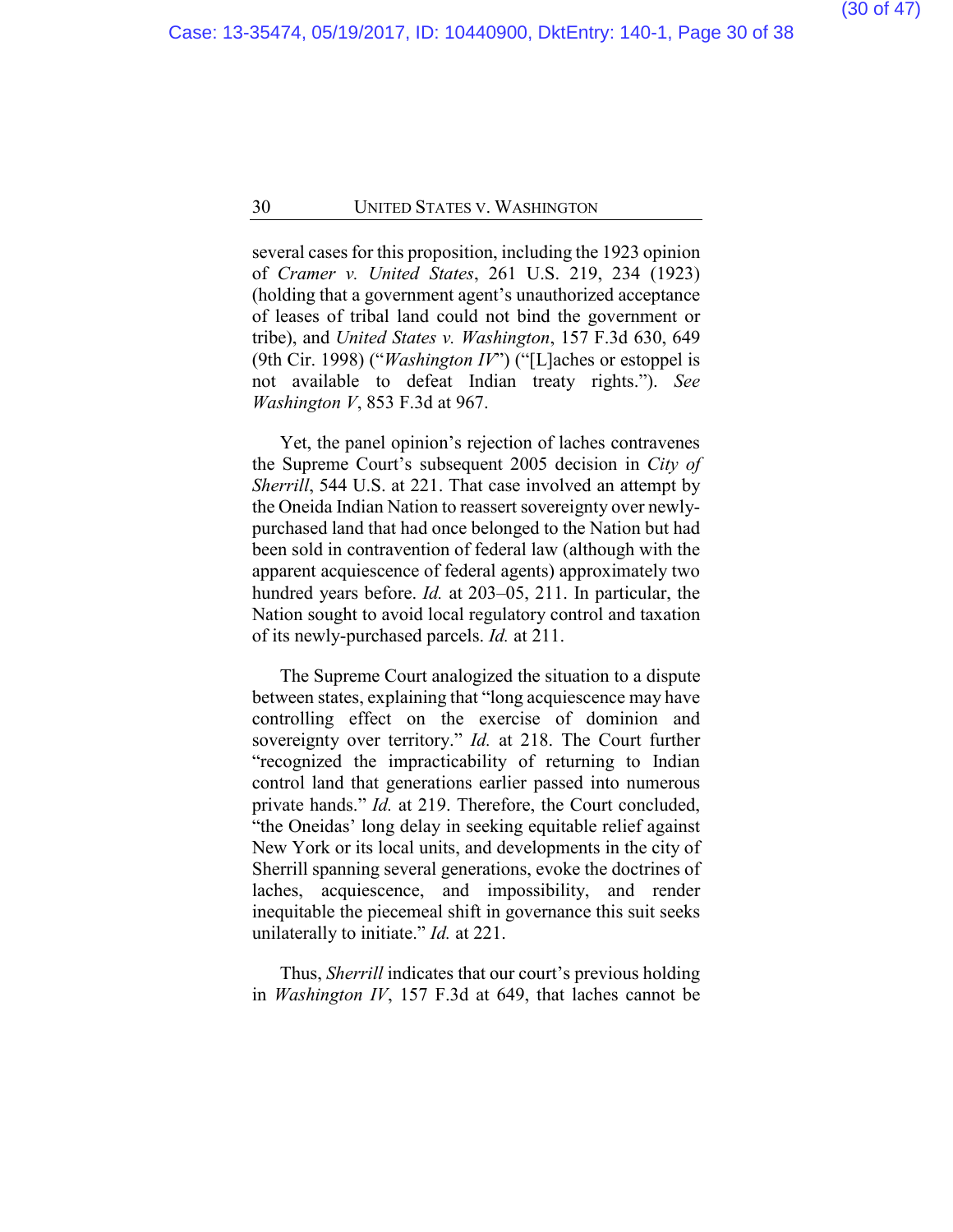used "to defeat Indian treaty rights" is wrong and impliedly overruled. *Cf. Miller v. Gammie*, 335 F.3d 889, 900 (9th Cir. 2003). The Second Circuit has recognized as much, observing that *Sherrill* "dramatically altered the legal landscape" by permitting "equitable doctrines, such as laches, acquiescence, and impossibility" to "be applied to Indian land claims." *Cayuga Indian Nation v. Pataki*, 413 F.3d 266, 273 (2d Cir. 2005).

Yet, the panel opinion blindly cites *Washington IV* and sidesteps the central tenet of *Sherrill* by attempting to distinguish it on its facts. *See Washington V*, 853 F.3d at 967–68. The panel opinion tries to draw three distinctions: (1) this case does not involve the question of whether the Tribes can regain sovereignty over abandoned land; (2) the Tribes never authorized the design or construction of the culverts; and (3) the Tribes are not trying to revive claims that have lain dormant. *Id.* at 968.

The first distinction is irrelevant; since *Sherrill* made clear that laches can apply to Indian treaty rights, it should not matter whether a party is seeking to apply laches in the context of sovereignty over land or the enforcement of rights appurtenant to land (the ability to fish).

Second, as Montana and Idaho observe, it does not matter that the Tribes never authorized the design or construction of the culverts because Washington is seeking to impose the doctrine of laches against the United States, not the Tribes. And, as the Second Circuit has made plain, the logic of *Sherrill* applies to the United States when it is acting as trustee for the Tribes. *See Oneida Indian Nation v. Cty. of Oneida*, 617 F.3d 114, 129 (2d Cir. 2010).

Notably, only the United States could bring suit against Washington for alleged culvert violations because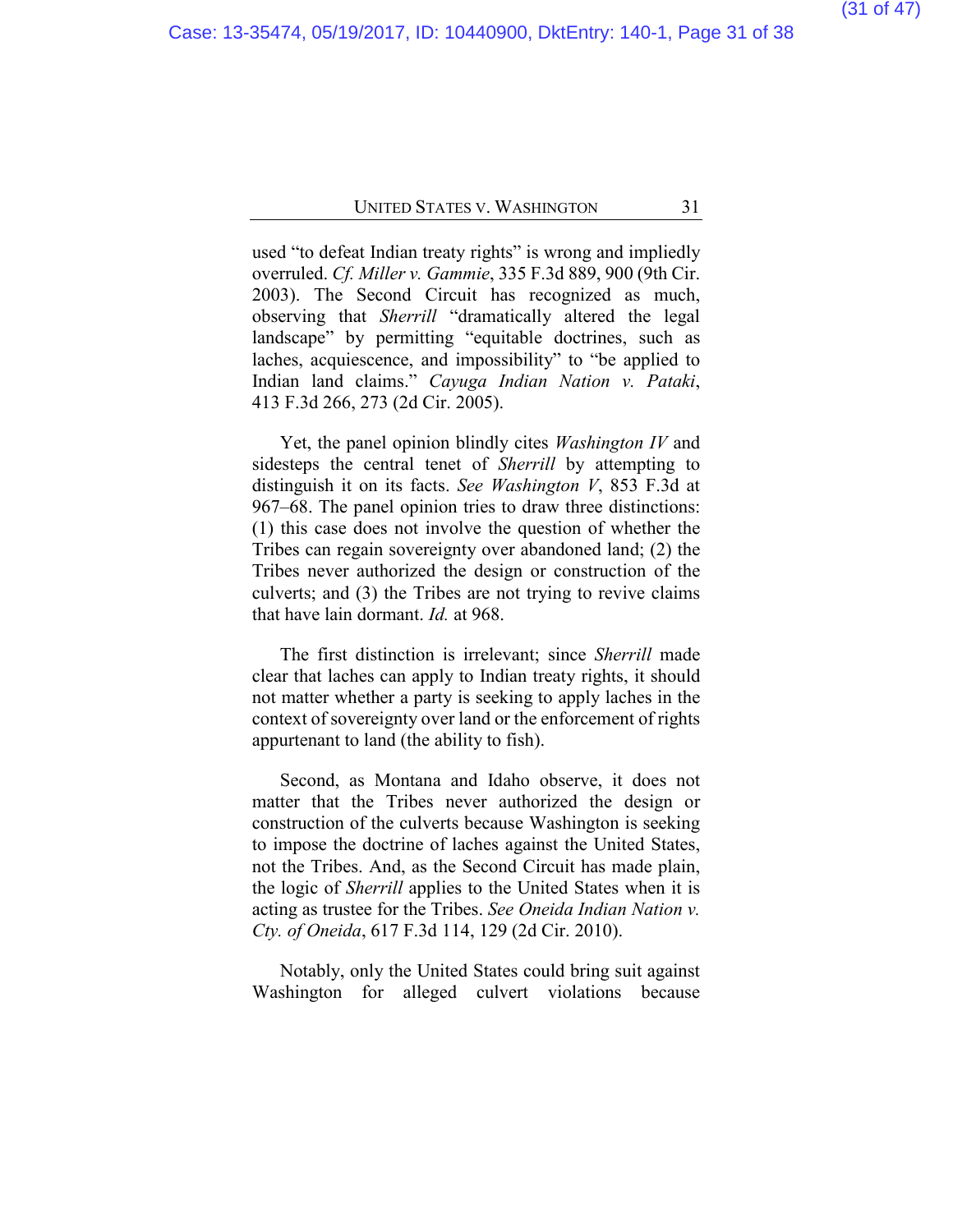Washington is protected by sovereign immunity against suit from the Tribes. *See Idaho v. Coeur d'Alene Tribe of Idaho*, 521 U.S. 261, 268 (1997). The panel opinion asserts that the United States cannot waive treaty rights, and this may be true as a general matter. *Washington V*, 853 F.3d at 967. Nonetheless, in the context of specific litigation, since the United States acts as the Tribes' trustee, such representation necessarily entails the ability to waive certain litigation rights (failing to bring a claim within the statute of limitations for example). Thus, the fact that the Tribes did not authorize the culverts is irrelevant; the United States did, and it further failed to object to the culverts for many years.

Finally, I disagree with the panel opinion's assertion that the United States is not trying to revive claims that have lain dormant. Presumably, the State's alleged violation of the Treaties was complete when it constructed the culverts (and relevant highways) in the 1960s. The United States first brought suit to enforce the Tribes' fishing rights in 1970. *Washington V*, 853 F.3d at 958. Yet, the United States found no problem with the culverts until 2001. While the claims did not lie dormant for 200 years as in *Sherrill*, they were dormant for over 30 years. And as in *Sherrill*, there are significant practical issues involved with asserting the claims now such as the time, expense, and efficacy of removing the culverts. *See* 544 U.S. at 219.

Thus, while *Sherrill* may be factually distinct, it is also directly on point. The panel opinion errs by ignoring its central teaching. There is good reason to contend that the United States is barred from bringing this suit by the doctrine of laches. And, if the United States is barred from suit, the entire suit is prohibited, since the Tribes cannot puncture the State's defense of sovereign immunity on their own. *See Coeur d'Alene Tribe*, 521 U.S. at 268.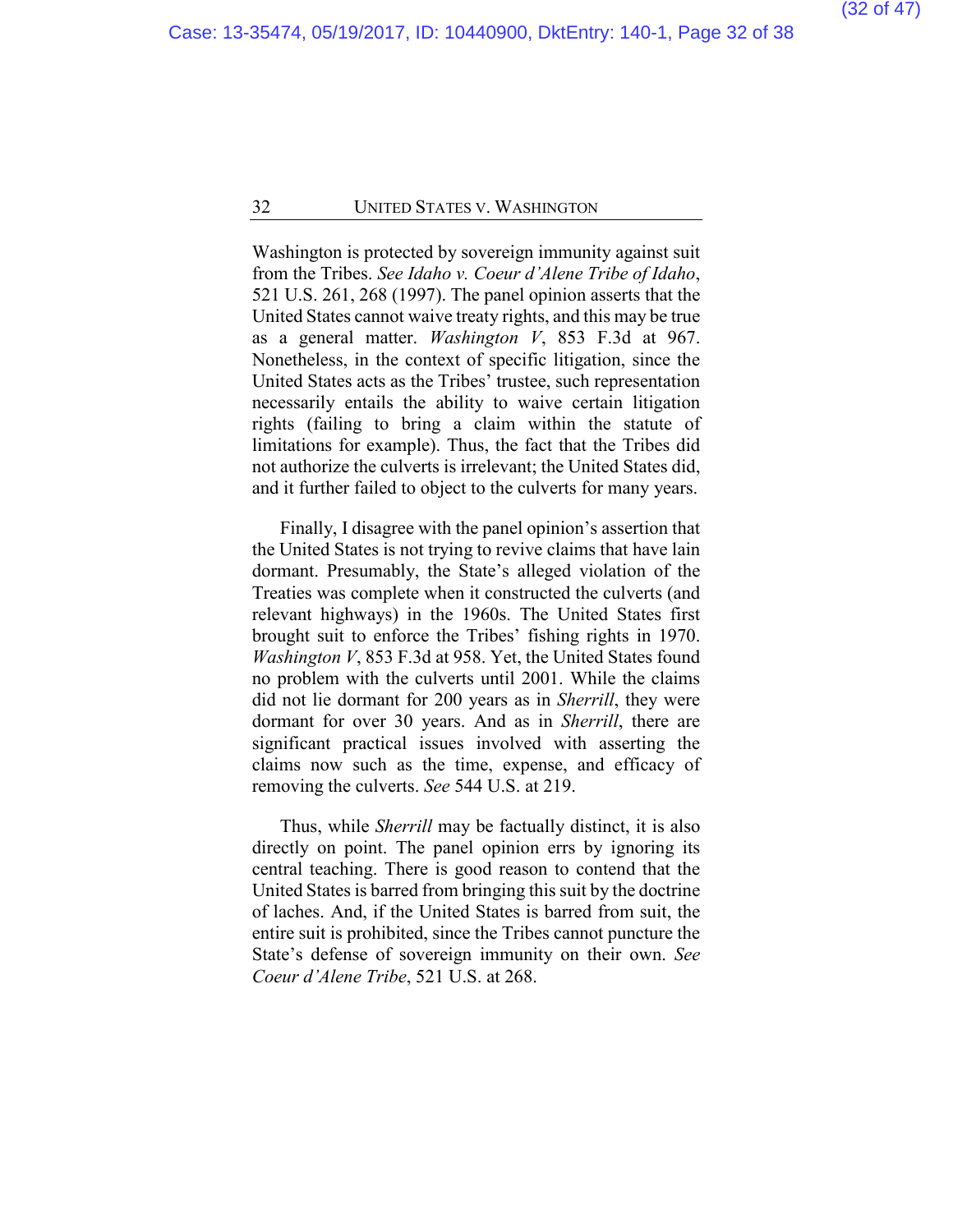Rather than taking the opportunity to harmonize our precedent, the panel opinion ignores the changes wrought by *Sherrill*, defying the Supreme Court's direction.

V

Even if one concludes (1) that the Treaties guarantee the Tribes enough fish to sustain a "moderate living," (2) that violation of such guarantee can and should be remedied by removing culverts, and (3) that the suit is not barred by the doctrine of laches, there is still good reason to reject the injunction itself as overbroad. As the State explains, the injunction requires it to replace or repair all 817 culverts located in the area covered by the Treaties without regard to whether replacement of a particular culvert actually will increase the available salmon habitat.

In addition to state-owned culverts, there are a number of other privately-owned culverts and barriers on the streams in question which are not covered by the injunction. Where there are non-state-owned culverts blocking fish passage downstream or immediately upstream from state-owned culverts, replacement of the State's culverts will make little or no difference on available salmon habitat. Indeed, the State observes that

> (1) roughly 90% of state barrier culverts are upstream or downstream of other barriers . . . (2) state-owned culverts are less than 25% of known barrier culverts . . . and (3) in many watersheds, non-state barrier culverts drastically exceed state-owned culverts, by up to a factor of 36 to 1[.]

The panel attempted to address this issue in its revised opinion. First, the opinion quotes testimony from a former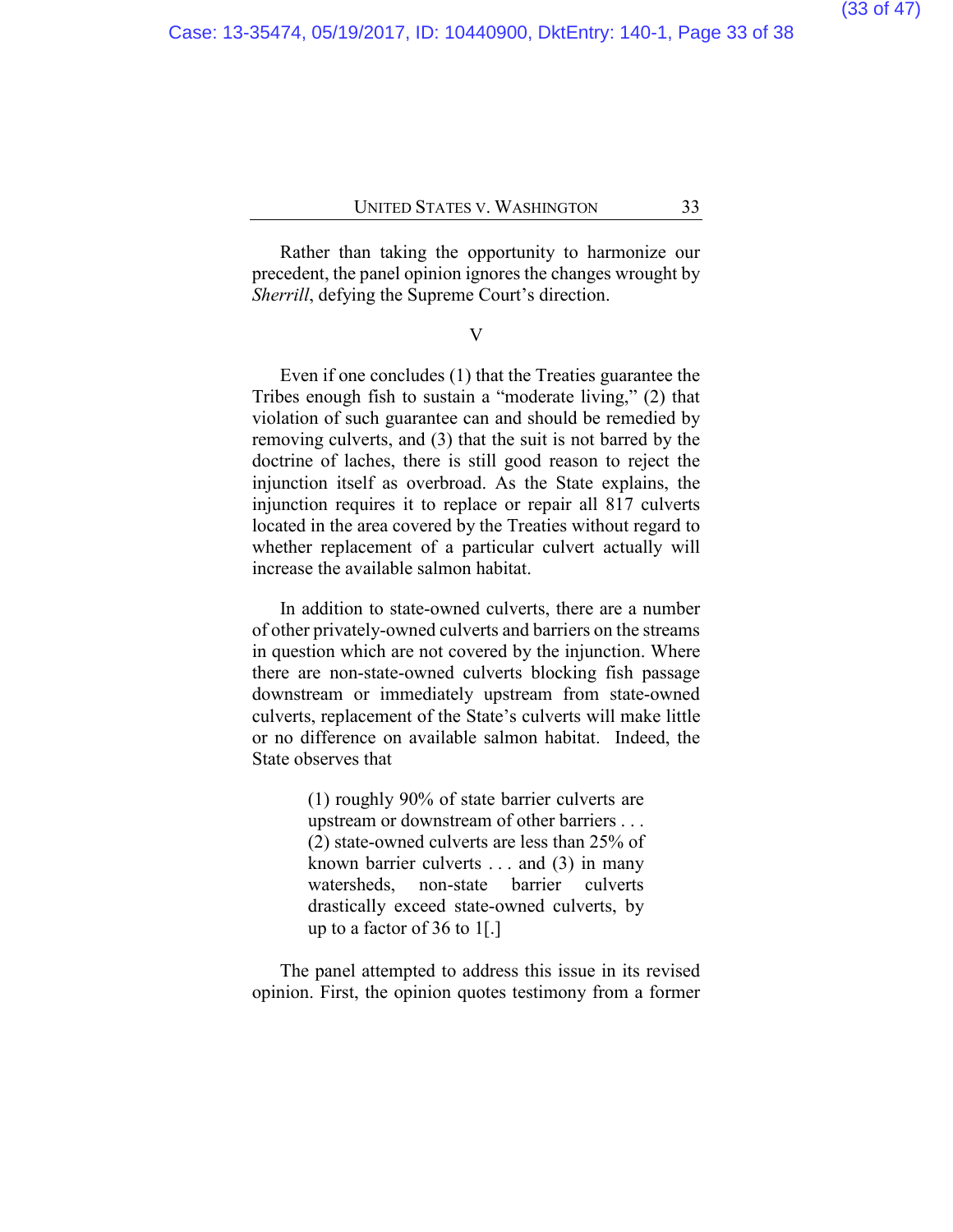State employee stating that Washington itself does not take into account the presence of non-state-owned barriers when calculating the priority index for which culverts to address. *Washington V*, 853 F.3d at 973. What the opinion does not reveal, however, is that this same expert also testified that correcting state-owned culverts that are downstream from non-state barriers "generally" will not have an immediate impact or benefit on salmon habitat. And, according to the State of Washington, the priority index, notwithstanding its name, typically does not dictate which barriers the State addresses first; instead the State focuses on culverts in streams without barriers.

Next, the panel opinion points out that Washington law requires dams or other stream obstructions to include a fishway and observes that the State may take corrective action against private owners who fail to comply with this obligation. *Washington V*, 853 F.3d at 973 (quoting Wash. Rev. Code Ann.  $\S 77.57.030(1)$ –(2)). Yet, what the panel opinion fails to disclose is that this law only went into effect in 2003 and specifically "grandfathered in" various obstructions that were installed before May 20, 2003. Wash. Rev. Code Ann. § 77.57.030(3). Presumably, some of the non-state barriers would fall under this exception.

Finally, the panel opinion observes that

[I]n 2009, on streams where there were both state and non-state barriers, 1,370 of the 1,590 non-state barriers, or almost ninety percent, were upstream of the state barrier culverts. Sixty nine percent of the 220 downstream non-state barriers allowed partial passage of fish. Of the 152 that allowed partial passage, "passability" was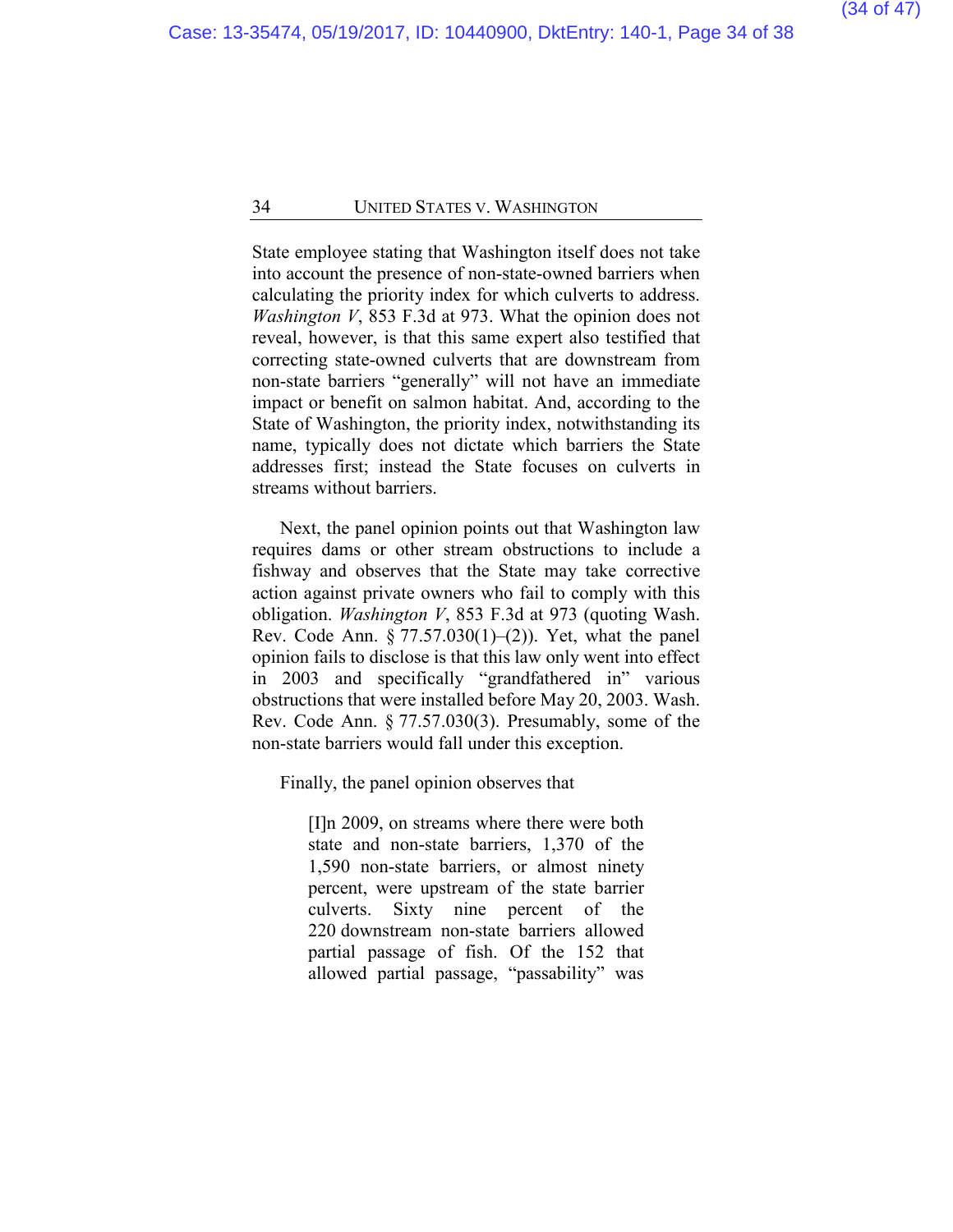67% for 80 of the barriers and 33% for 72 of them.

*Washington V*, 853 F.3d at 973.

 $\overline{a}$ 

Given the significant cost of replacing barriers, however, being forced to replace even a single barrier that will have *no tangible impact* on the salmon population is an unjustified burden. Even using the most conservative estimates found by the district court, the average cost of replacing a single culvert is between \$658,639 and \$1,827,168. *Washington V*, 853 F.3d at 976.**[13](#page-34-0)** We do not know the precise number of state-owned culverts that are located above non-state-owned culverts which prevent all fish passage. Yet, considering that there are at least sixty-eight non-state-owned barriers blocking *all* passage downstream from state-owned culverts,**[14](#page-34-1)** there are almost certainly more than one or two culverts whose replacement would have no impact *whatsoever* on salmon habitat. The panel's opinion utterly fails to explain why the State should waste millions of dollars on such culverts in particular.

Further, even if the majority of non-state barriers are upstream, the court should still take into account the location of these barriers. As noted, if a non-state upstream barrier is close to or immediately above a state barrier, replacing the

**<sup>13</sup>** Contrary to the curious claim in the concurrence that the costs are exaggerated, these figures were relied upon in the panel's own opinion!

<span id="page-34-1"></span><span id="page-34-0"></span>**<sup>14</sup>** Sixty-eight equals thirty-one percent of 220. *See Washington V*, 853 F.3d at 973 (explaining that "[s]ixty nine percent of the 220 downstream non-state barriers [i.e. 152 culverts] allowed partial passage of fish," and thus by implication, thirty-one percent (i.e. 68 culverts) blocked all passage).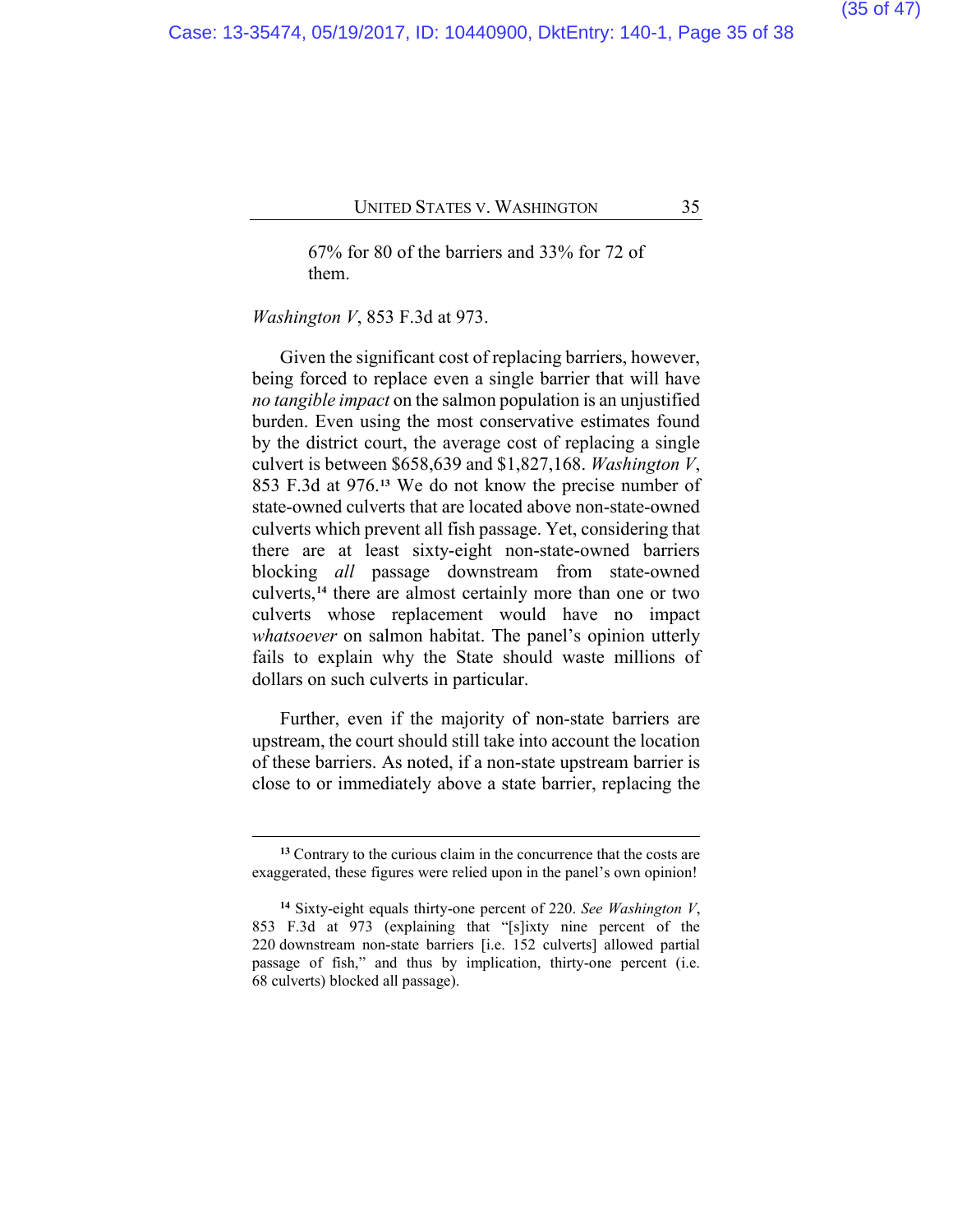state barrier will have little effect on the size of salmon habitat, but it will come at a significant cost to the State.

The panel opinion observes that the injunction offers the State a longer schedule for replacing barriers that will open up less habitat. *See Washington V*, 853 F.3d at 974–75. It may be advantageous to the State to have the cost spread out over a longer time period, but whether it occurs five years or twenty-five years from now, the panel opinion fails to explain why taxpayers should be required to replace barriers that will not change the available salmon habitat.**[15](#page-35-0)**

Thus, significant overbreadth problems remain. There is no doubt that the record in this case is voluminous and pinpointing the specific culverts whose removal might actually impact the available salmon habitat is an arduous task. Both the panel and district court made a valiant effort to wade through the many pages of maps and statistics.**[16](#page-35-1)** As it currently stands, however, the injunction is unsupportable.

#### VI

In sum, there were many reasons to rehear this case en banc. The panel opinion's reasoning ignores the Court's holding in *Fishing Vessel* and our own cases, is incredibly broad, and if left unchecked, could significantly affect

**<sup>15</sup>** In addition to the obvious financial cost to the State, there is also a broader cost to residents. Shortly after the panel's opinion was issued, various news stories informed residents of highway closings resulting from the repair of culverts associated with the injunction. *See, e.g.*, KIRO7, *S*[*R*] *167 to be closed all weekend from Sumner to Auburn* (Aug. 19, 2016), http://www.kiro7.com/news/local/sb-167-to-be-closed-allweekend-from-sumner-to-auburn/426411799.

<span id="page-35-1"></span><span id="page-35-0"></span>**<sup>16</sup>** Indeed, the difficulties of crafting an appropriate injunction illustrate why it is an undertaking best left to the State.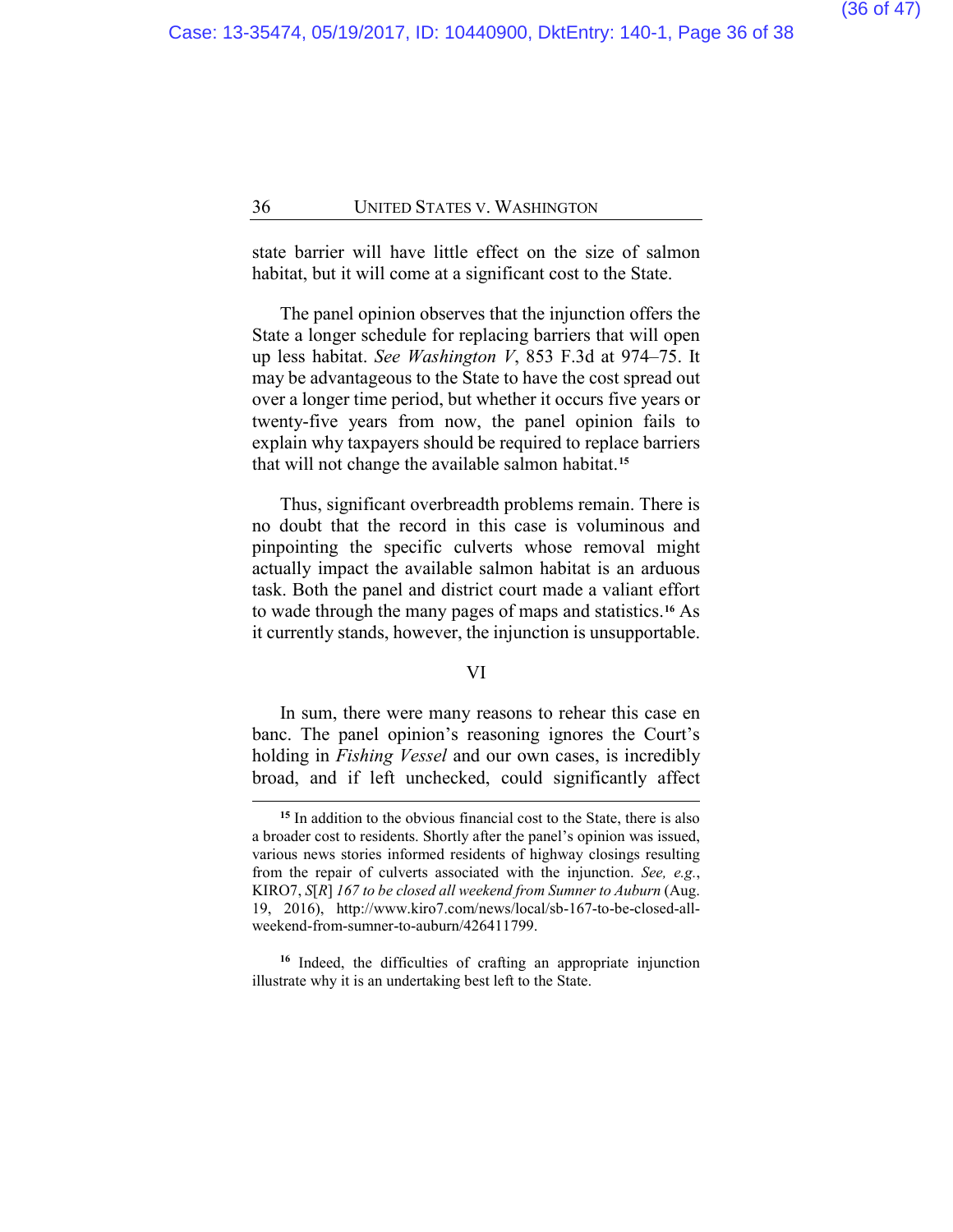natural resource management throughout the Pacific Northwest, inviting judges to become environmental regulators. By refusing to consider the doctrine of laches, the panel opinion further disregards the Supreme Court's decision in *Sherrill*, relying instead on outdated and impliedly overruled precedent from our court. Finally, the panel opinion imposes a poorly-tailored injunction which will needlessly cost the State hundreds of millions of dollars.

Rather than correcting these errors, our court has chosen the path of least resistance. We should have reheard this case en banc.

#### Separate Statement of HURWITZ, Circuit Judge:

The dissent from the denial of rehearing en banc unfortunately perpetuates the false notion that the full court's refusal to exercise its discretion under Federal Rule of Appellate Procedure 35(a) is tantamount to the court "tacitly affirming the panel opinion's erroneous reasoning." This effectively rewrites Rule 35(a). The Rule is entirely discretionary, providing that the court "may order" rehearing en banc, and cautioning that such an order "is not favored" and is reserved for "a question of exceptional importance" or "to secure or maintain uniformity of the court's decisions."

Like the denial of certiorari by the Supreme Court, the denial of rehearing en banc simply leaves a panel decision undisturbed. There are at least as many valid reasons for a circuit judge to decide not to vote to rehear a case en banc as there are for a Supreme Court justice to decide not to vote to grant certiorari. Indeed, there is at least one additional reason—Supreme Court review remains available to the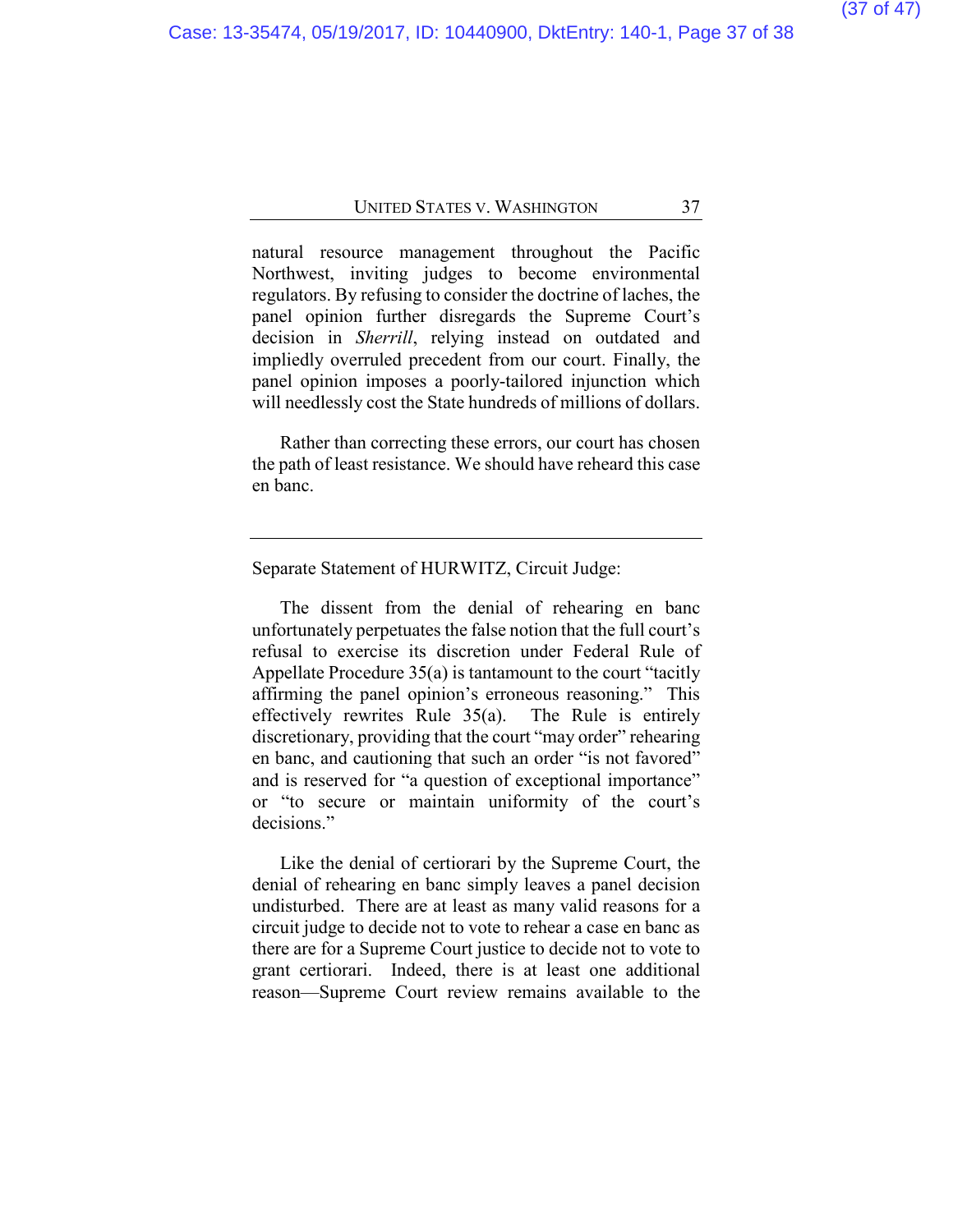losing litigant in our court, so it is not necessary that each of us have the last word on every case. No one would suggest that when the Supreme Court exercises its discretion not to grant certiorari, it is "tacitly affirming" the decision below. No different legal or factual conclusion can be made here.

Judges on our court—even those who cannot participate in the voting—are entirely free to criticize the court's failure to grant rehearing en banc and express their own views as to why a panel decision is incorrect. But it is not correct to impute hidden meanings to the discretionary decisions of others. When a judge chooses not to indicate views on the merits of a controversy, colleagues should not invent them.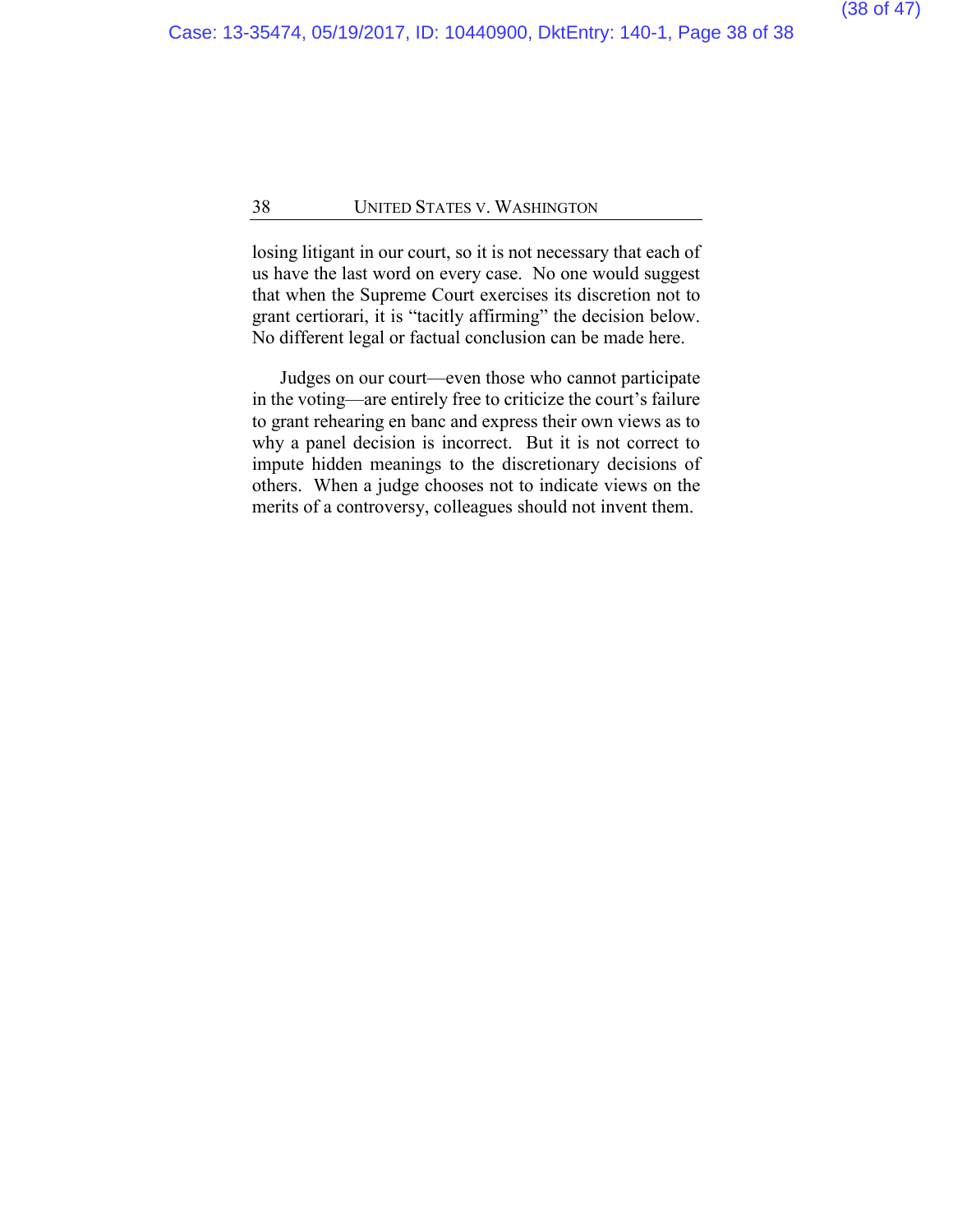#### en.oxforddictionaries.com

## culvert - definition of culvert in English

5-6 minutes

#### **noun**

- A tunnel carrying a stream or open drain under a road or railway.
- *'There are also plans to dig a culvert to carry water if the drainage ditch is full but he doubted there was enough room to dig one within the width of the road.'*
- *'He directed the officials to complete the construction of culverts and link roads and ensure the proper drinking water supply.'*
- 'What appears to be the problem to us is the size of a **culvert** *underneath the road into the ornamental pond.'*
- *'The project also require d construction of a 29.5-foot fill over an old* concrete bever wert.<sup>47</sup>4 archiv pears to be the problem to us is the size of **grow**<br>ath the road into the ornamental police name of 29.5-foot fill over<br>ject also require donstruction of a 29.5-foot fill over<br>be called:  $\frac{1}{4}$  a archived of a 29.5-foot neath the road into the ornamental ponds Shines 15, 2017<br>roject also require the construction of a 29.5-foot fill over an<br>te benefinited of a 29.5-foot fill over an<br>sting to the 1996 Highway Road Humps Regulations they
- *'According to the 1996 Highway Road Humps Regulations they must not be built on or within 25 metres of bridges, subways, culverts or tunnels.'*
- *'These criminal acts will retard progress and push up costs of building the road as the demolished culverts will have to be replaced.'*
- *'The South Fork of the Elkhorn River goes under the road in a culvert.'*
- *'A nearby culvert, meant to carry away the sewage, is totally damaged.'*
- *'Earth pressure distribution around concrete box culverts has been the subject of a few studies.'*
- *'The tanks, roads, culverts and lagoon opening have all suffered through the lack of maintenance.'*
- *'Variables considered in the analysis were culvert size, location,*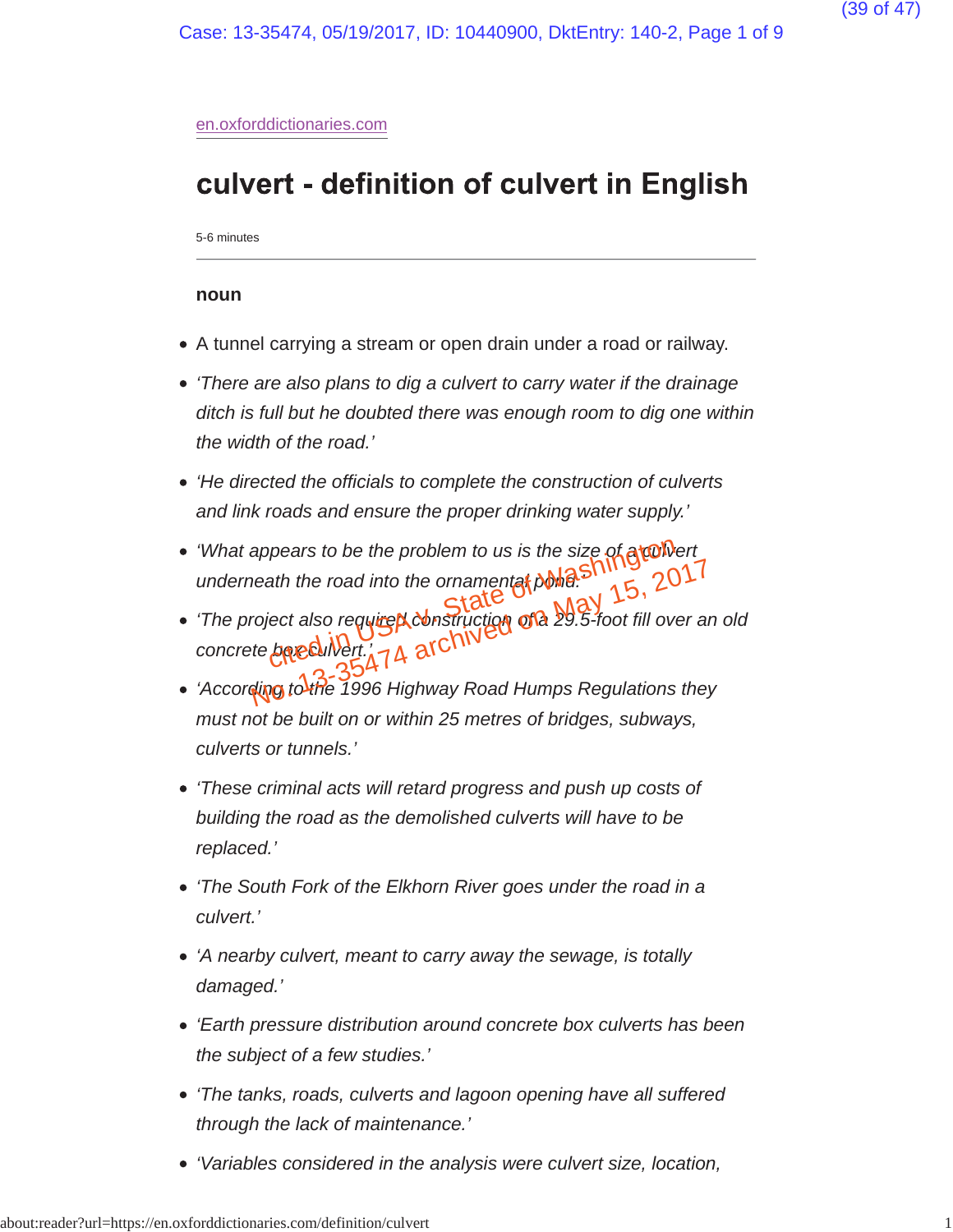*and wall thickness.'* Case: 13-35474, 05/19/2017, ID: 10440900, DktEntry: 140-2, Page 2 of 9

- *'Aggravating the problems is a pair of culverts through Provincial Road 205, which have been set at the wrong level.'*
- *'The figure also shows a little tensile stress at the roof center of larger culverts.'*
- *'However, the size and weight of concrete box culverts can make transportation and handling a problem.'*
- *'A culvert stabilized with snow was the first structure tested for small streams.'*
- *'They also have to cut several miles of drain, installing several large culverts along the system.'*
- *'Drivers often don't even realize when they cross streams, nor that the culverts built to carry those streams might pose problems to endangered salmon and trout species.'*
- *'It is asphalted and the gradient runs south to north up to the village temple, except near the village pond where a culvert has raised the* road surface, upsetting the natural gradient (12) malted and the gradient runs south to north up to the<br>except near the village pond where ratio were nas reference, upsetting the nature of adjection  $\frac{15}{10}$ ,<br>thas gish been ppercally below one set of steps
- *'A culvert has also been opened up below one set of steps and all it* would take is for *dive* child to trip and fall head first into it. where the village pond where as all the magnetic the magnetic term of the unit of the set of steps and take is **for one child** to trip and fall head first into it.<br>No. 2018, 2019, 2019, 2017, 2018, 2017, 2018, 2017, 2018,
- *'Thus, culverts stabilized with snow are not needed when the stream is already frozen solid.'*

**verb**

[WITH OBJECT]

Channel (a stream or drain) through a culvert.

*'we have asked for the river to be culverted'*

- *'Where I grew up in Ohio, we saw crawdads, or crayfish, in the culverted, sewage-scented 'creeks' and would no sooner eat one than we would kitty litter.'*
- *'The river is now culverted beneath the largely Victorian town.'*
- *'Talking to the engineers, environmentalists and politicians responsible, I realised that here, where council engineers want to culvert more of it, we are ten years behind the times.'*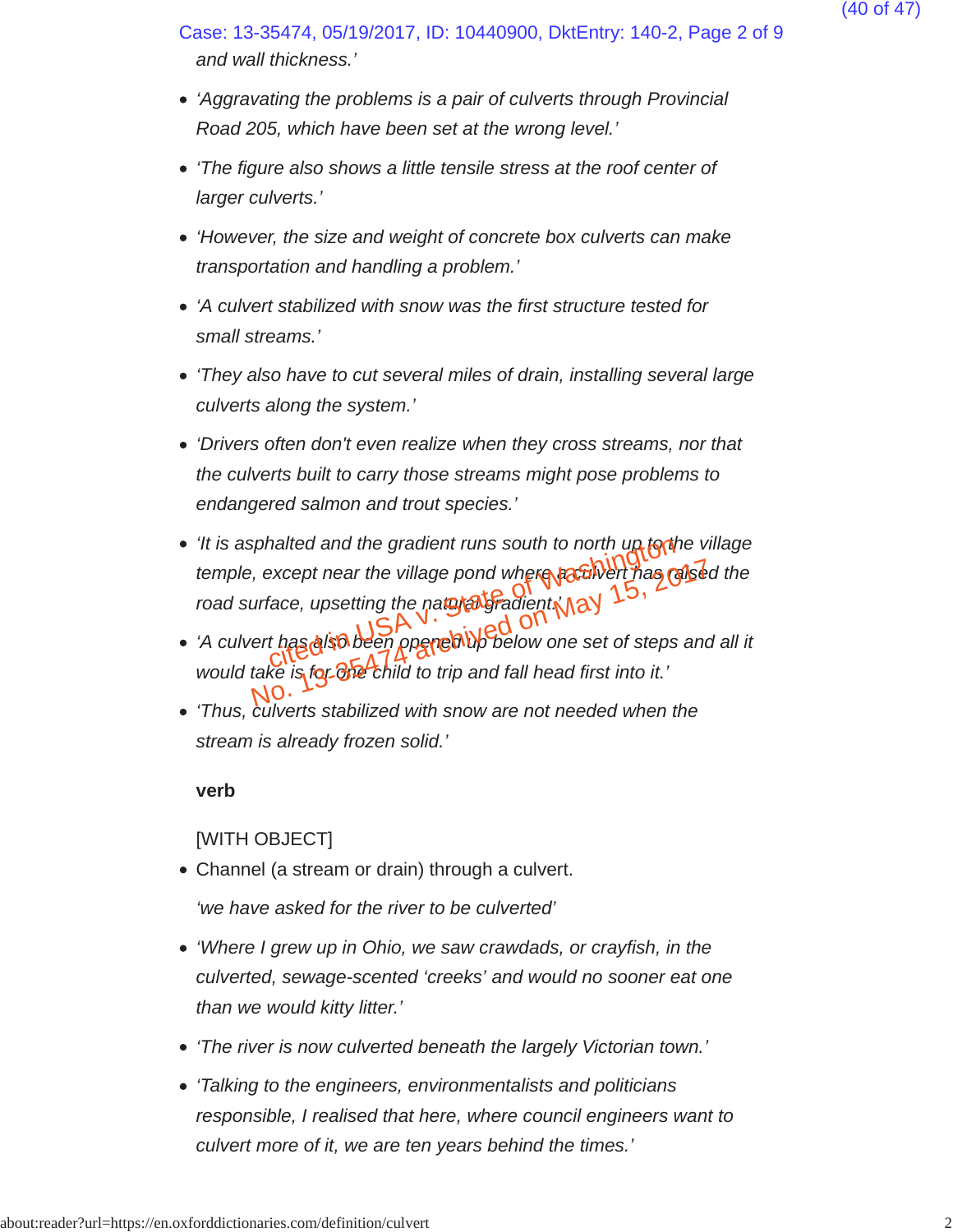Case: 13-35474, 05/19/2017, ID: 10440900, DktEntry: 140-2, Page 3 of 9

- *'Sprawl and malls are filling in the vacant lots and woodlands where we used to play; rivers and streams are culverted, channelized, and barren; and the coasts, lakesides, and mountains are spotted with trophy homes and locked gates.'*
- *'Or it might have happened later, when the creek was culverted and the woods cut down to make way for subdivisions and shopping malls.'*
- *'I have agreed details to culverting streams, adjacent to the M4 motorway, to allow the canal to be extended over these watercourses.'*
- *'But since the city wants to use water diverted from Bradford Beck which is culverted under the city centre - experts have been working on ways of making sure the river's quality is up to scratch.'*
- *'She has happy recollections of childhood life in the area and the freedom to roam before rivers were culverted and open land was developed.'*
- *'Of course, if I got my planning permission, I'd have to divert yon beck and culvert it away from your place.'* ed.'<br>se, if I got my planning permission) fo have to divert<br>d culvert it away from your place in May<br>ingle hext 12 months up to six are likely to be cul The if I got my planning permission Washings and culvert it away from your place in May is divert your place in May 17, 2017 and culvert it away from your place in May 17, 2018 and the culver equip.  $\gamma_3$ -3547 and the ver
- 'And during the next 12 months up to six are likely to be culverted and filled *in*.  $13 - 3$
- *'The flood would not have occurred if the stream had not been culverted or if a culvert of sufficient size had been installed.'*
- *'The plans include culverting part of Willowbeck and the agency has now withdrawn its objection, saying it is satisfied the development 'will not have a significant effect on flooding in Northallerton'.'*
- *'Ironically, all that culverting work bounced back in his face, literally, for when we did have a heavy storm, the overflow went the other way and flushed several thousand pounds' worth of rainbow trout into the beck.'*
- *'He made his report following a motion that the stream be culverted.'*

Origin

Late 18th century: of unknown origin.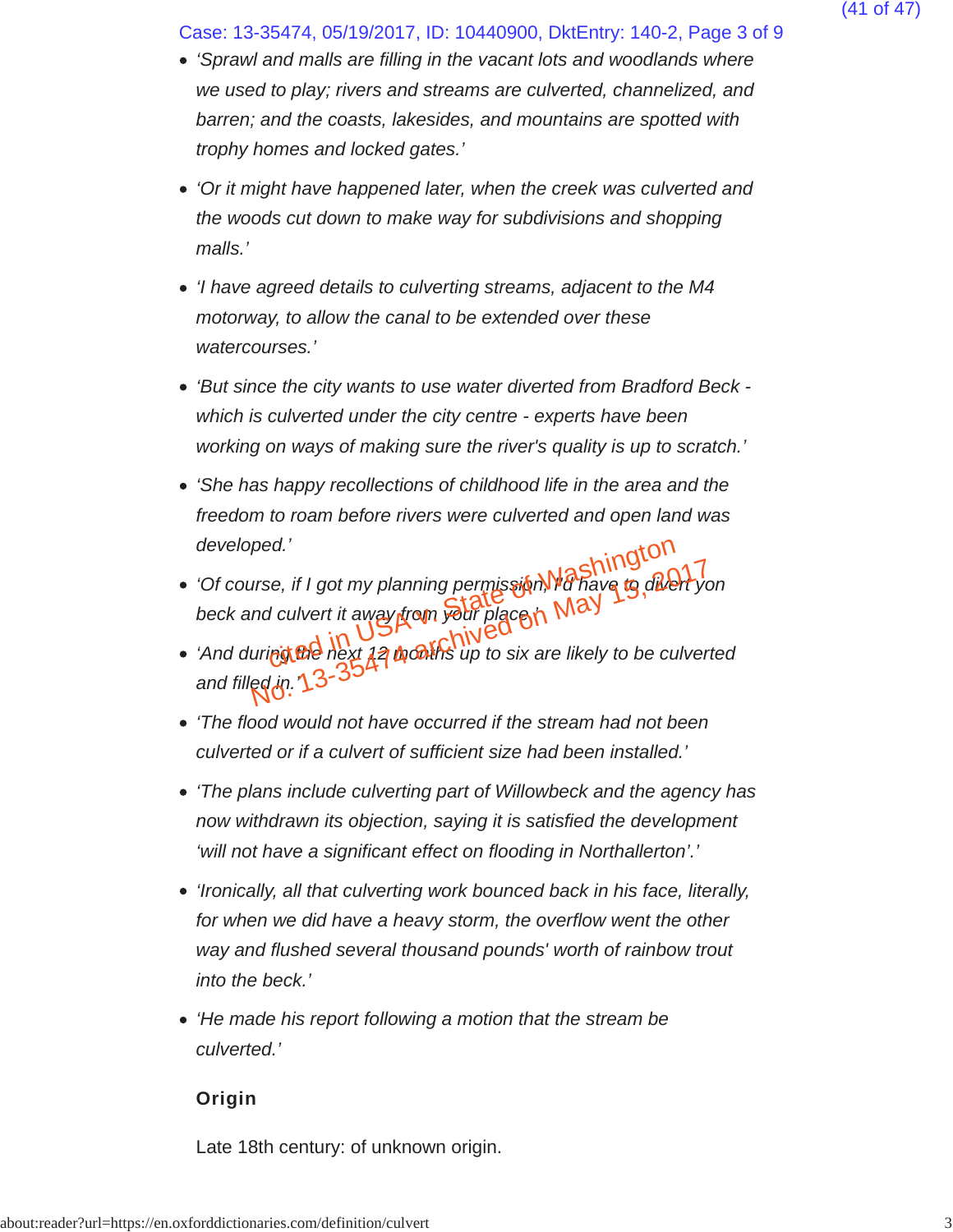Pronunciation Case: 13-35474, 05/19/2017, ID: 10440900, DktEntry: 140-2, Page 4 of 9

cited in USA v. State of Washington Ulted III Ush V. Jiale Ul Vydalilligium<br>No. 13-35474 archived on May 15, 2017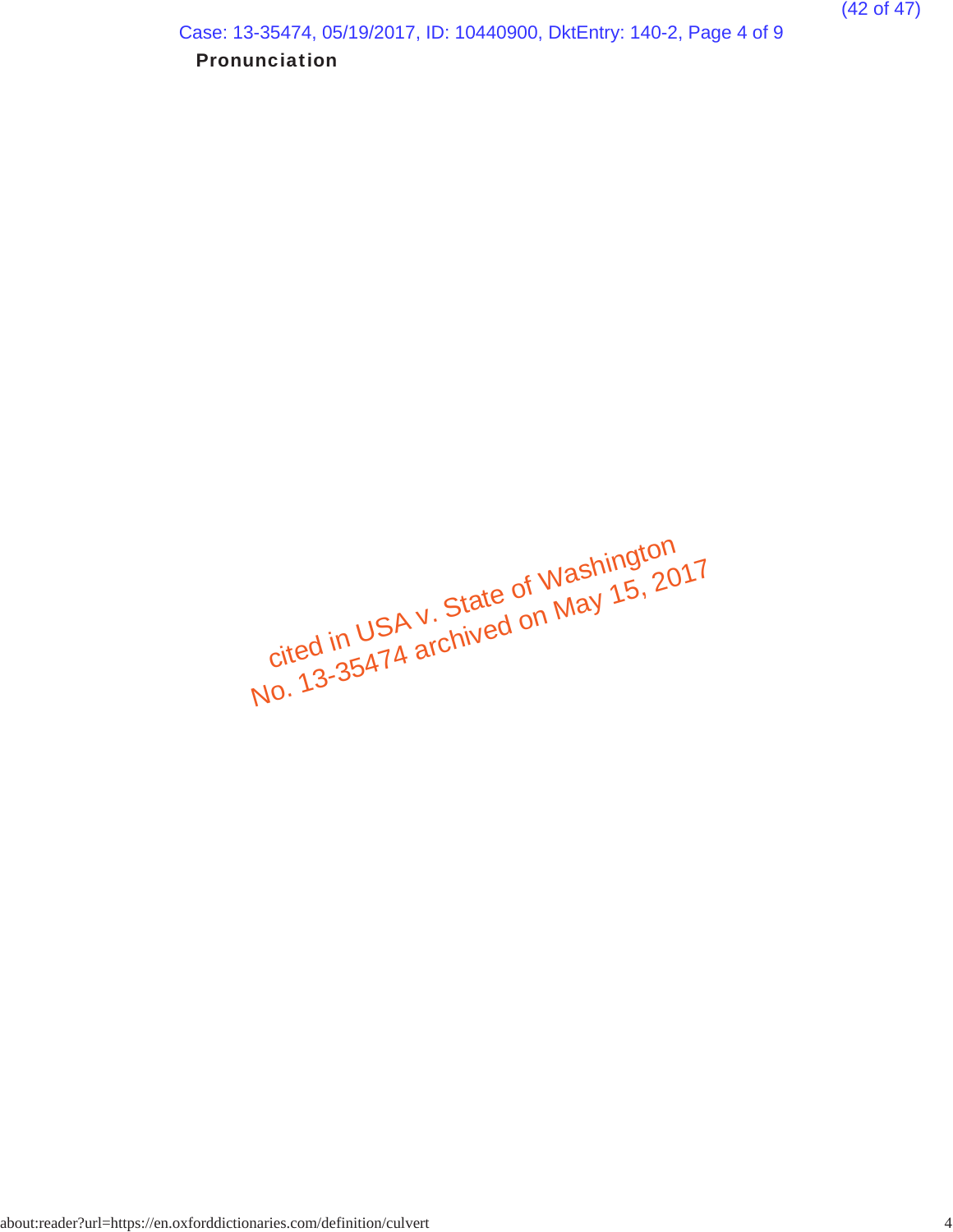

#### **Recreational Salmon Fishing**

**Salmon/Steelhead Species Information**

**Atlantic**

**Char / Dolly Varden / Bull Trout Chinook (King) Chum (Dog) Coho (Silver) Cutthroat Trout (Coastal)**

**Pink (Humpy) Sockeye (Red)**

**Steelhead**

**How to Identify Salmon/Steelhead**

**How to Catch Salmon**

**Regulations**

**When & Where to Fish for Salmon**

**Selective Fishing Techniques and Information**

**Reporting Your Catch**

**Other Fishing Resources**

**Using a Guide or Charter Boat**

**How Salmon Seasons are Set**

**Helpful Links**

**Suggested reading**



**Fishing Hotline 360-902-2500**

**Shellfish Rule Change Hotline 1-866-880-5431**

#### **More Hotline Information...**

For more information on fishing, please contact the WDFW Fish Program. 360-902-2700 Fish Program District Biologists

For fishing regulation questions, e-mail us at: fishregs@dfw.wa.gov

For all other questions and comments, e-mail us at: fishpgm@dfw.wa.gov

# **Washington's Native Char Buy Your License Online!**

In the cold, clear waters of the Pacific Northwest, some of the world's most important and beautiful fish--the trout, salmon and char--have evolved. But none of these native salmonids (the name used for members of the Salmonidae family) are as pretty or as mysterious as our native char, the Dolly Varden and bull trout.

Found in lakes and rivers, as well as small headwater streams, sometimes migrating back and forth between fresh and salt water, and sometimes not, these fish have puzzled fisheries biologists and ichthyologists (people who specialize in the study of fish) since they were first discovered. About the only thing everyone agreed on was that they were members of the char family. And they are the only char native to Washington.

Early studies described these fish as a variety of the Arctic char, while later work

declared them to be a separate species. For a long time, the bull trout was considered just a localized version of the Dolly Varden. Now many fisheries scientists believe that Dolly Varden and bull trout are two distinct species that look amazingly similar. One thing is clear, though, as more of the puzzle surrounding these species unravels: these fish are reeling from a head-on collision with rampant human population growth and environmental damage, and are losing.

Historically, sport fishing regulations were liberal for bull trout and Dolly Varden. But in more recent years, as indications of fish abundance began to decline, more restrictive regulations were imposed.

Contact your local Washington Department of Fish and Wildlife regional office to find out which waters in your area are currently open to fishing for bull trout/Dolly Varden. Also consult the latest WDFW fishing regulations pamphlet.

#### **Description**

Bull trout and Dolly Varden can grow quite large, with typical adults reaching two to five pounds in Washington. The state record bull trout, caught from the Tieton River, weighed 22 po<mark>unds, ծ</mark> ounces, while **the record Do**lly Varden, taken from the Skykomish River, weighed 10 pounds. Example to the latest WDFW fishing regulations pamphleting out which wish and the latest WDFW fishing regulations pamphleting out which was the latest WDFW fishing regulations pamphleting  $\frac{1}{15}$ , 20<sup>1</sup><br>olly Varden can

Although closely resembling trout in body shape, char--which includes the imported brook trout and lake trout--can be distinguished from their relatives by their very fine scales and a reverse coloration. Char have dark-colored bodies with light spots while trout (such as rainbow and cutthroat) and Pacific salmon have light-colored bodies with dark spots. on<br>
d Dolly Varden can grow quite large with yoical adults reaching May 15, 2017<br>
ton River, weighed 22 paylings, a ounces, while the doctring Dolly Varden, taken from the Skykor<br>
selver their very fine scale and heavy Apa

Bull trout and Dolly Varden are difficult to distinguish from each other, even for specialists. Dolly Varden tend to have a more rounded body shape while bull trout have a larger, more flattened head and a more pronounced hook on the lower jaw. Some scientists believe that one of the distinguishing characteristics of bull trout is that they do not migrate to saltwater. However, Washington biologists have recently found bull trout in Puget Sound.

Their color varies with habitat and locality, but the body is generally olive green, the back being darker than the pale sides; cream to pale yellow spots (slightly smaller than the pupil of the eye) cover the back, and red or orange spots cover the sides; and the pectoral, pelvic and anal fins have white or cream-colored margins. The male in full fall spawning dress sports a dark olive back, sometimes bordering on black, an orange-red belly, bright red spots and fluorescent white fin edges, rivaling fall's spectacular colors. Sea-run dollies are silvery and the spots may be very faint.

This unique coloration led to the common name Dolly Varden. Dolly Varden is a character in the Charles Dickens novel "Barnaby Rudge" who wears colorful clothing. This novel also led to the same name being given to a pink-spotted calico material that was popular at that time. Because the name is taken from a proper noun, Dolly Varden is one of the few species whose common name is capitalized in scientific literature.

Bull trout and Dolly Varden can be distinguished from eastern brook trout by the absence of vermiculations ("worm tracks") on their back. In addition, the eastern brook trout's red spots are surrounded by blue halos. To keep things interesting, though, bull trout and brook trout have been known to spawn together. Their hybrid offspring can have features of both parents. (Hybridization can be a serious problem in some areas, resulting in the dilution or destruction of the gene pool of the native bull trout.)

#### **Range**

Bull trout/Dolly Varden were historically found throughout the Pacific Northwest, from Northern California to the upper Yukon and Mackenzie drainages in Canada, as well as Siberia and Korea. Inland populations were found in Idaho, Montana, Utah, and Nevada. Bull trout may be extirpated in California, and have declined in numbers in much of their range.

Bull trout/Dolly Varden are found throughout Washington except the area east of the Columbia River and north of the Snake River in eastern Washington, and the extreme southwest portion of the state. The geographic ranges of bull trout and Dolly Varden overlap along the Washington coast and Puget Sound. Bull trout are found throughout the state, but Dolly Varden are found only in Western Washington. Bull trout have probably been extirpated from parts of their former range in Washington, such as Lake Chelan and the Okanogan River.

#### **Habitat and Life History**

Bull trout and Dolly Varden prefer deep pools of cold rivers, lakes, and reservoirs. Streams with abundant cover (cut banks, root wads, and other

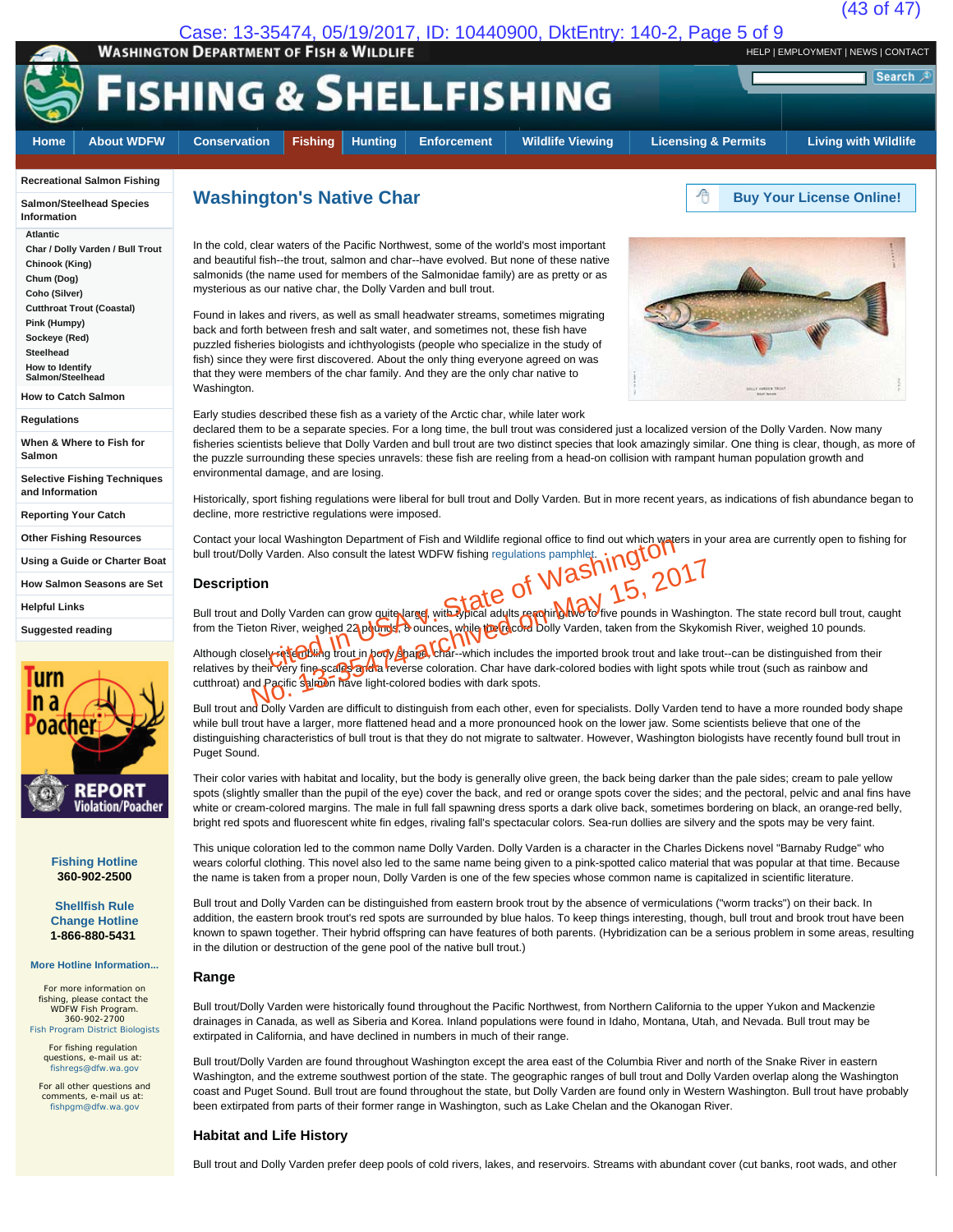#### Case: 13-35474, 05/19/2017, ID: 10440900, DktEntry: 140-2, Page 6 of 9

woody debris) and clean gravel and cobble beds provide the best habitat. Their preferred summer water temperature is generally less than 55 degrees Fahrenheit, while temperatures less than 40 degrees Fahrenheit are tolerated. Spawning during fall usually starts when water temperatures drop to the mid- to low-40s. Cold, clear water is required for successful reproduction.

Bull trout and Dolly Varden have complex, but similar life histories. Anadromous (sea-going) and migratory resident populations (for example, lakedwelling stocks and main-stem rearing stocks) often journey long distances in summer and fall, migrating to the small headwater streams where they hatched, to spawn. Mature adults with these characteristics are generally four to seven years old and 18 to 22 inches in length when they make their first spawning run.

The adults on their spawning runs can undergo some impressive journeys. Fish in the Skagit River system may travel more than 115 miles from the river mouth and ascend to an elevation of more than 3000 feet. The spawning area may be upstream of areas used by any other anadromous species.

Log jams, cascades and falls that are barriers to the chinook's brute strength and the steelhead's acrobatic abilities may be only minor obstacles to the cunning and guile of Dolly Varden and bull trout. While these char can jump remarkably well for fish their size, as much as seven or eight vertical feet under good conditions, they are just as likely to maneuver around a difficult spot. At a potential barrier they sometimes seem to be actively seeking alternative ways around it. Some go as far as to stick their heads out of the water to peek at the situation and find the easiest route.

Bull trout and Dolly Varden use headwater areas that typically are in pristine environments. Spawning begins in late August, peaking in September and October and ending in November. Fish in a given stream spawn over a short period of time; two weeks or less. The fish select clean, one- to three-inch gravel to construct their redds. Ideally, the female moves the smaller gravel away to expose the larger four- to eight-inch rocks below. Attended by several males, with the largest aggressively defending her and the redd, she deposits her eggs in the exposed spaces between the larger rocks and then buries the eggs with smaller gravel.

Almost immediately after spawning, adults begin to work their way back to the main-stem rivers, lakes or reservoirs to over-winter. Some of these fish stay put, others move on to salt water in the spring. Some survive the perils of the river to spawn a second or even third time. Kelts (spawnedout fish) feed aggressively to recover from the stress of spawning. This also happens to be the time when many anglers are searching the river for winter steelhead. Steelhead anglers must learn how to identify these fish and safely release them.

Newly-hatched fish emerge from the gravel the following spring. Those that migrate down to the main rivers, reservoirs and saltwater normally leave the headwater areas as two year olds. But complicating the picture even more are the resident stream populations that exhibit limited movements, living their entire lives in the same stretch of headwater stream. These fish may not mature until they are seven to eight years old, and rarely reach sizes greater than 14 inches in length. Biologists have observed these local residents spawning side-by-side with their much larger anadromous kin.

Bull trout and Dolly Varden are opportunistic feeders, eating aquatic insects, shrimp, snails, leeches, fish eggs and fish. Early beliefs that these fish are serious predators of salmon and steelhead (the state of Alaska once offered a bounty on them, believing that this would improve other salmonid populations) are generally not believed any longer. These native char are now beginning to the putation as highly-prized sport fish.

#### **Population Status**

While bull trout and Dolly Varden are more abundant in the north Puget Sound area, statewide their populations are low and in some cases declining. In fact, the U.S. Fish and Wil<del>dlife Service</del> (USFWS) redently determined that bull trout are at a moderate risk of extinction in five western states, including Washington. The USFWS found that libing the bull trout as threatened was warranted under the Federal Endangered Species Act on November 1, 1995. Dolly Varden are currently not listed under the Endangered Species Act. experience of the state of the state of the second intervention of the second of the second of the second of the second of the north Puget Sound Green and Dolly Varden are more abundantly the north Puget Sound Green and Do out and Dolly Varden are more abundant the north Puget Solved and Number 2017<br>In a state wide in the U.S. Fish and Widely Bervice (USFWS) edentity determined that bull trout are at a m<br>ding Washington The USFWS found that

The American Fisheries Society (an international organization of fisheries scientists) has classified bull trout as a "Fish of Special Concern." This means that the outsts believe this species may become threatened or endangered by relatively minor disturbances to their habitat, and that additional information is needed to determine their status.

Habitat loss and over-harvest have both contributed to the decline of bull trout and Dolly Varden in Washington. Protection of spawning and juvenile rearing habitat (particularly the critical cold stream temperatures and clean spawning gravel), regulating harvest and controlling poaching are required in order to maintain or increase populations. The threat of global warming is especially alarming for bull trout and Dolly Varden because of limited areas with low enough temperatures for spawning.

Siltation and stream sedimentation are extremely harmful to the char's reproductive needs. Dollies and bull trout must have very clean gravel to spawn in. Destruction of stream-side vegetation through improper logging and agricultural activities increases siltation and stream temperatures, dealing a double blow to these fragile populations.

And if this isn't enough, Dolly Varden and bull trout face another threat from their cousin, the eastern brook trout. This non-native species can hybridize with both the Dollies and bull trout, effectively eliminating them from these areas.

#### **Management**

While bull trout and Dolly Varden are currently classified as game fish in Washington, they have been red-flagged as a species of concern by the Washington Department of Fish and Wildlife (WDFW). They are a priority species under the WDFW Priority Habitats and Species Project.

Maintaining stream-side vegetation is essential for controlling stream temperatures and providing cover. Since very cold water and clear gravel are required for spawning and egg incubation, protecting streams that have this habitat feature is one of the critical elements in managing bull trout.

WDFW biologists are continuing to collect the required information to better understand bull trout and Dolly Varden, and are writing a new management plan for the species. In the meantime, newly implemented, restrictive sport fishing regulations will help protect our state's only native char for this and future generations.

With their requirements for cool water and clean gravel and the use of the whole river system at some time in their life history, Dolly Varden and bull trout are good indicators of the general health of the system. A decline in the number of Dollies and bull trout is a cause for concern not only for the fish but for people as well.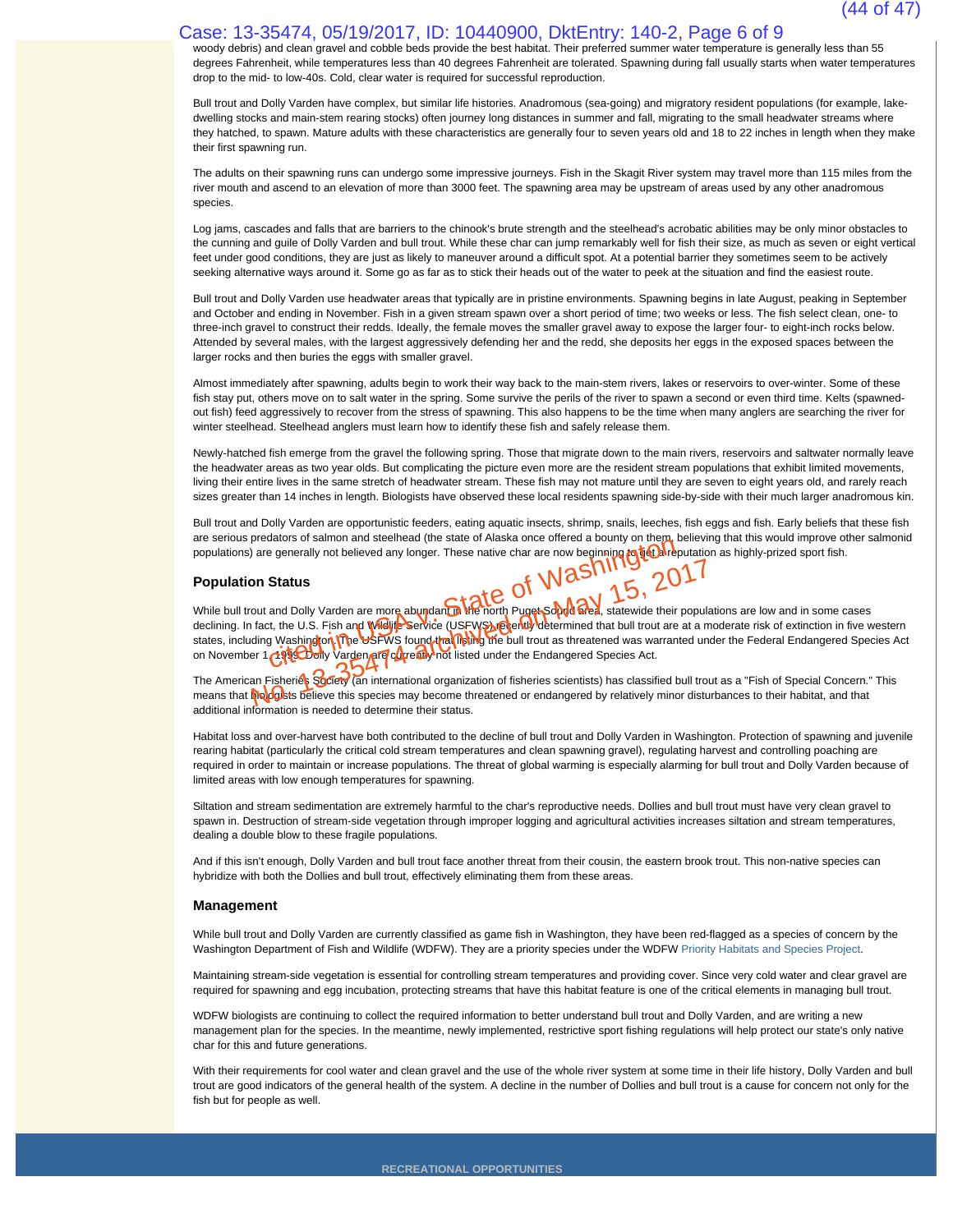## (45 of 47)

## Case: 13-35474, 05/19/2017, ID: 10440900, DktEntry: 140-2, Page 7 of 9

| Home                                                     |                                     |                                  |                          |
|----------------------------------------------------------|-------------------------------------|----------------------------------|--------------------------|
| <b>About WDFW</b>                                        | <b>ADA Access</b>                   | <b>Discover Pass</b>             | Employment / Jobs        |
| <b>Conservation</b>                                      | Fish Washington                     | Find a license dealer            | Help                     |
| <b>Fishing</b>                                           | <b>Private Lands Hunting Access</b> | <b>Weekender Report</b>          | <b>Contact WDFW</b>      |
|                                                          | <b>Wildlife Areas</b>               | GoHunt (mapping)                 | <b>News</b>              |
| <b>Hunting</b>                                           | <b>Water Access Sites</b>           |                                  | <b>Mailing Lists</b>     |
| <b>Enforcement</b>                                       |                                     |                                  |                          |
| <b>Wildlife Viewing</b>                                  | <b>SOCIAL MEDIA</b>                 | <b>SEASONS &amp; REGULATIONS</b> | <b>RSS Feeds</b>         |
| <b>Licensing &amp; Permits</b>                           | <b>T</b> WDFW Facebook              | Fishing                          | <b>WDFW Publications</b> |
| <b>Living with Wildlife</b>                              |                                     | Hunting                          |                          |
|                                                          | <b>T</b> WDFW Police Facebook       |                                  | Maps & Data Products     |
| Find a bug or error in the system?                       | YouTube                             |                                  | <b>Hunter Education</b>  |
| Let us know about it!                                    | Twitter                             |                                  | Report a Violation       |
| © 2017 Washington Department of Fish and Wildlife        |                                     |                                  |                          |
| E-mail: webmaster@dfw.wa.gov<br><b>Privacy Statement</b> | <b>D</b> Instagram                  |                                  |                          |
|                                                          |                                     |                                  |                          |

cited in USA <sup>v.</sup> State of Washington<br>Cited in USA <sup>v.</sup> State on May 15, 20 cited in USA <sup>V.</sup> State of Washing.<br>Cited in USA <sup>V.</sup> State on May 15, 2017<br>No. 13-35474 archived on May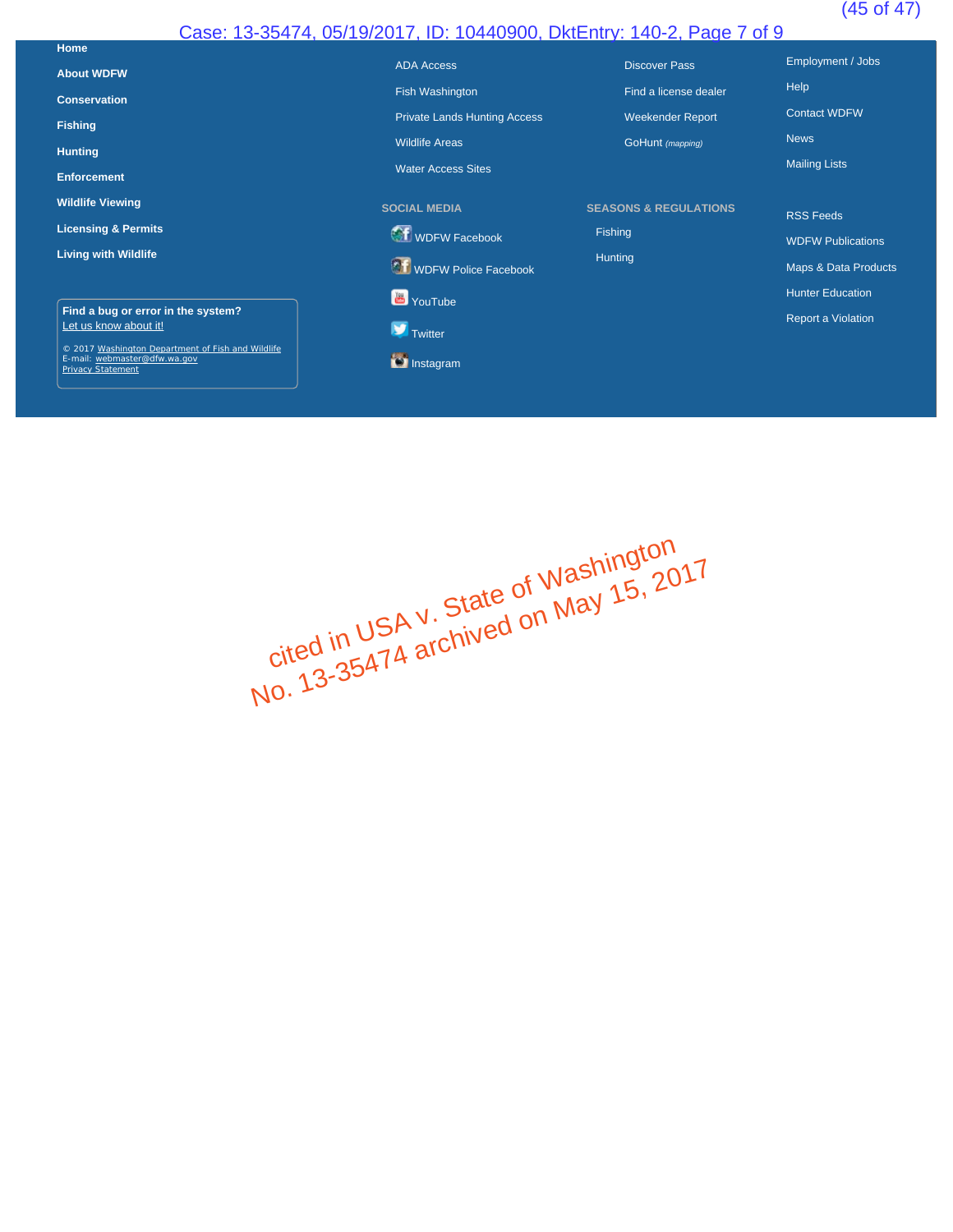Case: 13-35474, 05/19/2017, ID: 10440900, DktEntry: 140-2, Page 8 of 9

kiro7.com

# SB 167 to be closed all weekend from **Sumner to Auburn**

*EndPlay*

2-3 minutes

Updated: Aug 19, 2016 - 4:46 PM



© 2017 Cox Media Group.

**PACIFIC, Wash.** - Drivers who use southbound SR 167 near the city of Pacific will have to find another way around during a weekend closure.

The lanes will be shut down between Sumner and Auburn.

There will be detours in place, but officials warn they will be challenging.

Between 11 p.m. Friday and 5 a.m. Monday, all southbound lanes will be closed between Ellingston Road and 8<sup>th</sup> Street East. The 8<sup>th</sup> Street East off-ramp from southbound SR 167 will be closed as well.

**>> WSDOT has provided a** PDF document of the detour route**.**

>> See the South King Slowdown Calendar - August 19-22 with a map here